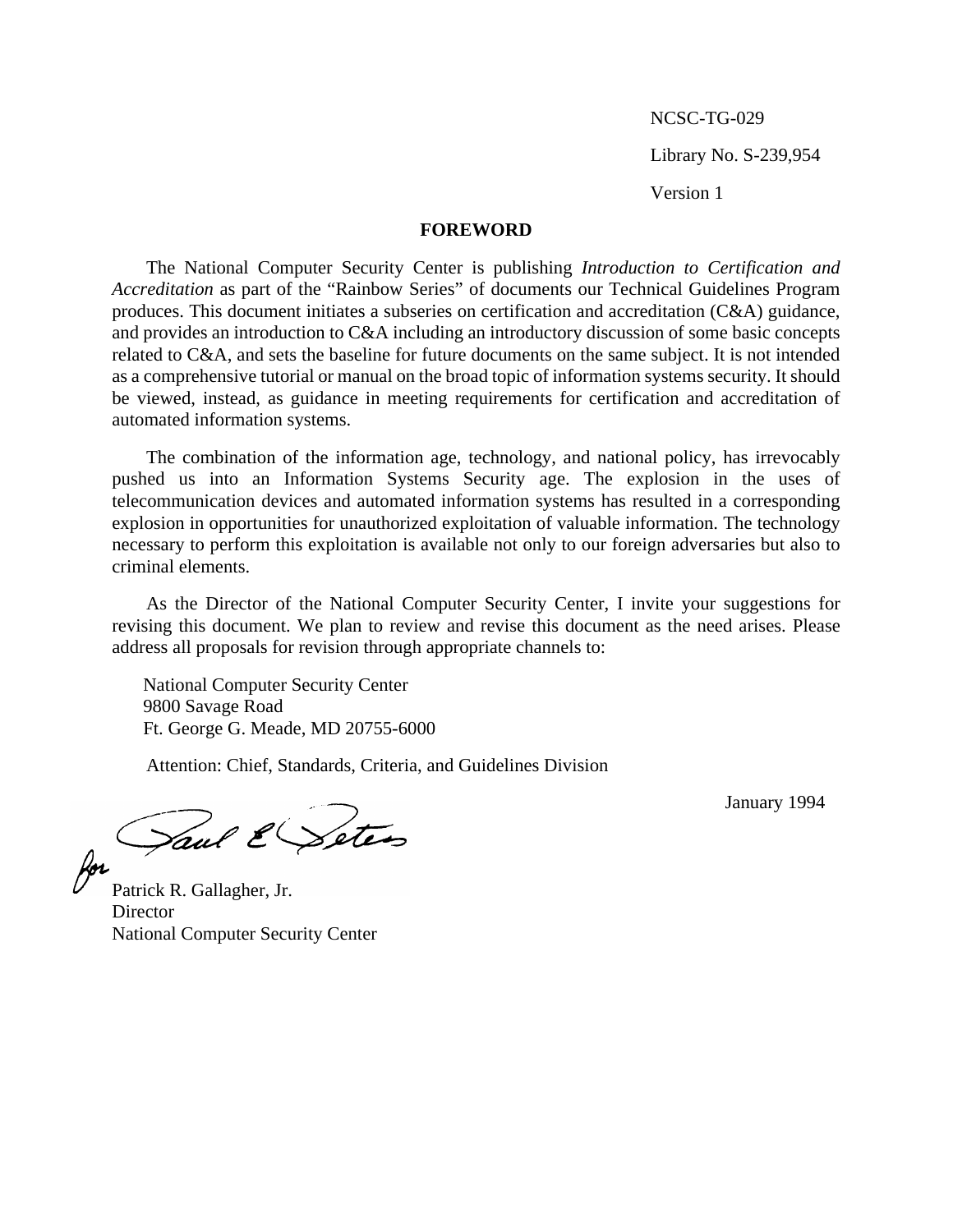#### **ACKNOWLEDGMENTS**

This document has been produced under the guidance of U.S. Navy Lieutenant Commander Candice A. Stark. This version of the document was developed with the assistance of many organizations, in addition to the NSA groups, and include: Aerospace Corp.; Beta Analytics, Inc; Boeing Aerospace Co.; Booz, Allen and Hamilton; Bureau of the Census; Central Intelligence Agency; Computers & Security; Computer Sciences Corp.; CTA, Inc.; Cybercom Research Corp.; Defense Intelligence Agency; Defense Logistics Agency; Defense Mapping Agency; Defense Nuclear Agency; Department of Justice; Defense Information Systems Agency; Drug Enforcement Administration; Dynetics Inc; Gemini Computers, Inc.; Grumman Data Systems; General Services Administration; GTE; Harris Corp. ESD; Honeywell Federal Systems; ITT Research Institute; Information Security International, Inc.; Internal Revenue Service; Joint Chiefs of Staff; Lesnett and Associates, Inc; Lockheed; Locus, Inc; Los Alamos National Laboratories; Martin Marietta Defense Space and Communications; MITRE Corp; NASA AIS Security Engineering Team; National Defense University; National Institute of Standards and Technology; Office of the Secretary of Defense; On-Site Inspection Agency; Robert M. Wainwright & Assoc; RCAS; SAIC Communication Systems; Seidcon & Company; Space Application Corp.; Suffern Associates; Trusted Information Systems; TRW; U.S. Air Force; U.S. Army, U.S. Navy, U.S. Marine Corps; University of Southern California Information Sciences Institute. Individuals in these organizations gave generously of their time and expertise in the useful review and critique of this document.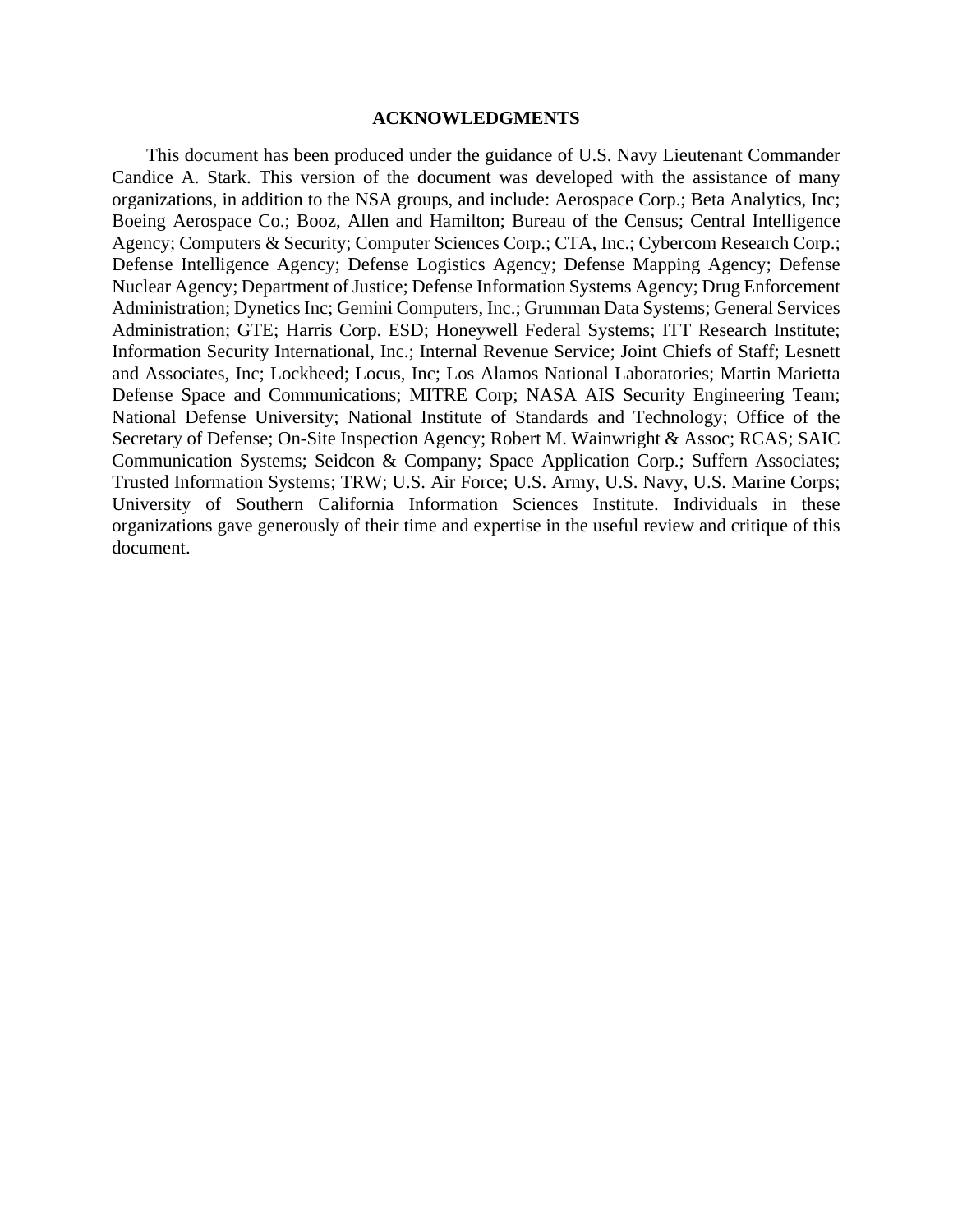#### **ABSTRACT**

This document, which provides an introduction to certification and accreditation (C&A) concepts, provides an introductory discussion of some basic concepts related to C&A and sets the baseline for further documents. Its objectives are the following: (1) to provide an overview of C&A, its function and place within the risk management process; (2) to clarify the critical roles the Designated Approving Authority (DAA) and other key security officials must assume throughout the C&A process; (3) to identify some of the current security policies, emphasizing some key policy issue areas; and (4) to define C&A-related terms. The details of the actual C&A process are not included in this document, but will be provided in a follow-on document(s).

Suggested Keywords: certification, accreditation, Designated Approving Authority (DAA), INFOSEC, security policy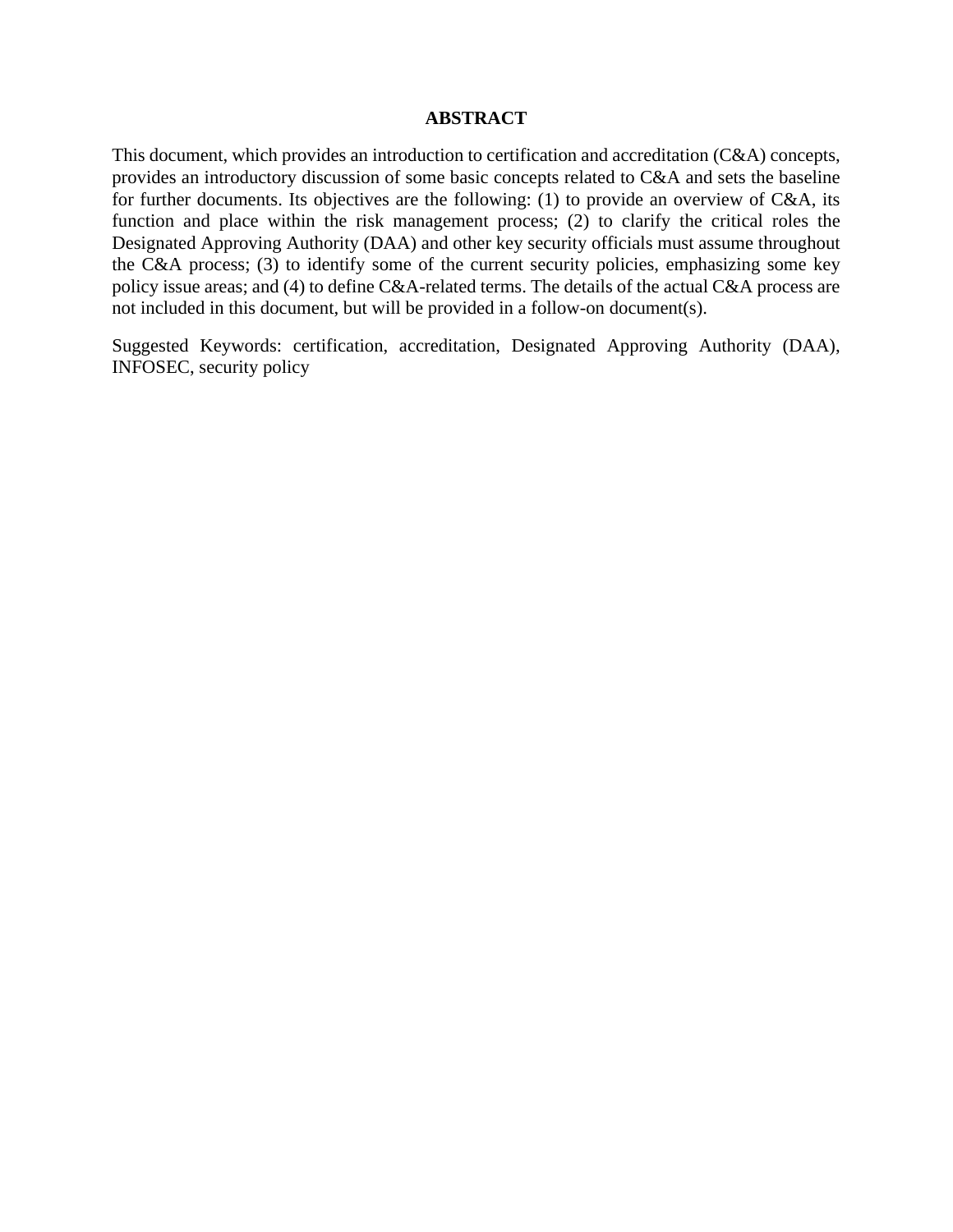# **TABLE OF CONTENTS**

| 1.               | 1.1<br>1.2<br>1.3<br>1.4                                         |                                                                                                       |  |  |  |  |  |
|------------------|------------------------------------------------------------------|-------------------------------------------------------------------------------------------------------|--|--|--|--|--|
| 2.               | 2.1<br>2.2<br>2.2.1<br>2.2.2<br>2.3                              | Certification and Associated Security Disciplines<br>Factors That Influence the Certification Process |  |  |  |  |  |
| 3.               | 3.1<br>3.1.1<br>3.1.2<br>3.2<br>3.3                              |                                                                                                       |  |  |  |  |  |
| $\overline{4}$ . | 4.1<br>4.1.1<br>4.1.2<br>4.2<br>4.2.1<br>4.2.2<br>4.2.3<br>4.2.4 |                                                                                                       |  |  |  |  |  |
|                  |                                                                  |                                                                                                       |  |  |  |  |  |
|                  |                                                                  |                                                                                                       |  |  |  |  |  |
|                  |                                                                  |                                                                                                       |  |  |  |  |  |
|                  |                                                                  |                                                                                                       |  |  |  |  |  |
|                  |                                                                  |                                                                                                       |  |  |  |  |  |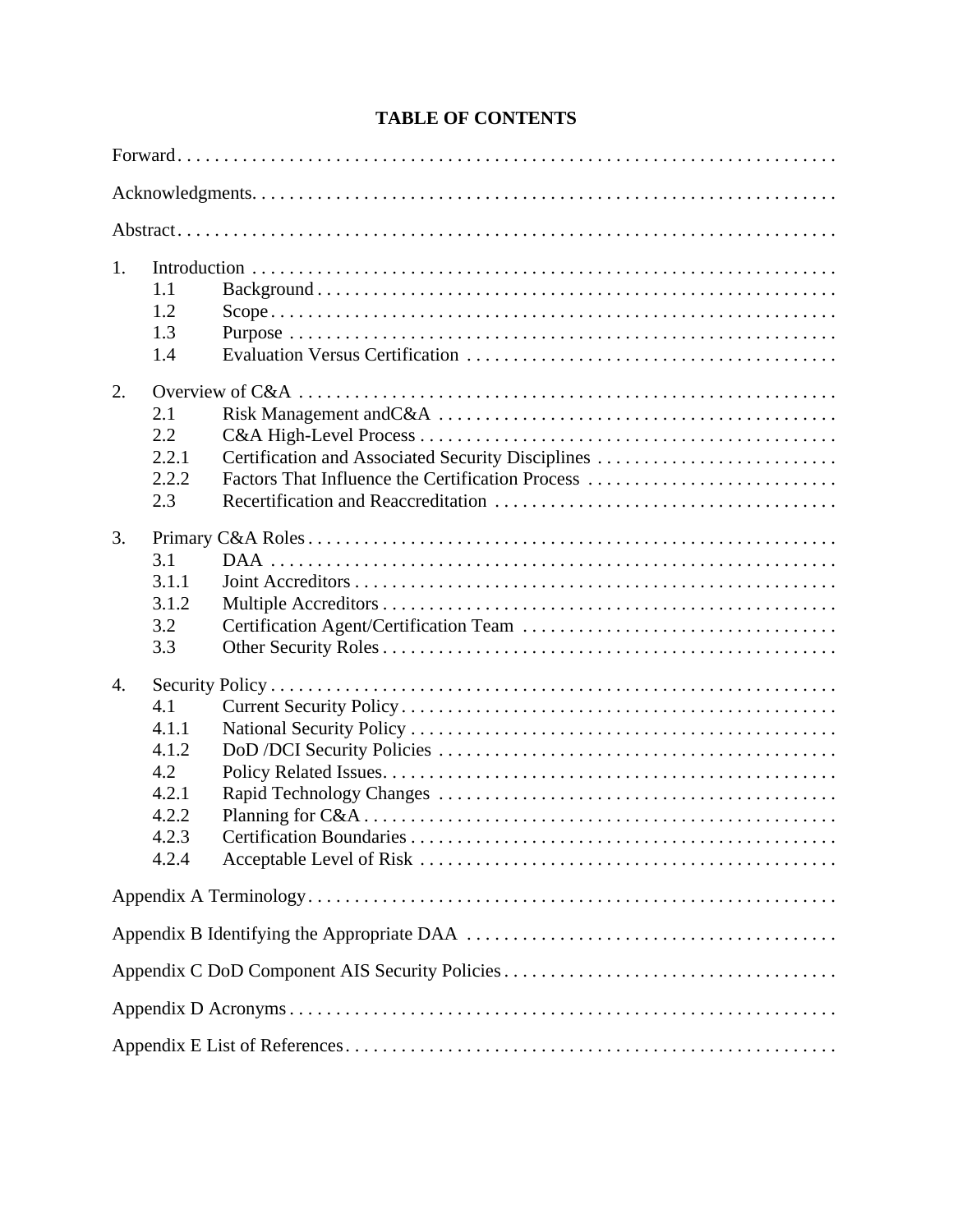# **LIST OF FIGURES**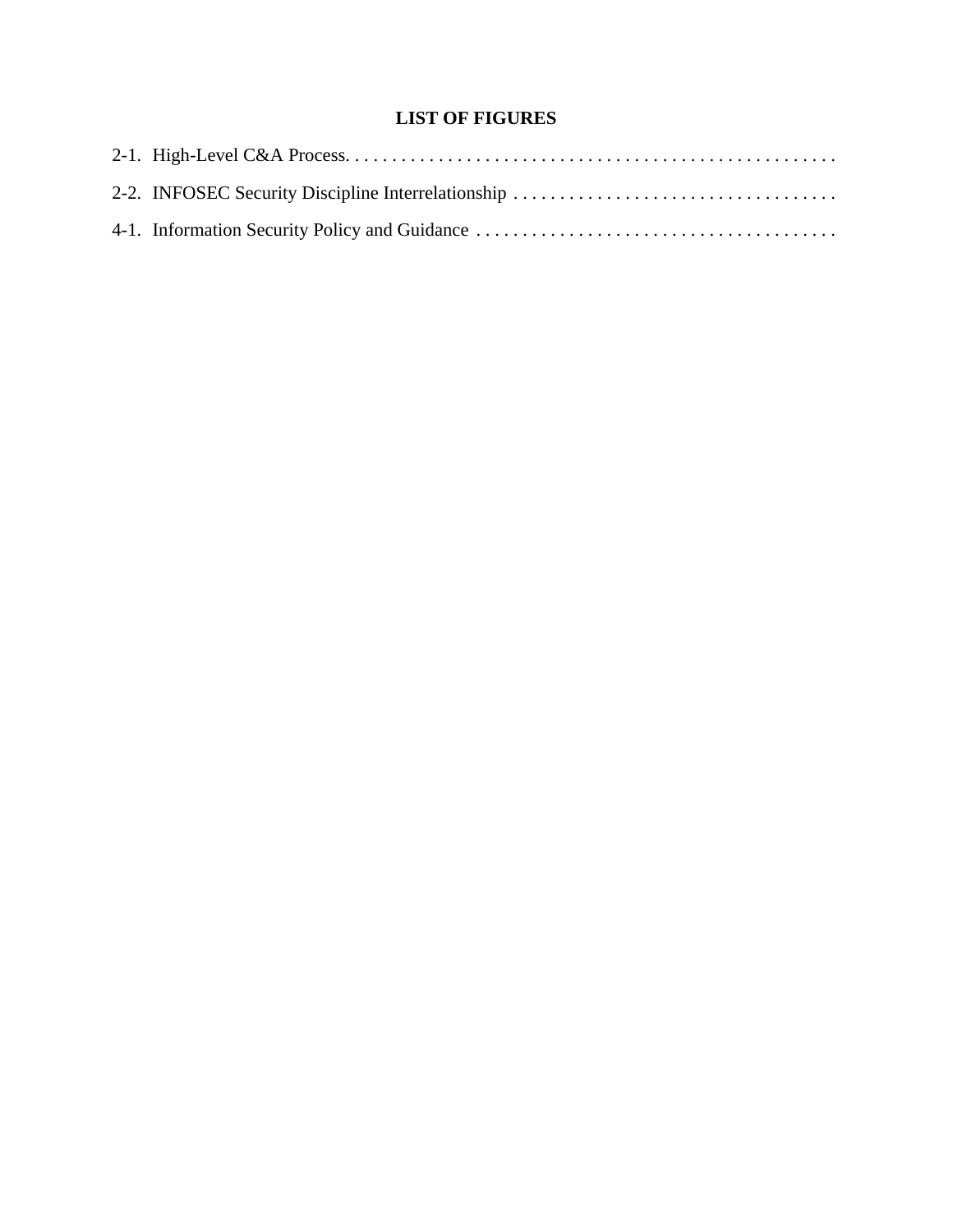# **LIST OF TABLES**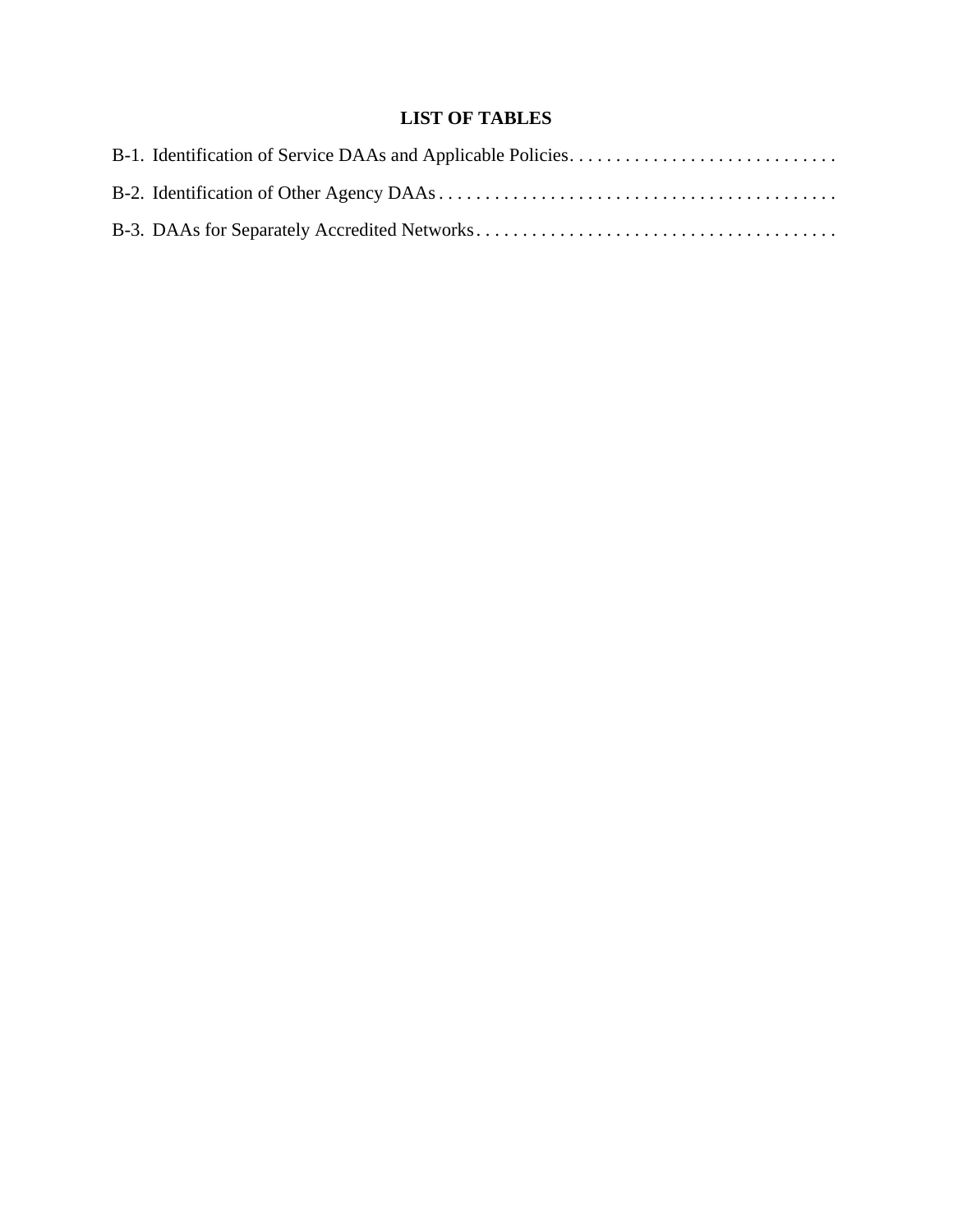# **SECTION 1**

## **INTRODUCTION**

## **1.1 Background**

In recent years, there has been a shift in perspective of information systems security (INFOSEC) from viewing it as a number of independent, loosely coupled disciplines to a more cohesive, interdependent collection of security solutions. The current environment of declining resources and the rapid advances in technology have demanded changes in assessing the security posture of systems and implementing an INFOSEC systems engineering process. These changes are necessary to reduce fragmentation and to ensure and maintain consistency and compatibility among all aspects of the security of a system. In addition, the dynamic threat environment necessitates a more efficient, integrated view of INFOSEC disciplines.

In considering the overall security of a system, two essential concepts are (1) that the (security) goals of the system be clearly stated and (2) that an analysis be made of the ability of the system to (a) satisfy the original goals and (b) continue to provide the attributes and security required in the evolving environment. The Department of Defense (DoD) and other federal agencies have formalized these concepts. DoD policy states that any automated information system (AIS) that processes classified, sensitive unclassified, or unclassified information must undergo a technical analysis and management approval before it is allowed to operate [1]. The technical analysis establishes the extent to which the system meets a set of specified security requirements for its mission and operational environment. The management approval is the formal acceptance of responsibility for operating at a given level of risk. The technical analysis and management approval processes are called certification and accreditation (C&A), respectively. These concepts, however, are quite general and can be applied with different levels of formality and within different organizational structures.

One of the most important tasks required to provide an integrated, cost-effective information systems security program, is to develop uniform certification and accreditation guidance. The use of AISs within all aspects of operations, the dynamic organization of systems, and the exchange of information among systems point to the need for uniform guidance when certifying and accrediting systems. The National Security Agency (NSA), in support of its mission to provide guidelines on the acquisition, certification, accreditation, and operation of systems, plans to publish a series of documents focusing on these issues. This introductory document discusses the basic concept of C&A of systems in an effort to provide improvements in the secure development, operation, and maintenance of systems.

# **1.2 Scope**

This document provides an overview to some basic concepts and policies of C&A. Individuals serving as system accreditors, system certifiers, program managers (PMs), developers, system integrators, system engineers, security officers, evaluators, and System users will benefit from this document by gaining a basic understanding of C&A. People in each of the many roles involved in C&A will have a different focus and emphasis on related activities. Therefore, it is important that everyone involved has a basic understanding of the high-level process and uses common terminology. This document provides a basic overview of C&A, but it is not a replacement for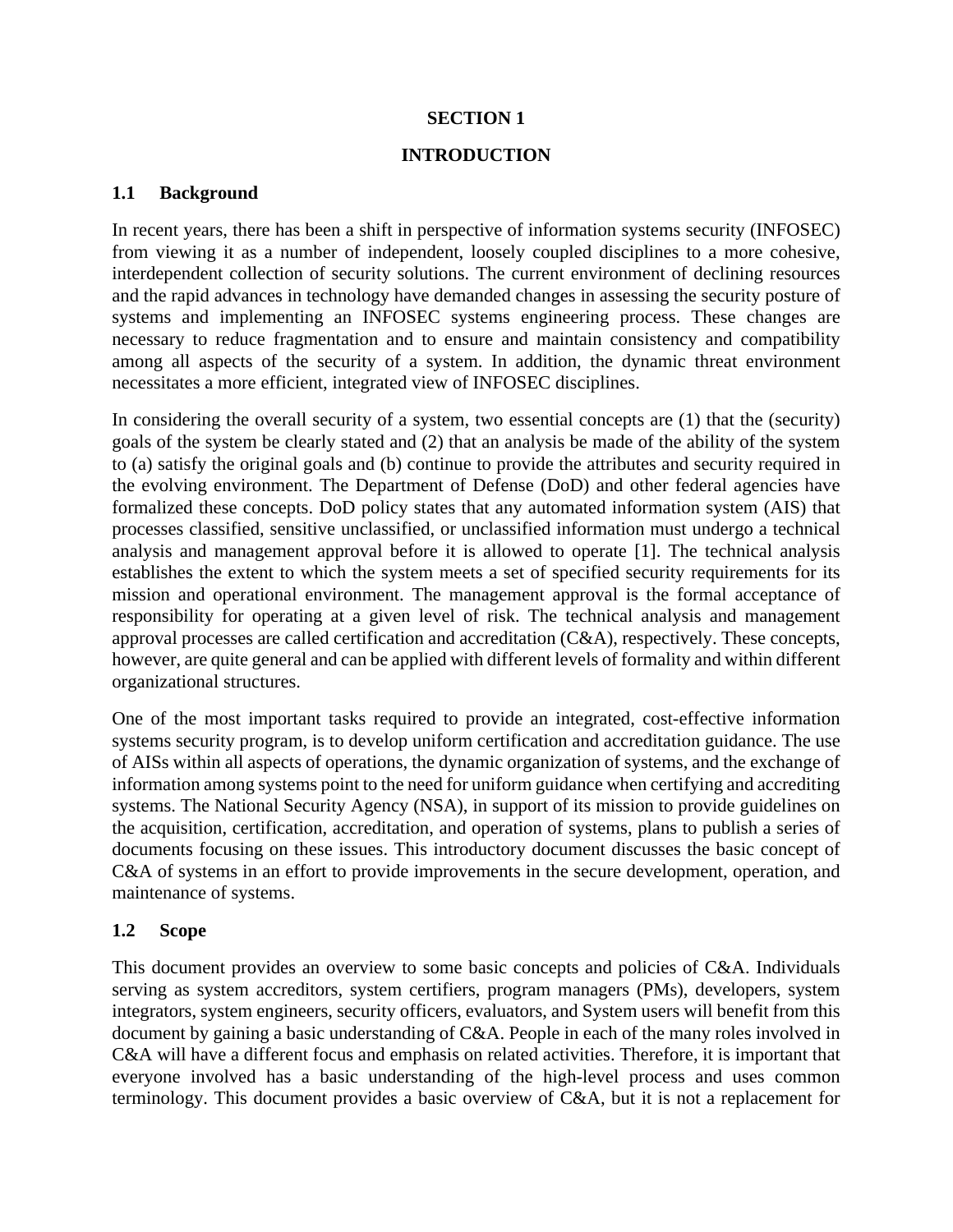reviewing and understanding the specific national, federal, department, and service/agency policies and guidelines in the actual performance of C&A.

The concepts of C&A presented in this document apply to all types of systems: existing and proposed systems, stand-alone systems, personal computers (PCs), microcomputers, minicomputers, mainframes, large central processing facilities, networks, distributed systems, embedded systems, workstations, telecommunications systems, systems composed of both evaluated and unevaluated components, other security components, and systems composed of previously accredited systems (particularly when some of these accredited systems have not been certified or have been certified against differing criteria). Guidance on applying the high-level C&A process to particular types of systems, as well as associated activities, will be provided in subsequent documents in this series.

# **1.3 Purpose**

The purpose of this C&A concepts document is to discuss the high-level C&A process, authority for C&A, C&A policy, and C&A terminology. This document sets the baseline for a series of documents and has the following objectives:

- Discuss the high-level C&A process and its relationship to risk management and INFOSEC disciplines.
- Clarify the critical roles the DAA and key security officials must assume throughout the C&A process.
- Identify several current security policies, emphasizing areas that are ambiguous or not addressed in current policy.
- Define basic C&A terms.

# **1.4 Evaluation Versus Certification**

Evaluation is a term used in many different ways causing much confusion in the security community. Sometimes it is used in the general English sense meaning judgment or determination of worth or quality. Based on common usage of the term in the security community, one can distinguish between two types of evaluations: (1) evaluations that exclude the environment, and (2) evaluations that include the environment. This second type of evaluation, meaning an evaluation conducted to assess a systems security attributes with respect to a specific operational requirement(s), is what this series of documents refers to as certification. Evaluations that exclude the environment are analysis against a standard or criteria. There are a number of examples of this type of evaluation:

- Commercial off-the-shelf (COTS) products evaluated against the Trusted Computer System Evaluation Criteria (TCSEC) (Orange Book) [2] or the Canadian or European Criteria
- Compartmented Mode Workstations (CMW) evaluated against the *Compartmented Mode Workstation Evaluation Criteria, Version 1* (CMWEC) [3] and the TCSEC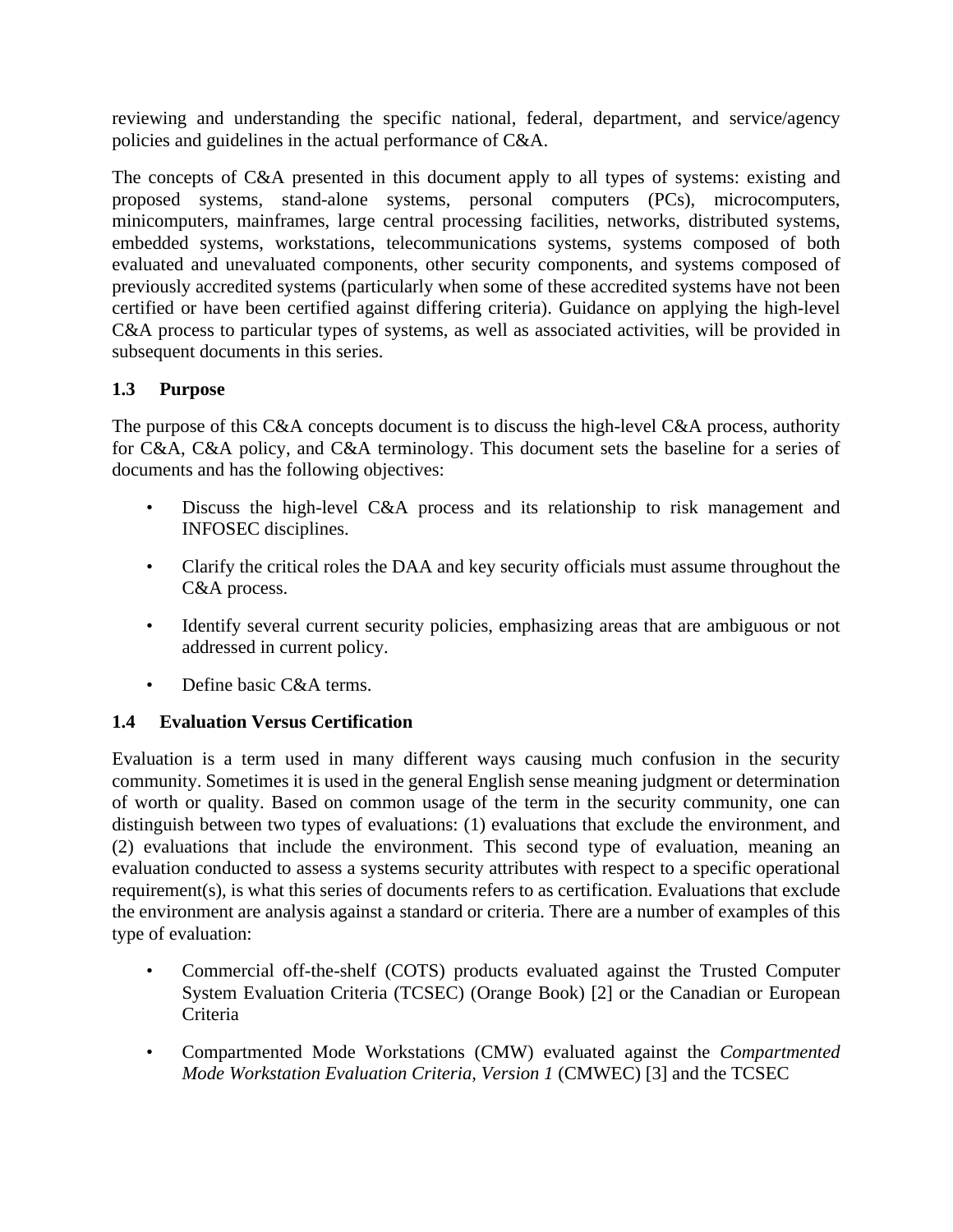- Communications products with embedded communications security (COMSEC) components evaluated against the FSRS *(NSA Specification for General Functional Security Requirements for a Telecommunications System (FSRS)* [4])
- Products evaluated against the TEMPEST criteria (DoD Directive (DoDD) C-5200.19 [5])

Products that have been evaluated against the FSRS and that satisfactorily meet the minimum requirements (and are successfully considered for NSA approval) are generally said to be endorsed products. Products evaluated against the TCSEC are often referred to as evaluated products. While current usage of these terms varies widely, in this document, the term evaluation will refer to a security analysis of a component against a given set of standards or criteria without regard to the environment, while certification refers to a security analysis of a system against a given set of security requirements in a given environment.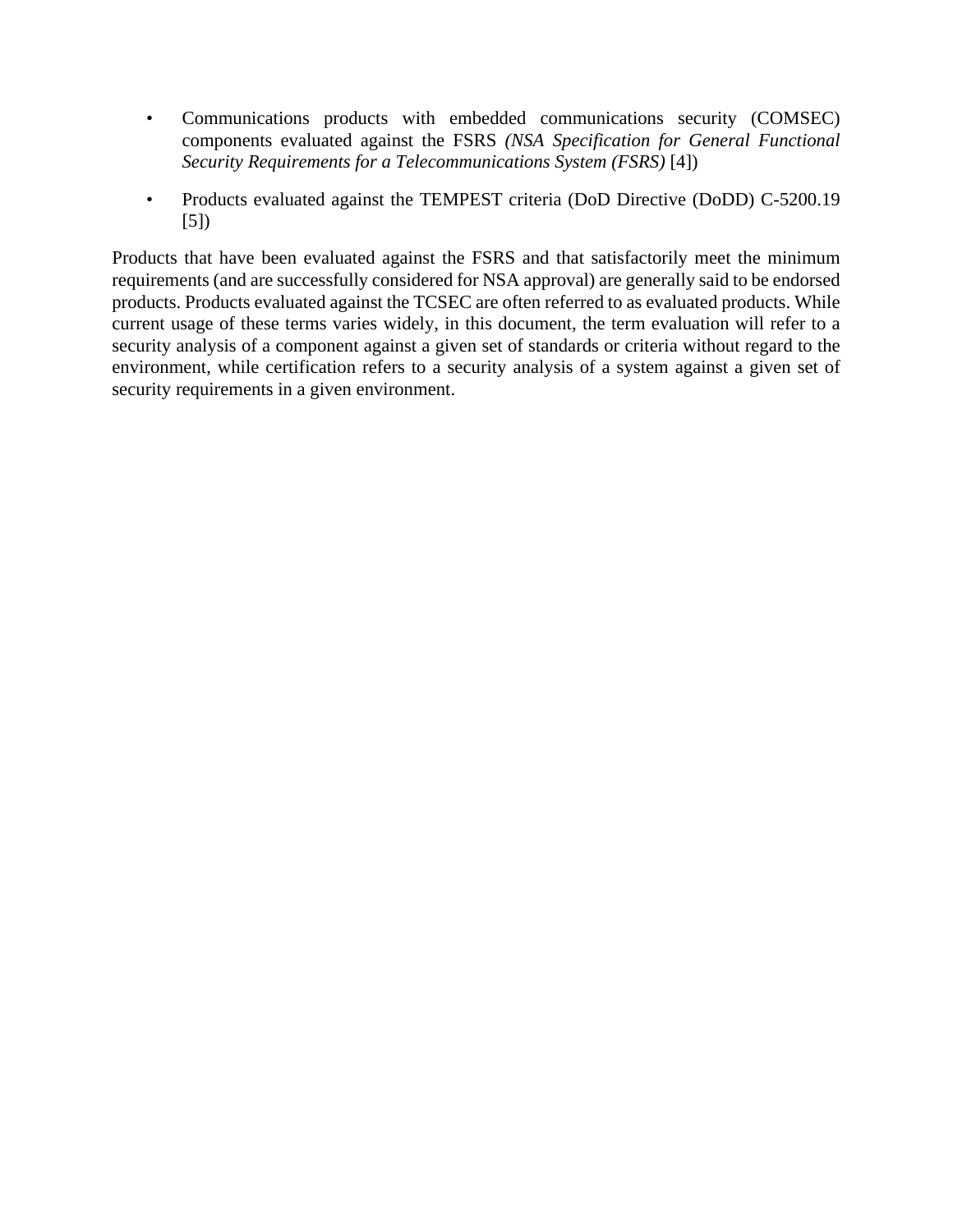### **SECTION 2**

### **OVERVIEW OF C&A**

Certification and accreditation constitute a set of procedures and judgments leading to a determination of the suitability of the system in question to operate in the targeted operational environment.

Accreditation is the official management authorization to operate a system. The accreditation normally grants approval for the system to operate (a) in a particular security mode, (b) with a prescribed set of countermeasures (administrative, physical, personnel, COMSEC, emissions, and computer security (COMPUSEC) controls), (c) against a defined threat and with stated vulnerabilities and countermeasures, (d) within a given operational concept and environment, (e) with stated interconnections to other systems, (f) at an acceptable level of risk for which the accrediting authority has formally assumed responsibility, and (g) for a specified period of time. The Designated Approving Authority(s) (DAA) formally accepts security responsibility for the operation of the system and officially declares that the specified system will adequately protect against compromise, destruction, or unauthorized modification under stated parameters of the accreditation. The accreditation decision affixes security responsibility with the DAA and shows that due care has been taken for security in accordance with the applicable policies.

An accreditation decision is in effect after the issuance of a formal, dated statement of accreditation signed by the DAA, and remains in effect for the specified period of time (varies according to applicable policies). A system processing classified or sensitive unclassified information should be accredited prior to operation or testing with live data unless a written waiver is granted by the DAA. In some cases (e.g., when dealing with new technology, during a transition phase, or when additional time is needed for more rigorous testing), the DAA may grant an interim approval to operate for a specified period of time. At the end of the specified time period, the DAA must make the final accreditation decision.

Certification is conducted in support of the accreditation process. It is the comprehensive analysis of both the technical and nontechnical security features and other safeguards of a system to establish the extent to which a particular system meets the security requirements for its mission and operational environment. A complete system certification must consider factors dealing with the system in its unique environment, such as its proposed security mode of operation, specific users, applications, data sensitivity, system configuration, site/facility location, and interconnections with other systems. Certification should be done by personnel who are technically competent to assess the systems ability to meet the security requirements according to an acceptable methodology. The resulting documentation of the certification activities is provided to the DAA to support the accreditation decision. Many security activities support certification, such as risk analysis, security test and evaluation, and various types of evaluations.

Ideally, certification and accreditation procedures encompass the entire life cycle of the system. Ideally, the DAA is involved from the inception of the system to ensure that the accreditation goals are clearly defined. A successful certification effort implies that system security attributes were measured and tested against the threats of the intended operational scenarios. Additionally, certification and accreditation are seen as continuing and dynamic processes; the security state of the system needs to be tracked and assessed through changes to the system and its operational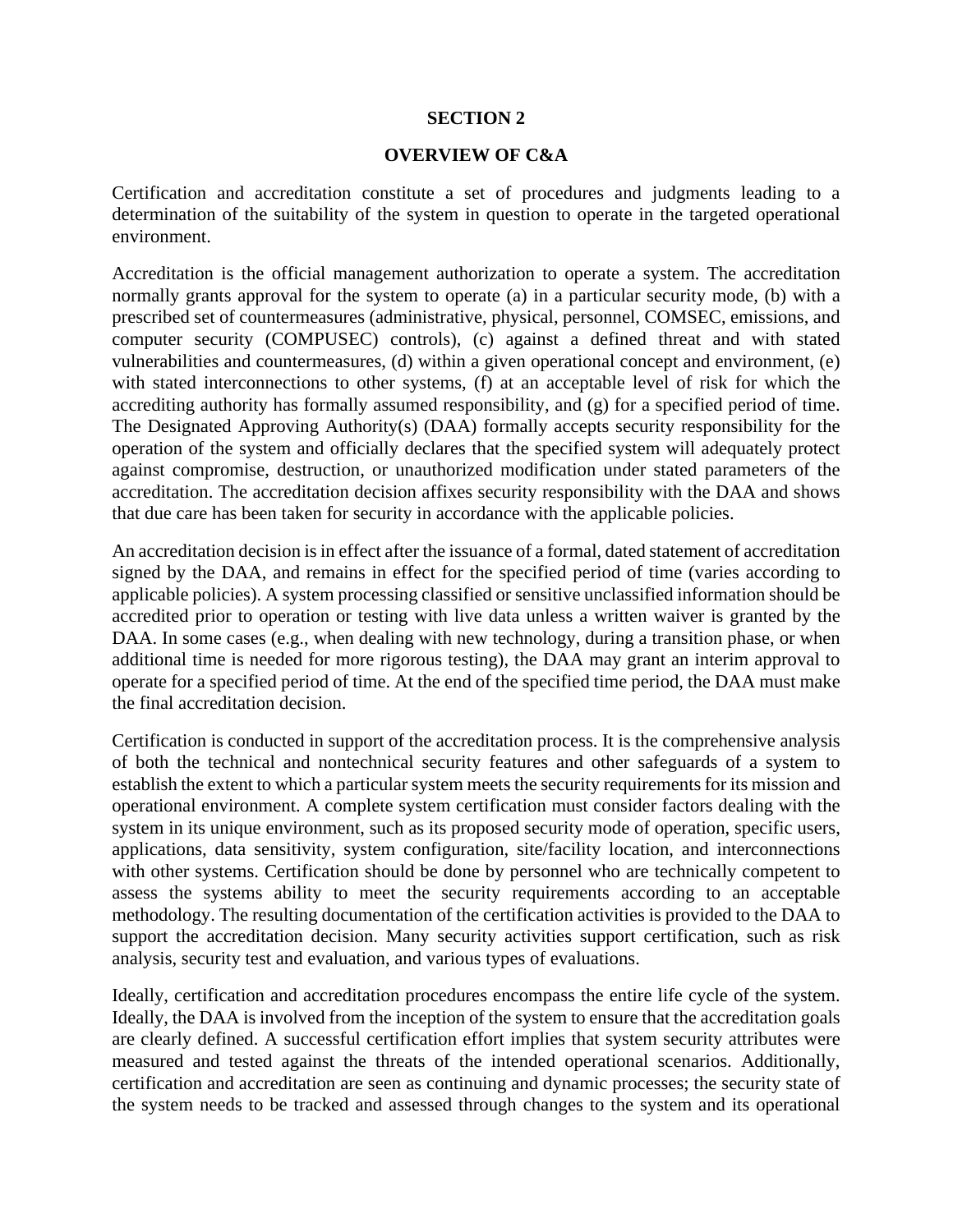environment. Likewise, the management decision to accept the changing system for continued operation is an ongoing decision process. The following sections provide a description of risk management, the high-level C&A process, and recertification/reaccreditation.

# **2.1 Risk Management and C&A**

Risk management is the total process of identifying, measuring, and minimizing uncertain events affecting resources [1]. A fundamental aspect of risk management is the identification of the security posture (i.e., threats and vulnerabilities) of the system, and stating the characteristics of the operational environment from a security perspective. The primary objective of risk management is to identify specific areas where safeguards are needed against deliberate or inadvertent unauthorized disclosure, modification of information, denial of service, and unauthorized use. Countermeasures can then be applied in those areas to eliminate or adequately reduce the identified risk. The results of this activity provide critical information to making an accreditation decision.

Risk management may include risk analysis, cost-benefit analysis, countermeasure selection, security test and evaluation (ST&E), countermeasure implementation, penetration testing, and systems review. For DoD organizations, enclosure 3 to DoDD 5200.28 mandates a risk management program for each AIS to determine how much protection is required, how much exists, and the most economical way of providing the needed protection. Other federal departments and agencies have similar policy documents that should be referenced for guidance.

Risk analysis minimizes risk by specifying security measures commensurate with the relative values of the resources to be protected, the vulnerabilities of those resources, and the identified threats against them. Risk analysis should be applied iteratively during the system life cycle. When applied to system design, a risk analysis aids in countermeasure specification. When applied during the implementation phase or to an operational system, it can verify the effectiveness of existing countermeasures and identify areas in which additional measures are needed to achieve the desired level of security. There are numerous risk analysis methodologies and some automated tools available to support them.

Management commitment to a comprehensive risk management program must be defined as early as possible in the program life cycle. In scheduling risk management activities and designating resources, careful consideration should be given to C&A goals and milestones. Associated risks can then be assessed and corrective action considered for risks that are unacceptable.

# **2.2 C&A High-Level Process**

The C&A process is a method for ensuring that an appropriate combination of security measures are implemented to counter relevant threats and vulnerabilities. This high- level process consists of several iterative, interdependent phases and steps illustrated in Figure 2.1. The scope and specific activities of each step depend upon the system being certified and accredited (see section 2.2.2).

Step 1 of the C&A process focuses on identifying and assessing the specific security-relevant aspects (i.e., tailoring factors) of a system. It involves gathering and developing relevant documentation (e.g., policy implementation guidance, security regulations/manuals, previous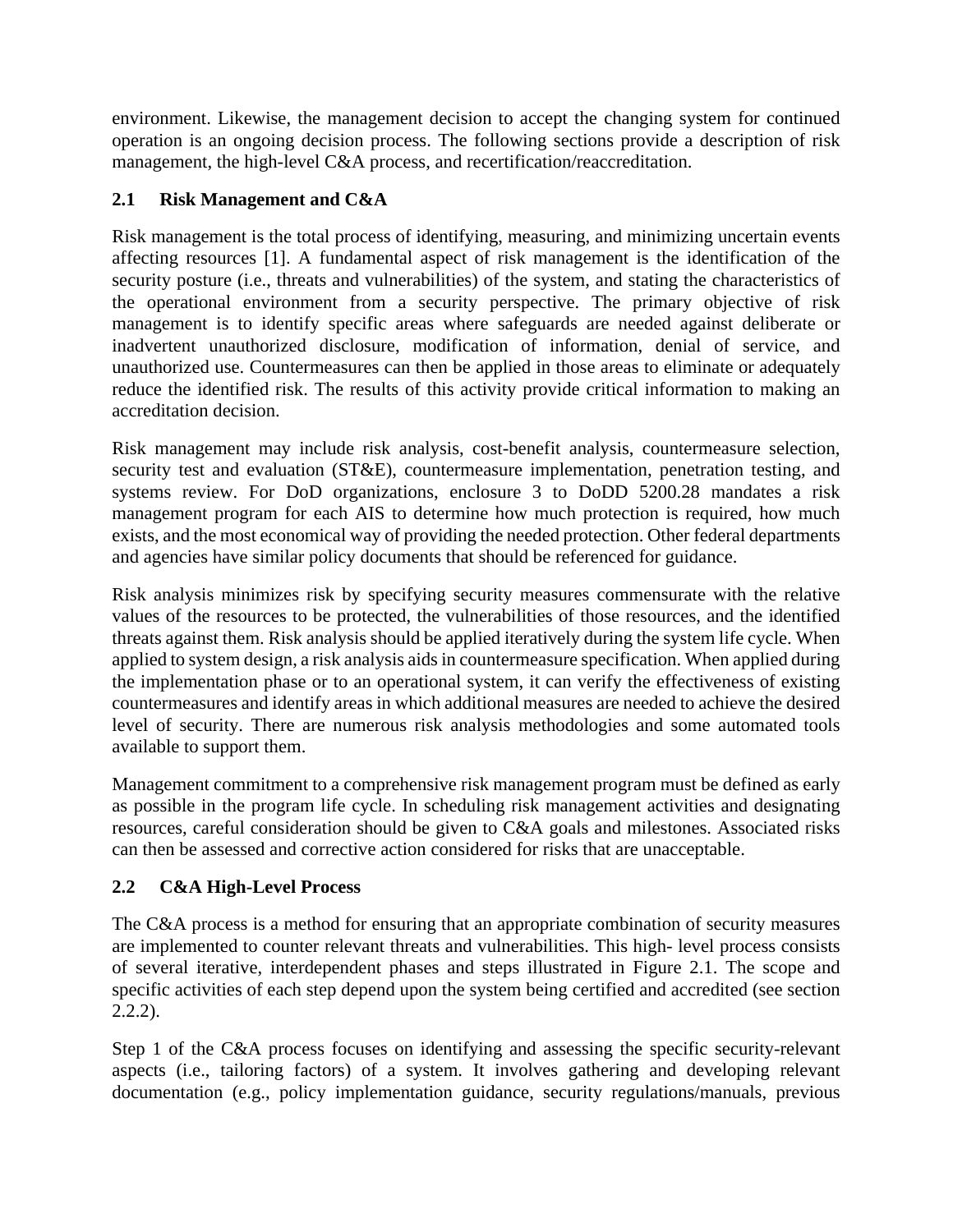certification reports, product evaluation reports, COTS manuals, design documentation, design modification, and security-related waivers). This identification provides the foundation for subsequent phases, and is critical to determining the appropriate C&A tailoring guidance to be used throughout the C&A process. Aspects to be considered include:

- Mission criticality
- Functional requirements
- System security boundary
- Security policies
- Security concept of operations (CONOPS)
- System components and their characteristics
- External interfaces and connection requirements
- Security mode of operation or overall risk index
- System and data ownership
- Threat information
- Identification of the DAA(s)

*Step 2* involves C&A planning. Since security should have been considered with system conception, planning for C&A is a natural extension of system security planning. That is, the schedule (milestones) and resources (e.g., personnel, equipment, and training) required to complete the C&A process are identified. C&A planning information is incorporated into and maintained in program documentation. This information is also used to estimate the C&A budget. Aspects to be considered in this step include:

- Reusability of previous evidence
- Life-cycle phase
- System milestones (time constraints)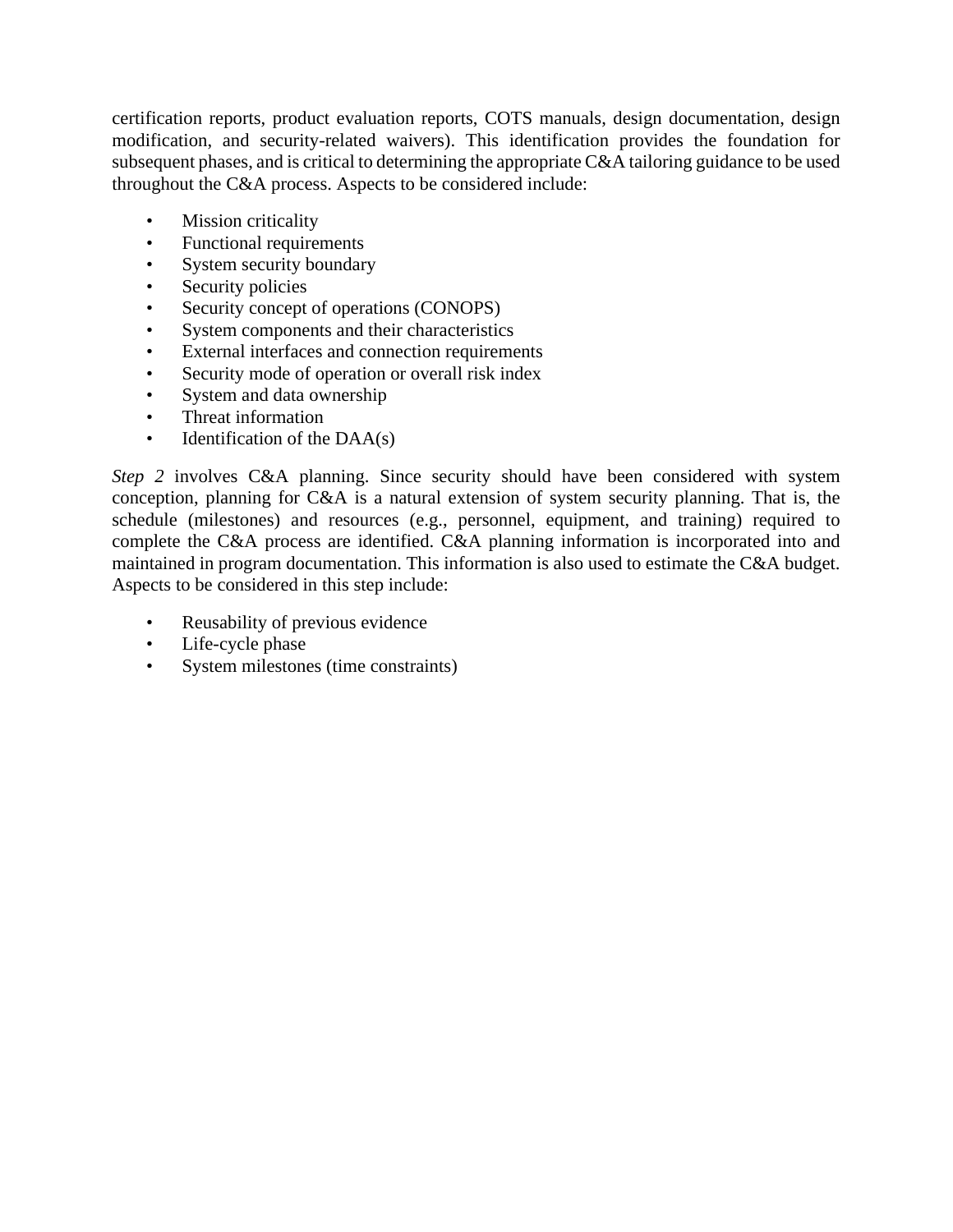

**Figure 2.1. High-Level C&A Process**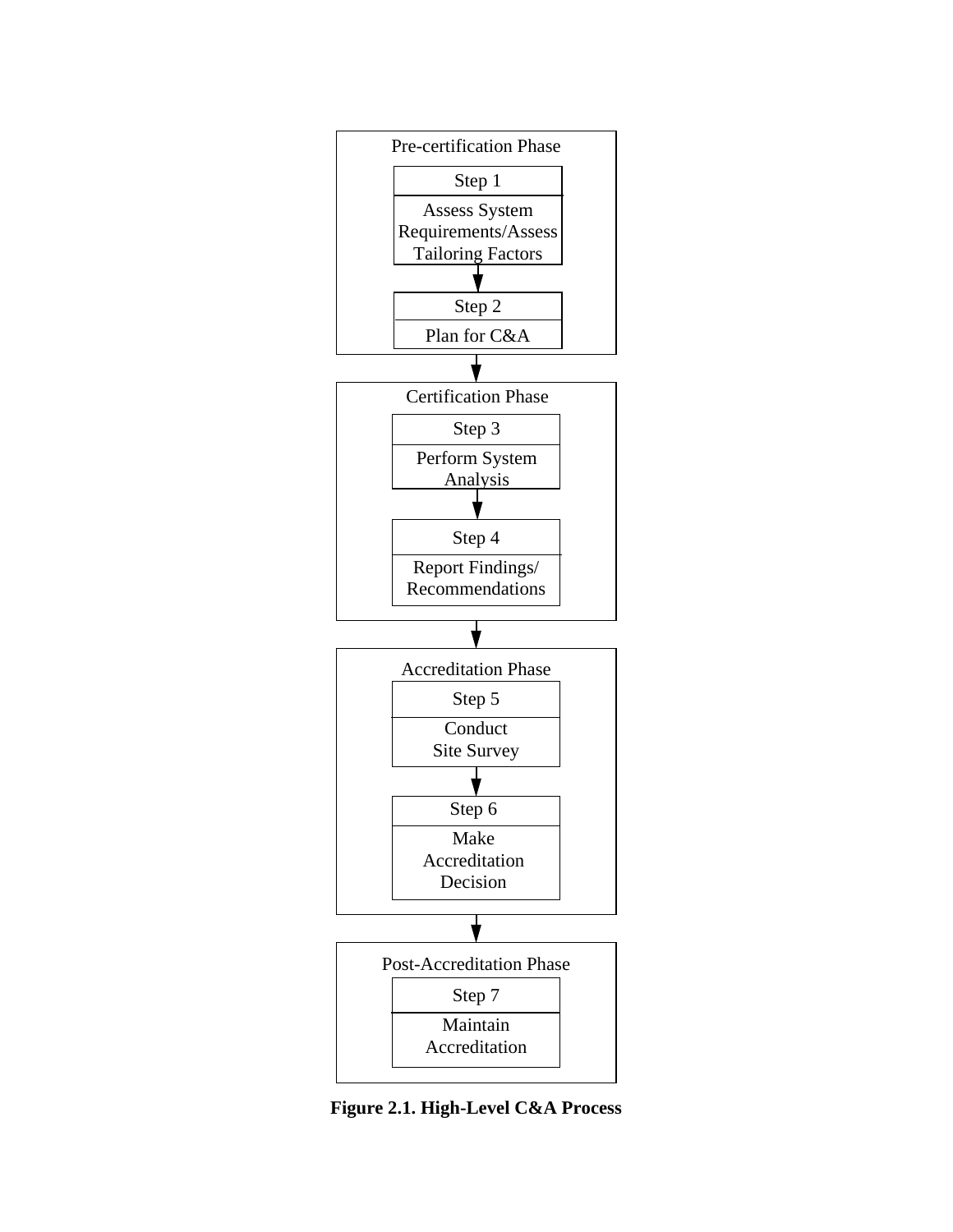*Step 3* involves analyzing the security aspects of the system as a whole (i.e., how well security is employed throughout the system). During this phase, the certification team becomes more familiar with the security requirements and the security aspects of individual system components. Specialized training on the specific system may be necessary depending upon the scope of this phase as well as the experience of the certification team. C&A activities include determining whether system security measures adequately satisfy applicable requirements. To accomplish this objective, security measures of the various disciplines are assessed and tested collectively. Additionally, system vulnerabilities and residual risks are identified.

*Step 4* involves documenting/coordinating the results and recommendations of previous phases to prepare the certification package and accreditation package. The certification package is the consolidation of all the certification activity results. It will be used as supporting documentation for the accreditation decision, and will also support recertification/reaccreditation activities. The compilation of the supporting documentation should be done consistently and cost-effectively. The types of documentation generally included as part of the certification package include:

- System need/mission overview
- Security policy
- Security concept of operation or security plan
- System architectural description and configuration
- Reports of evaluated products from a recognized government evaluation (e.g., NSA product evaluation, the Defense Intelligence Agency (DIA)/NSA compartmented mode workstation (CMW) evaluation)
- Statements from other responsible agencies indicating that personnel, physical, COMSEC, or other security requirements have been met (e.g., Defense Message System (DMS) component approval process (CAP) functional testing)
- Risks and INFOSEC countermeasures (e.g., risk analysis report)
- Test plans, test procedures, and test results from security tests conducted (including penetration testing)
- Analytic results
- Configuration Management plan
- Previous C&A information
- Contingency plan

The accreditation package presents the DAA with a recommendation for an accreditation decision, a statement of residual risk, and supporting documentation which could be a subset of the certification package. It may be in the form of a technical document, technical letter, or annotated briefing. The information generally included as part of the accreditation package includes as a minimum: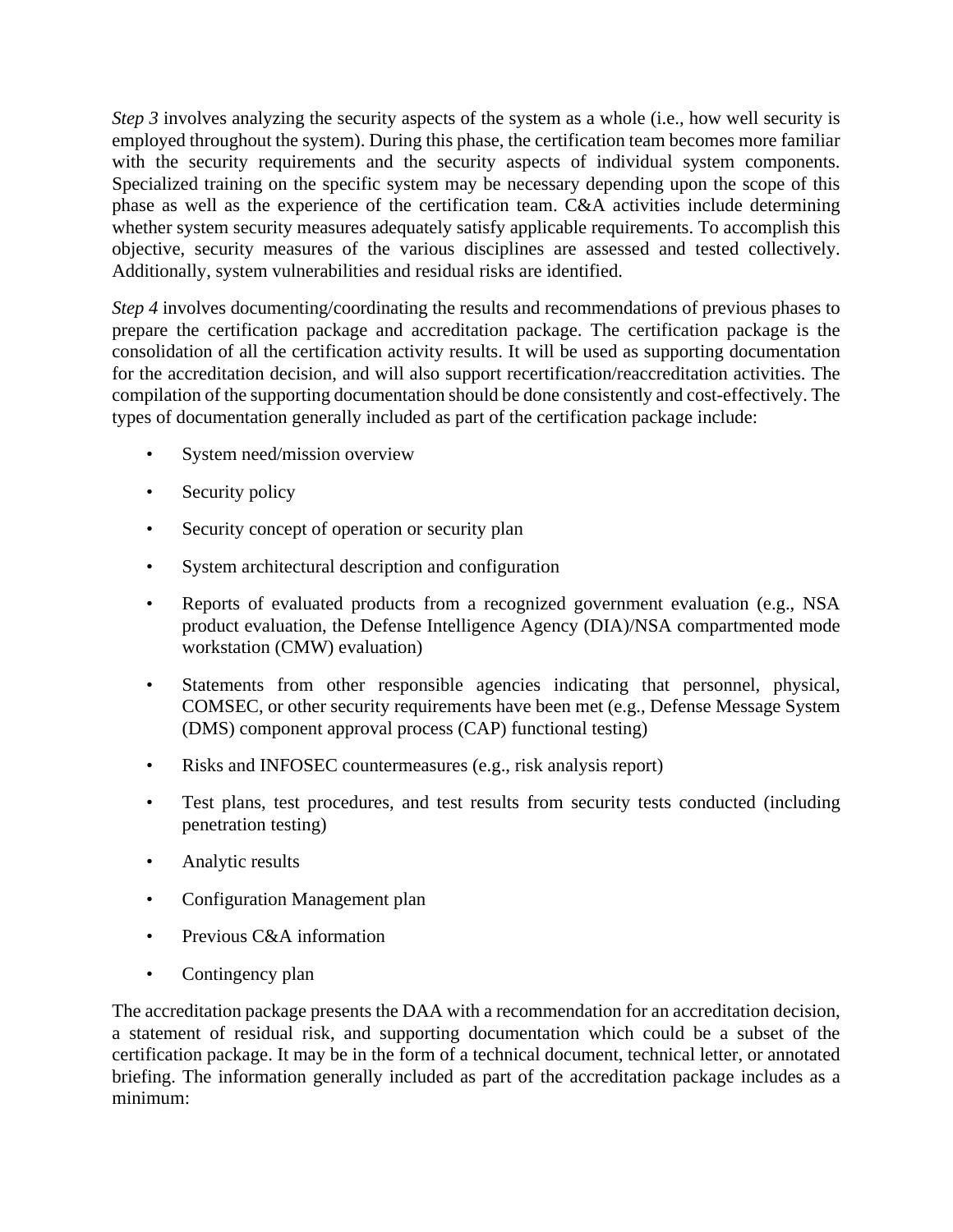- Executive summary of mission overview, architectural description, and system configuration, including interconnections
- Memorandum of Agreements (MOA)
- Waivers signed by the DAA that specific security requirements do not need to be met or are met by other means (e.g., procedures)
- Residual risk statement, including rationale for why residual risks should be accepted/ rejected
- Recommendation for accreditation decision

*Step 5* is optional and involves the DAA(s) or his/her representative(s) conducting a site accreditation survey to ensure the security requirements meet the requirements for the system. Final testing can be conducted at this time to ensure the DAA(s) are satisfied that the residual risk identified meets an acceptable level of risk to support its purpose. The activities include:

- Assess system information (this is the certification package review)
- Conduct site accreditation survey

*Step 6* involves the DAA making the accreditation decision. This decision is based on many factors, such as global threats, system need/criticality, certification results and recommendations, residual risks, the availability or cost of alternative countermeasures, and factors that transcend security such as program and schedule risks, and even political consequences. The DAA has a range of options in making the accreditation decision, including the following:

- Full accreditation approval for its originally intended operational environment, including a recertification/reaccreditation timeline
- Accreditation for operation outside of the originally intended environment (e.g., change in mission, crisis situation, more restrictive operations)
- Interim (temporary) accreditation approval, identifying the steps to be completed prior to full granting of accreditation and any additional controls (e.g., procedural or physical controls, limiting the number of users) that must be in place to compensate for any increased risk
- Accreditation disapproval, including recommendations and timelines for correcting specified deficiencies

*Step 7* involves maintaining the system accreditation throughout the system life cycle. Accreditation maintenance involves ensuring that the system continues to operate within the stated parameters of the accreditation. For example, that the stated procedures and controls of the system stay in place and are used, that the environment does not change outside of the stated parameters, that other types of users are not added to the system (e.g., users with lower clearances), that no additional external connections are made to the systems or that additional security requirements are not imposed on the system. Any substantial changes to the stated parameters of the accreditation may require that the system be recertified or reaccredited. It is important to note that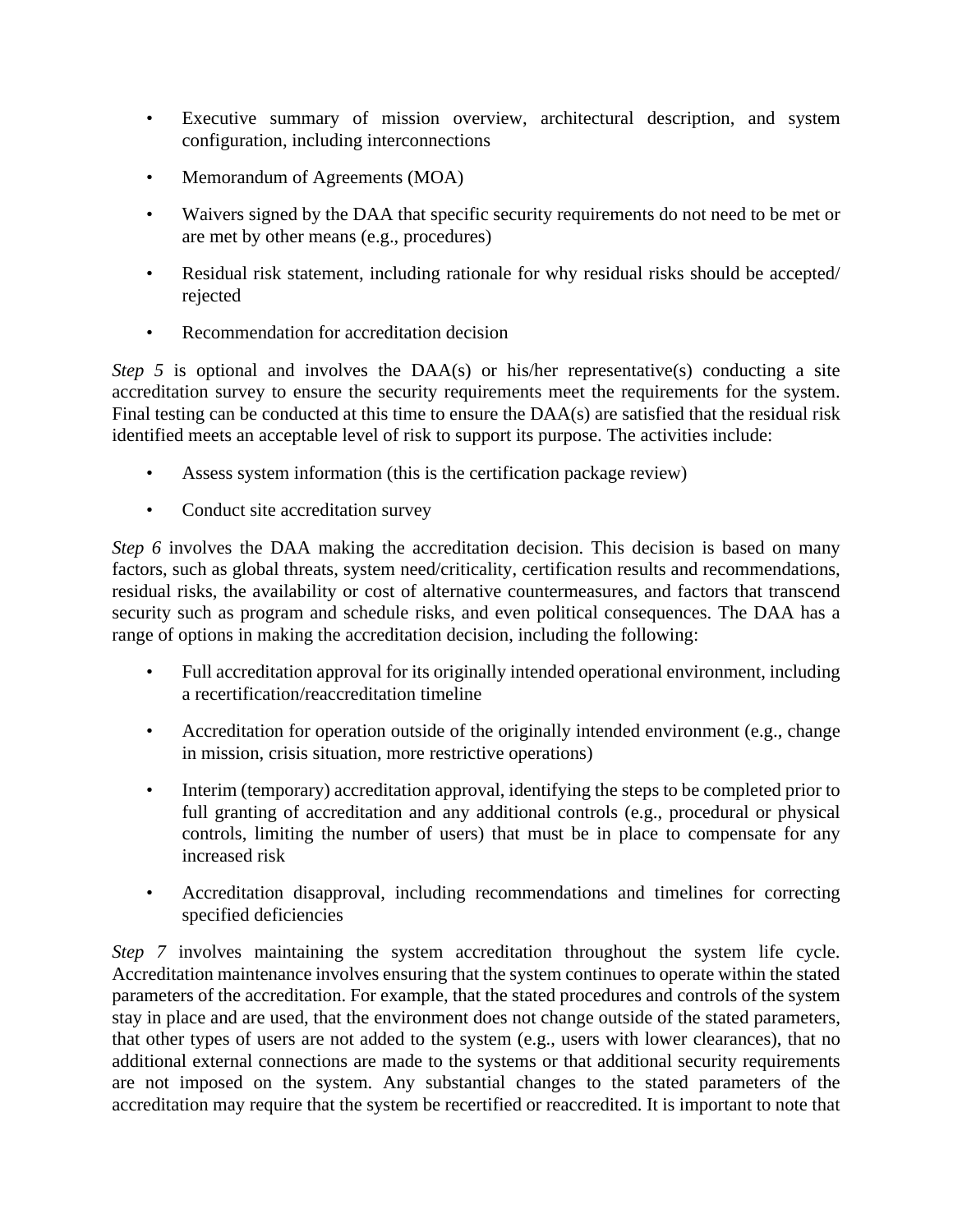recertification and reaccreditation activities may differ from those performed in support of a previous accreditation decision. For example, the system security mode of operation may change from system-high to compartmented mode, requiring more stringent security measures and an indepth analysis of these measures. Applicable security policies/regulations, C&A team members, and/or DAA(s) may also change. Section 2.3 provides more information on events that affect system security that might require a system to be recertified or reaccredited.

# **2.2.1 Certification and Associated Security Disciplines**

Certification activities and the associated results/recommendations are performed in support of the accreditation decision. Certification is a method for ensuring that an appropriate combination of system security measures are correctly implemented to counter relevant threats and vulnerabilities. That is, the certification effort must assess the effectiveness and interdependencies of security measures, as well as possible interferences or conflicts among them. These measures are typically based on the system security policy and operational requirements. It must be emphasized that in order to provide a realistic and effective analysis of the security posture of a system, all appropriate security disciplines (an INFOSEC perspective) must be included in the scope of the certification. For example, while a system may have very strong controls in one area (e.g., COMPUSEC), weak controls in another area (e.g., lax procedures) may undermine the systems overall security posture. The security disciplines to be considered include:

- COMPUSEC
- COMSEC
- Technical security (TECHSEC) (e.g. emission security, TEMPEST, tampering)
- Physical security
- Personnel security
- Administrative security
- Others as appropriate (e.g., operations security (OPSEC), electronic security, signals security, transmission security (TRANSEC), cryptosecurity)

The concept and definitions (see appendix A) of some of these disciplines were developed at a time when security was viewed more as independent, loosely coupled disciplines, without an INFOSEC perspective to tie many of these various concerns together. In addition, the boundaries between the disciplines are unclear. Some disciplines are considered subsets of another; others are equivalent terms, but used by different communities of interest. While independent analyses of the security measures within a discipline may be done as part of the certification, the key is that the results of these analyses must be viewed together, not individually, to assess the overall security posture of the system.

Figure 2.2 illustrates one possible interrelationship of the security disciplines. The placement of the disciplines shows one possible overlap among the boundaries, and provides a categorization of the disciplines into three general areas: communications related, AIS related, or manual/ information related. Depending on the particular system or environment, other relationships are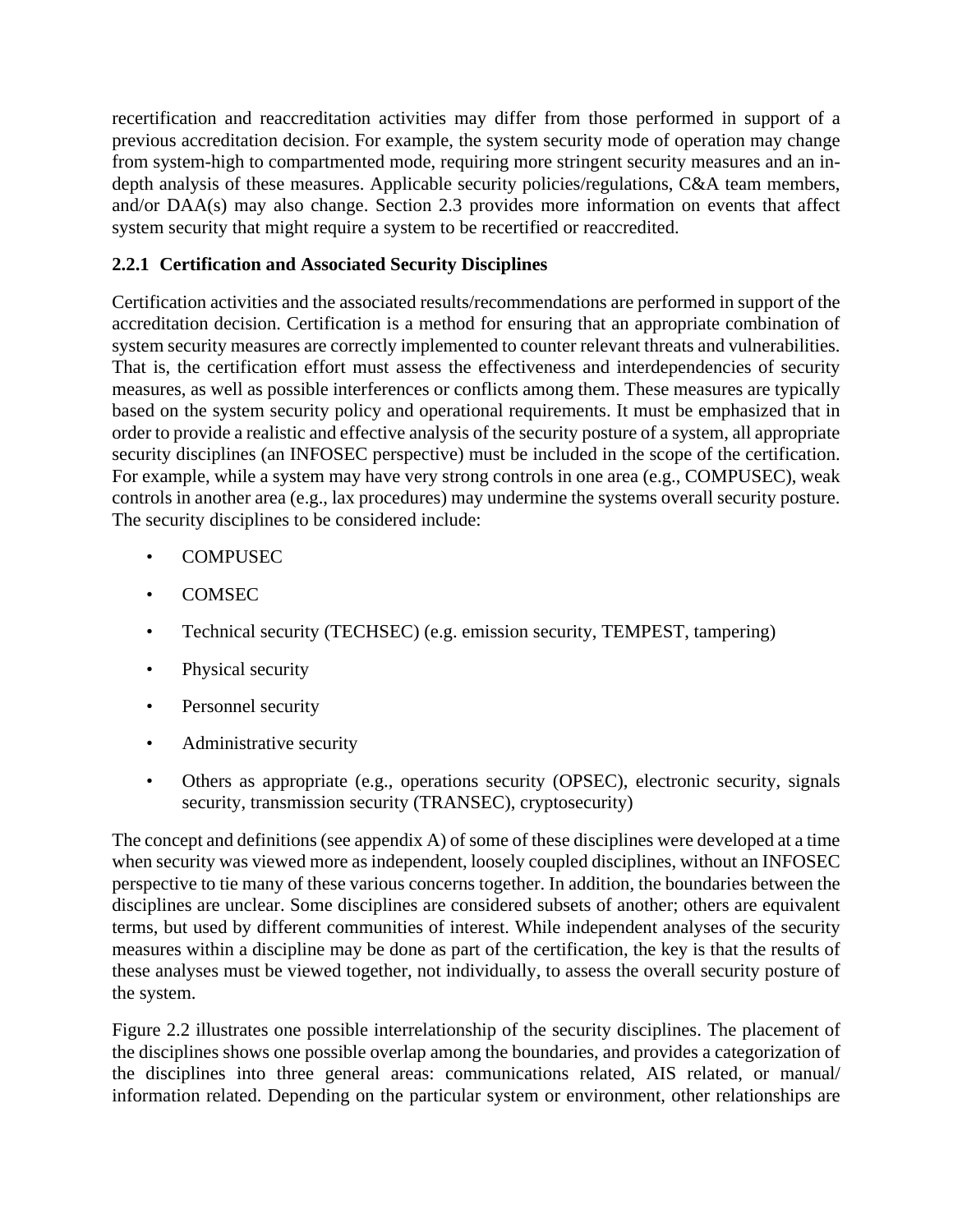possible. The remainder of this section presents a high-level overview of some representative security measures that may be appropriate for a given system for the first six disciplines listed above. The other disciplines will not be expanded in this section.

COMPUSEC measures may play an important role in mediating system risk. Certification activities include assessing the pervasiveness of these measures. For instance, the certification effort will determine whether the measures provide sufficient protection and whether they adequately enforce system security policies and requirements. How well these measures work in conjunction with or complement non-COMPUSEC measures must also be considered.

When computer equipment (e.g., workstation, hosts, and peripherals) is interconnected (e.g., via a local area network (LAN) or wide area network (WAN)), certification activities include assessing the protection, control, and adequacy of COMSEC measures. In this context, interconnection means the operational exchange of information among systems or within a system via data communications or networks. Certification will assess whether appropriate COMSEC policies and procedures are applied and approved equipment is used to counter threats and vulnerabilities of network components (e.g., packet switches, gateways, bridges, repeaters, transmission media).

Certification activities may include determining whether processing facilities or equipment comply with the appropriate national policy on compromising emanations.

For example, as part of certification, TEMPEST tests may be conducted, equipment installation or physical control space inspected, and encrypted/clear text (also known as Red/Black) separation procedures reviewed. The selection and evaluation of TEMPEST countermeasures are based on several factors such as data sensitivity level, amount of sensitive data, equipment used, and facility location.

A combination of physical security measures is needed to protect most systems. Consequently, certification activities often include inspecting the system in its operational environment/ configuration to determine the adequacy of physical security measures. For some environments, a technical surveillance countermeasures (TSCM) survey may be conducted to identify exploitable technical and physical security vulnerabilities.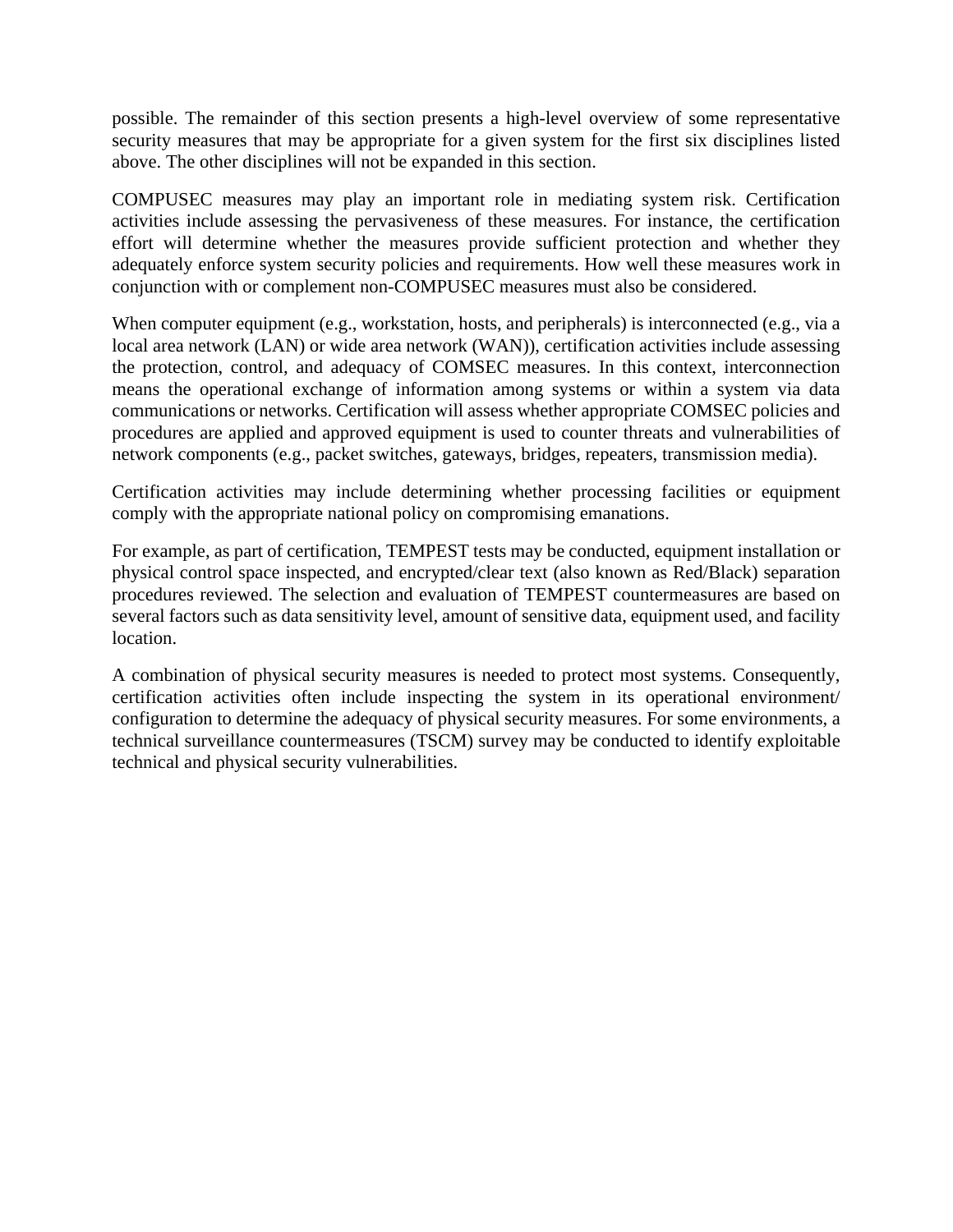

**Figure 2.2. INFOSEC Security Discipline Interrelationship**

Personnel security measures are also considered as part of system certification. Certification activities must ensure that personnel are appropriately cleared and/or approved for access to the system or portions thereof. Additionally, a determination of whether personnel security measures are commensurate with the overall risk index or system security mode of operation (e.g., dedicated, system-high, compartmented, or multilevel) must be made.

Administrative security procedures are used in conjunction with or in lieu of automated measures. Certification activities include inspecting relevant documentation (e.g., *Trusted Facility Manual and Standard Operating Procedures*) to determine the adequacy of administrative controls and ensuring that the procedures are followed. Additionally, certification activities will verify that security personnel (e.g., information system security officers) have been appointed and that these individuals thoroughly understand their responsibilities for ensuring compliance with system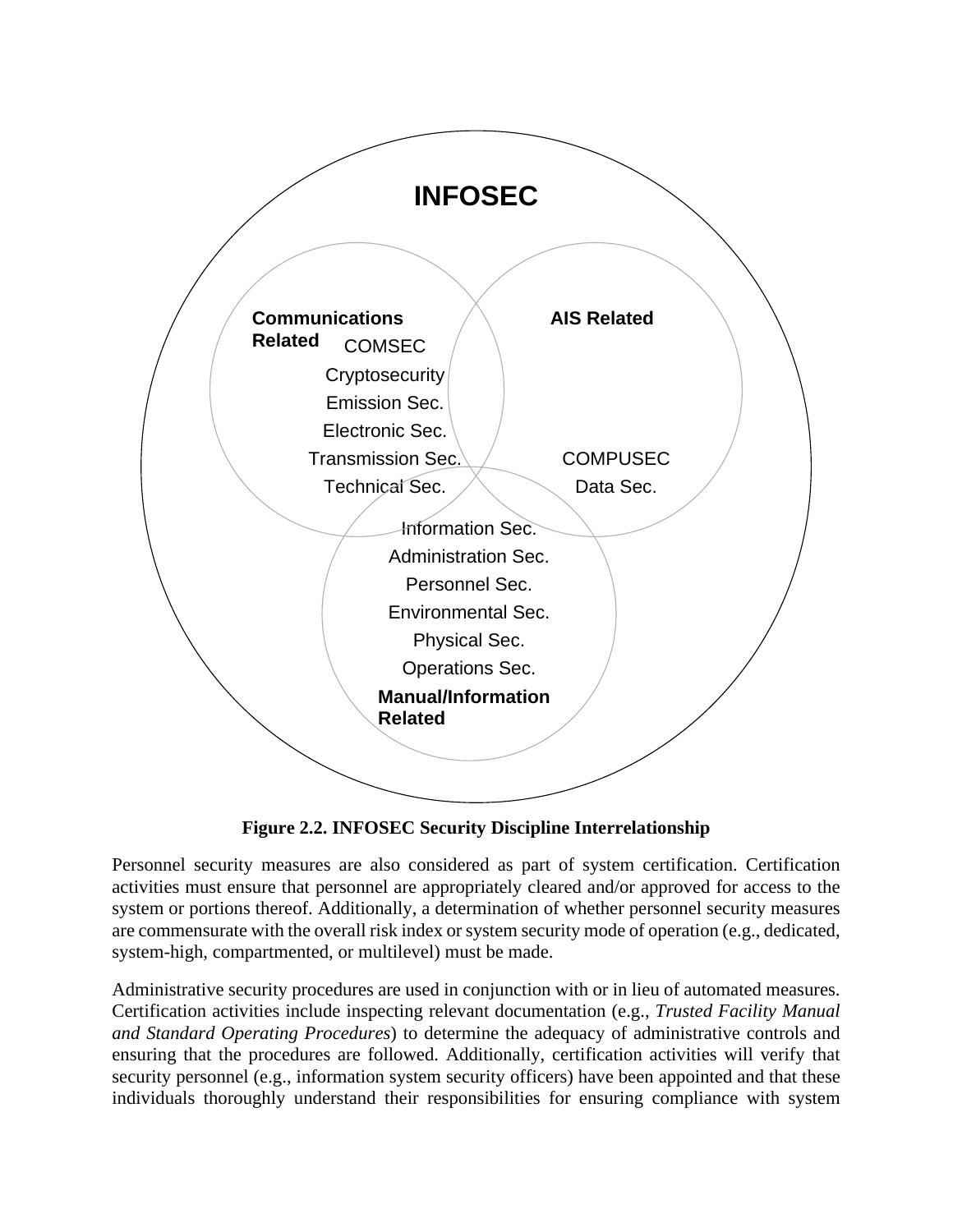security policies and procedures.

# **2.2.2 Factors That Influence the Certification Process**

A number of factors may influence the determination of the C&A activities to be performed and the appropriate level of effort for those activities. While the high-level C&A process provides a uniform framework for performing C&A, more specific guidance is needed in order to apply the process to a given system in a specific environment or situation. This section briefly outlines some of the important factors that are key to tailoring the C&A process for a specific environment.

The security requirements that apply to a system are interpretations of generic requirements in the context of the system's mission, operational concept, and threat environment. C&A activities must be tailored to address the system's specific security requirements. For example, the C&A activities associated with a network whose mission is to deliver fixed format messages between the systems that use that network's services with assurances of message integrity and delivery within a set time will be different from those associated with a local-area network used by a collection of individual users for office automation.

The complexity of a system involves both the architectural complexity of the information system (i.e., the variety of components and functions) and the operational complexity of the total system (including user activities that perform the mission). Clearly, the depth of technical analysis and testing required for a local area network with workstations, file servers, and gateways to wide area networks is far greater than that needed for a stand-alone PC. The level of operational complexity will be primarily reflected in the evaluation of non-technical safeguards and in the risk analysis.

The risk environment in which the system operates (or is intended to operate) includes not only the sensitivity of the data the system handles and the clearances/authorizations of system users and external interfaces, but also the system criticality and the nature and level of the threats against it. C&A activities should be tailored to the level of potential risk associated with the system. For example, relatively little technical analysis may be required for a system that handles routine information and is not mission critical (e.g., office automation system).

The scope of C&A activities should depend on whether the system incorporates (a) previously evaluated products or (b) products or subsystems used in a system that has already been certified and accredited. The effort should be able to make use of C&A work done by other organizations. In addition, if inadequate attention has been paid to C&A up to some point in a system's life cycle, the C&A activities after that point will have to be tailored to compensate for prior inadequacies.

# **2.3 Recertification and Reaccreditation**

Various recertification and reaccreditation cycles are currently prescribed. Typically these range between three and five years. For example, current DoD policy states that a system shall be reaccredited every three years, regardless of change [1]. On the other hand, Director of Central Intelligence (DCI) policy requires a five year reaccreditation cycle [6]. During this time, periodic reviews of the system should be conducted to ensure that no changes in the system have occurred that might necessitate reaccreditation before the three or five-year cycle.

Another reason for reaccrediting (and recertifying) a system is that major changes have been made to some aspect of the system that impacts security. The level of effort, in this case, for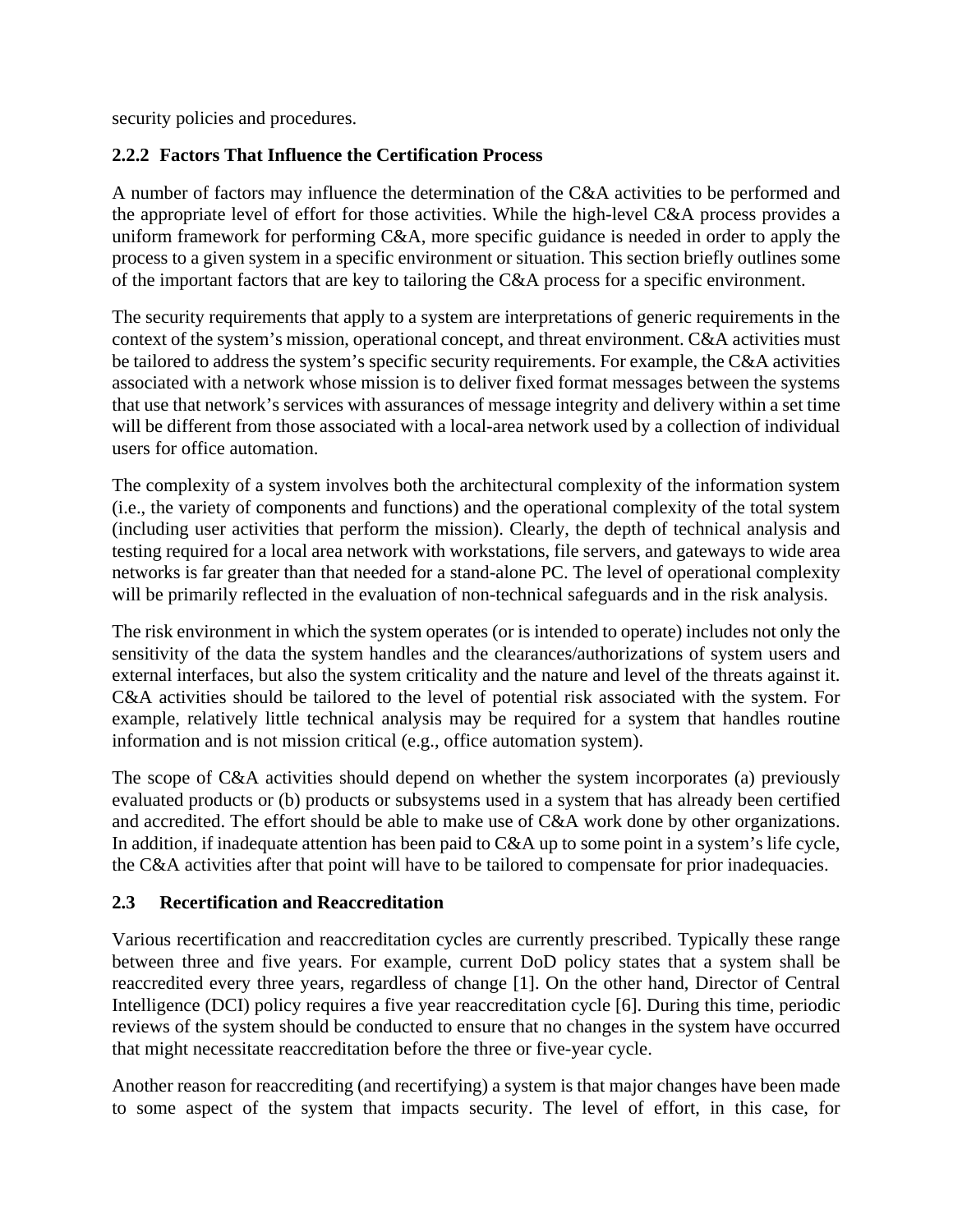recertification and reaccreditation will depend on the certification factors (such as those described in section 2.2.2) as well as the possible impact of the changes made. In this situation, the recertification activities should concentrate on those aspects of the system that have changed since the original certification. The results of previous certification activities related to unchanged parts of the system will likely be able to be reused with no (or only minor) changes. The following is a partial list of events affecting system security that might require a system to be recertified and reaccredited:

- A change in criticality and/or sensitivity level that causes a change in the countermeasures required
- A change in the security policy (e.g., access control policy)
- A change in the threat or system risk
- A change in the activity that requires a different security mode of operation
- Additions or a change to the operating system or to software providing Security features
- Additions or a change to the hardware that requires a change in the approved security countermeasures
- A breach of security, a breach of system integrity, or an unusual situation that appears to invalidate the accreditation by revealing a flaw in security design
- A significant change to the physical structure of the facility or to the operating procedures
- A significant change to the configuration of the system (e.g., a workstation is connected to the system outside of the approved configuration)
- For networks, the inclusion of an additional (separately accredited) system(s) or the modification/replacement of a subscribing system that affects the security of that system
- Results of an audit or external analysis

For systems with multiple accreditors, recertification and reaccreditation requirements and responsibilities should be identified in the MOA. For example, if a jointly accredited system is governed by the requirements of both DoDD 5200.28 [1] and DCI Directive (DCID) 1/16 [6], the DAAs, as part of their agreements documented in the MOA, should resolve the conflict in accreditation cycles.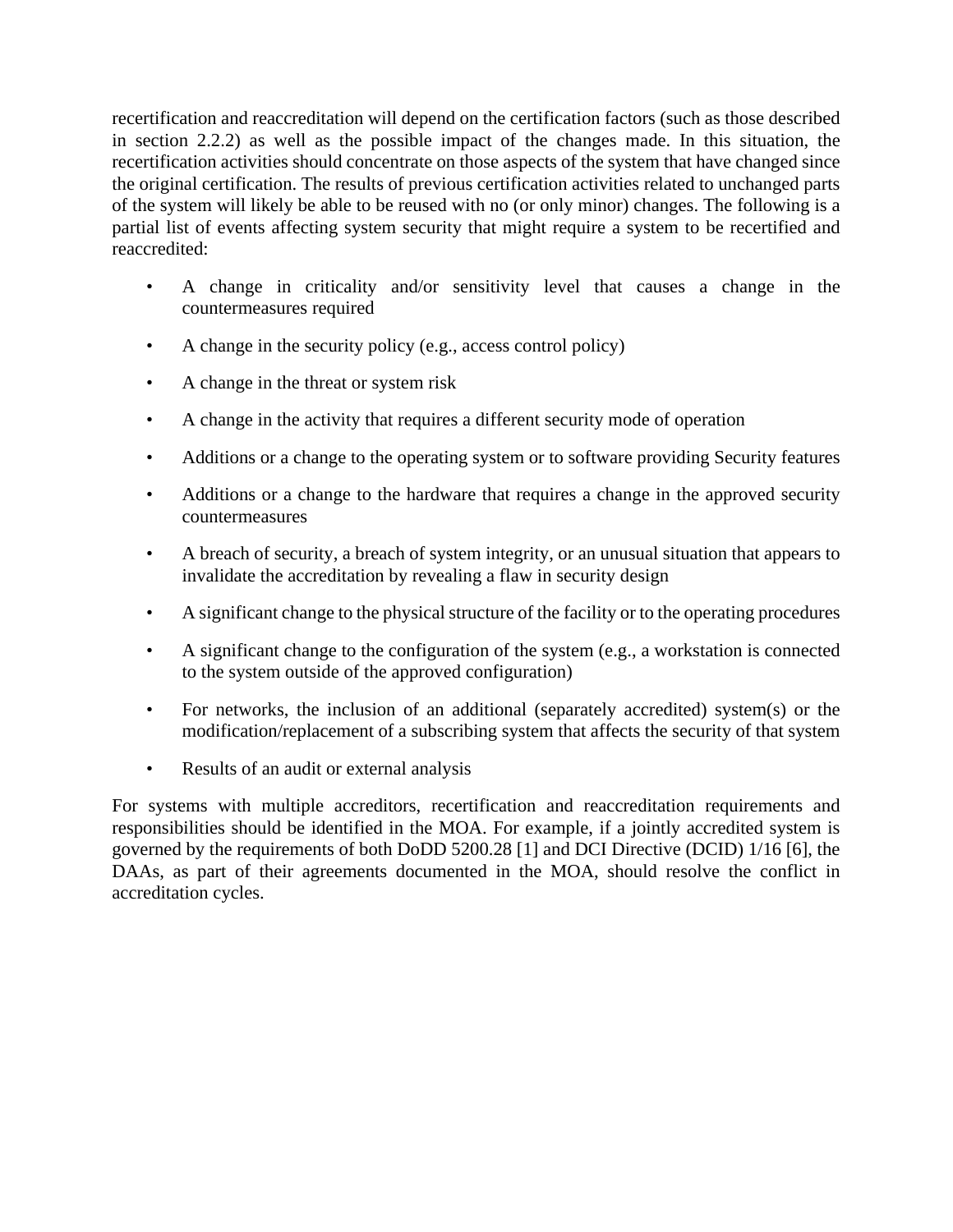# **SECTION 3**

# **PRIMARY C&A ROLES**

This section identifies the DAA and the certification agent as primarily responsible for the C&A of systems. The certification agent provides direct support to the DAA in making the accreditation decision. DoD component regulations define various security roles and responsibilities, and while the titles may vary, the responsibilities are similar.

In addition to the DAA and certification agent, the following roles are identified in this guideline as being key to the successful accreditation of some systems: Program Manager (PM), product vendors, systems integrator, systems engineers, and applications developer. Not all roles will be necessary for the C&A of all types of systems. The size, complexity, and status (e.g., new acquisition, upgrade, existing system) will determine the need for these additional roles. For example, accrediting a stand-alone PC will probably not require any effort from these additional roles. The following sections discuss the DAA, the certification agent/certification team, and other roles in terms of their responsibilities in the C&A process. Appendix B provides guidance on identifying the appropriate DAA for a given system.

# **3.1 DAA**

By accrediting a system, the DAA formally assumes the responsibility for the operation of the system within a specified environment. The DAA must have the authority to allocate resources to achieve an acceptable level of security and to remedy security deficiencies. The accreditation decision shows that due care has been taken to balance security requirements, mission, and resources against a defined risk. More or less stringent security measures than those stated in applicable policies may be established by the DAA, if deemed appropriate. The accreditation decision also is a recognition by the DAA that an acceptable level of risk has been attained and that the DAA accepts the operation of this system under the stated parameters of the accreditation.

The DAA may delegate the authority to accredit systems; however, specific service/agency regulations need to be reviewed for guidance in this area. For example, Army Regulation (AR) 380-19 [7] policy states that for critically sensitive Army systems (i.e., systems that process any Top Secret data) operating in the dedicated, system-high, or partitioned modes, Major Command (MACOM) commanders may further delegate, in writing, accreditation authority to general officers or Senior

Executive Service personnel within their commands. Factors to consider before delegating accreditation authority are the resources available to the DAA and his or her supporting staff for realistically assessing the security posture of the system, both in technical expertise and clearance for or accessibility to the appropriate threat data.

The DAA will probably not be involved in day-to-day monitoring of the certification activities and in making many of the routine decisions regarding the system. Normally, the DAA appoints a representative(s) to act as a security focal point and to assist in making routine decisions, attending meetings, and providing coordination. While the DAA retains final responsibility to accredit the system, many of the accompanying duties will be delegated to this representative(s). The DAA representative(s) will actively coordinate with the certification agent (and PM, if applicable) to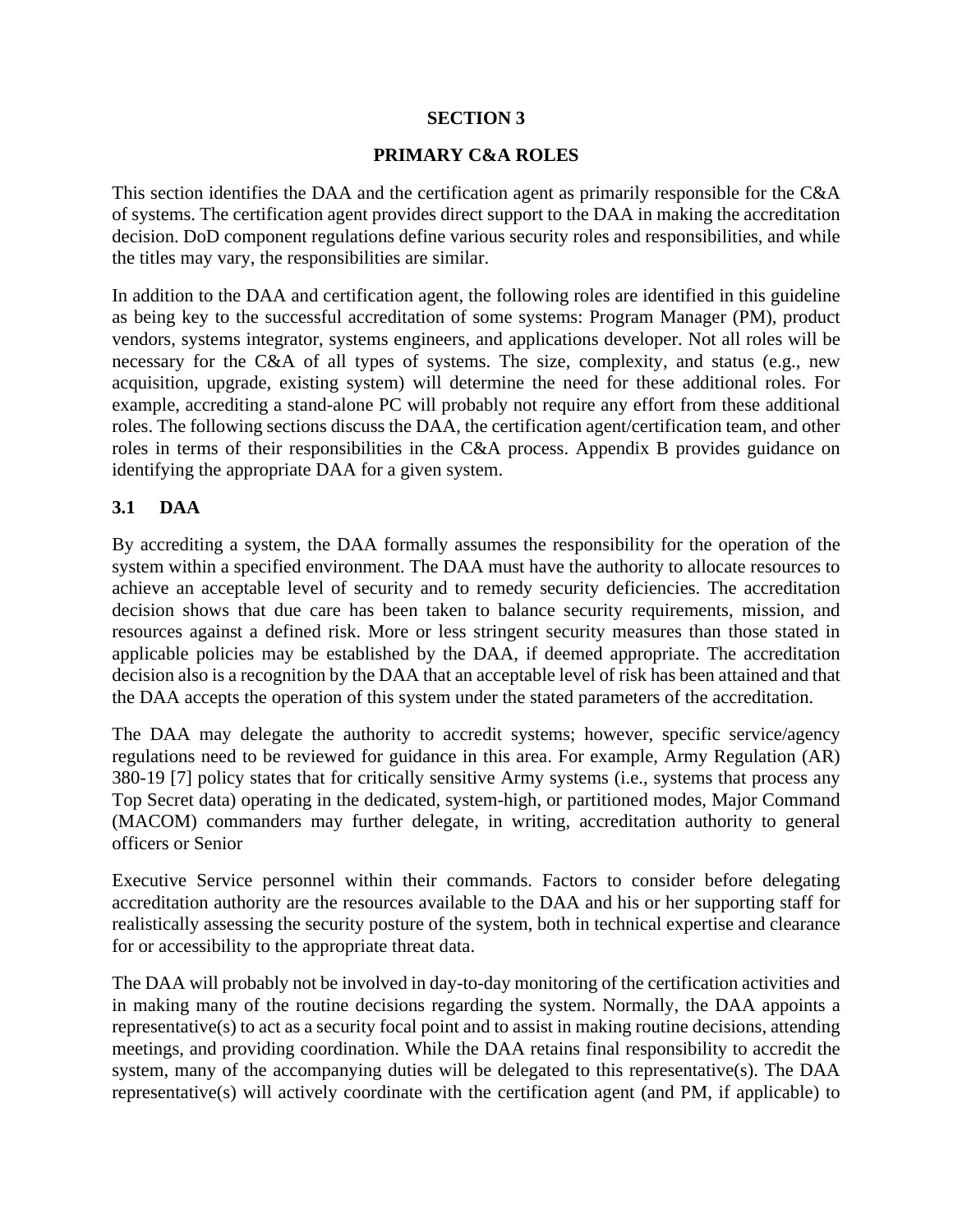ensure that all security requirements are met and that all activities in support of accreditation are completed in accordance with procedures. All major decisions made during the system life cycle in support of the accreditation decision should be formally documented and coordinated with the DAA.

Some environments may require multiple DAAs to accredit the system. These environments can generally be divided into two types: (1) those systems requiring joint accreditation and (2) those systems composed of the interconnection of separately accredited systems. A working group, composed of individuals representing each of the accrediting organizations, may be necessary to resolve accreditation issues. The representative(s) for each of the DAAs responsible for the system accreditation are likely participants in this working group. The primary function of this group would be to ensure that all organizations involved understand the conditions and major agreements affecting the system accreditation, and that these conditions and agreements are documented in an MOA. The definition of the security requirements and the assignment of security responsibility among the involved organizations are examples of the types of decisions to be documented. The following sections provide additional information on identifying the DAA in these two types of systems.

# **3.1.1 Joint Accreditors**

Some types of systems that will be accredited as a single system might require multiple accreditors. Examples include the following:

- A system that processes different types of information (e.g., cryptologic, Sensitive Compartmented Information (SCI), or Single Integrated Operational Plan-Extremely Sensitive Information (SIOP-ESI))
- A system used by multiple data owners who process the same type of information
- A system supporting multiple organizations (where the DAAs from each organization will be responsible for collectively accrediting the system)
- A system connected to a backbone network (where the system (e.g., host system) accreditor and the network accreditor jointly accredit the system as a whole)

Joint accreditation occurs when different components of the overall system come under the jurisdiction of different DAAs, and the responsible DAAs collectively accredit the system.

Systems that have joint accreditors require additional planning and coordination to ensure that all parties involved have a common understanding of their responsibilities in the C&A process, the risks involved, and the security posture of the system. When a system is to be jointly accredited, the roles and responsibilities of the DAA(s), certification agents, and other key security roles of all participating organizations must be clearly defined and documented. An MOA should be used to identify security responsibilities and to document all agreements made. In addition, the requirements for the system and the criteria used to accredit the system should be clearly documented. C&A milestones should be coordinated with the DAA(s) and their representatives, and documented in C&A planning documents.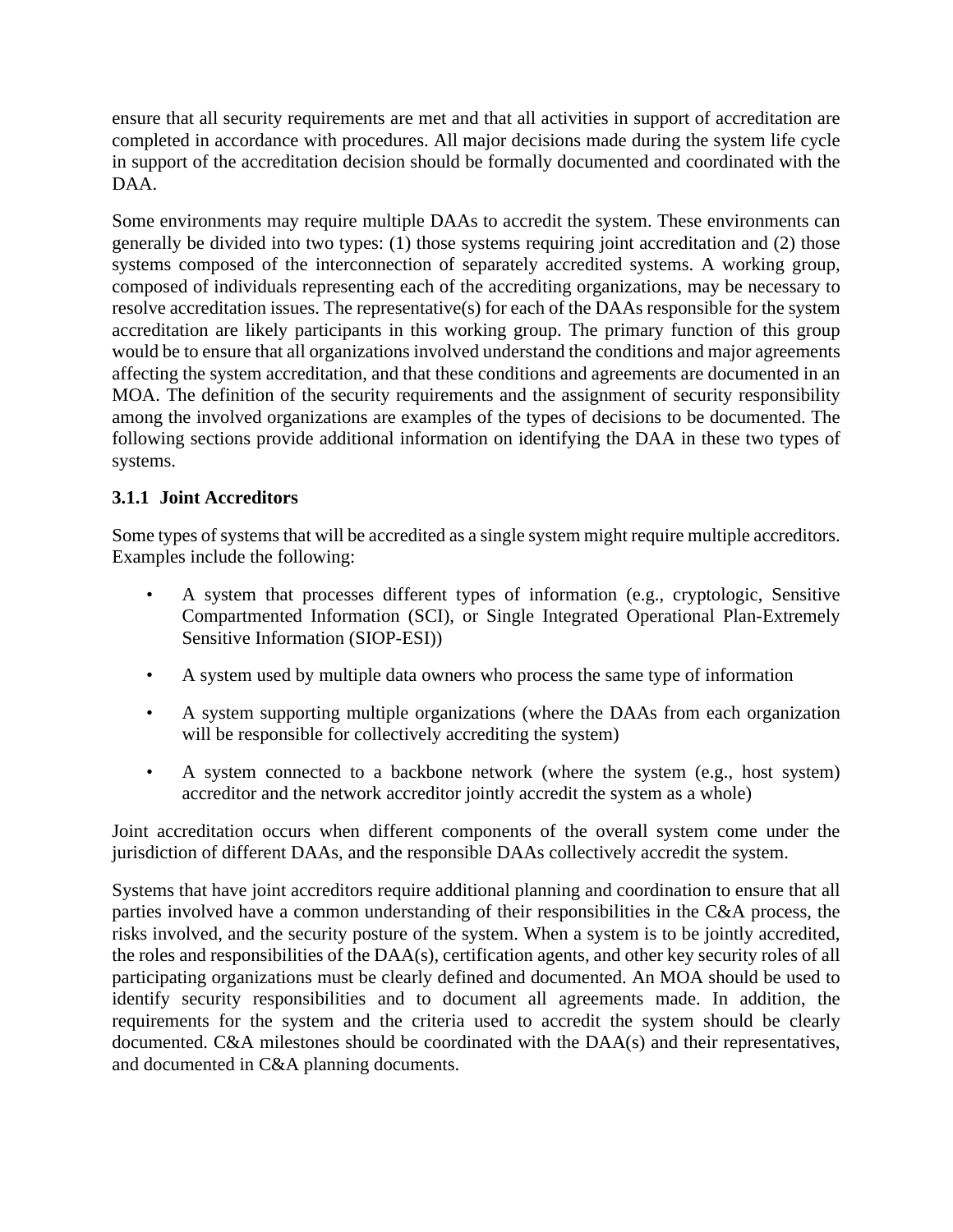# **3.1.2 Multiple Accreditors**

When separately accredited systems managed by different DAAs are interconnected, negotiation must occur among the DAAs to address the interconnection requirements of each system involved. MOAs are required when systems interconnect, for example, within their own sponsoring agency/ service, with another agency, or with government contractors. An MOA documents the results of the negotiations, forming an agreement signed by the participating DAAs. Each DAA must, therefore, carefully examine the additional potential risks imposed on the system by connecting to other systems. Additional certification activities may be required to determine the security posture of the overall systems before the separately accredited systems may be interconnected.

In some cases, the agreement for interconnection is among peer organizations. In this situation, the MOA will formalize the agreement among the DAAs on the division of responsibilities and the criteria used to accredit each system. The MOA should include, at a minimum, the following information:

- Classification range of data maintained on or transmitted between systems
- Clearance level(s) of the users
- Intended use of the system
- Identification of the authority to resolve conflicts among the DAAs
- Countermeasures to be implemented prior to interconnection
- Statements of accreditation of each interconnected system
- Procedures for notification of changes in the system
- Procedures for notification of proper parties in case of security violations
- Accreditation criteria
- Recertification/reaccreditation requirements and responsibilities

In other cases, when identifying the DAA(s) for a given system, consideration must be given to interconnections separately accredited multiuser telecommunications networks. Special consideration must be given to additional risks when connecting to networks because of the potential exposure of data in the system to the larger community of network users. The DAA(s) must consider the security posture of each network component, in addition to their individual systems, before accepting the risk of connecting to other systems. In addition, the accreditor(s) of these networks may require C&A documentation from the subscriber system before allowing interconnection.

# **3.2 Certification Agent/Certification Team**

The certification agent is the individual(s) responsible for making a technical judgment of the systems compliance with stated requirements and to identify and assess the risks associated with operating the system. In addition, the certification agent has the responsibility for coordinating the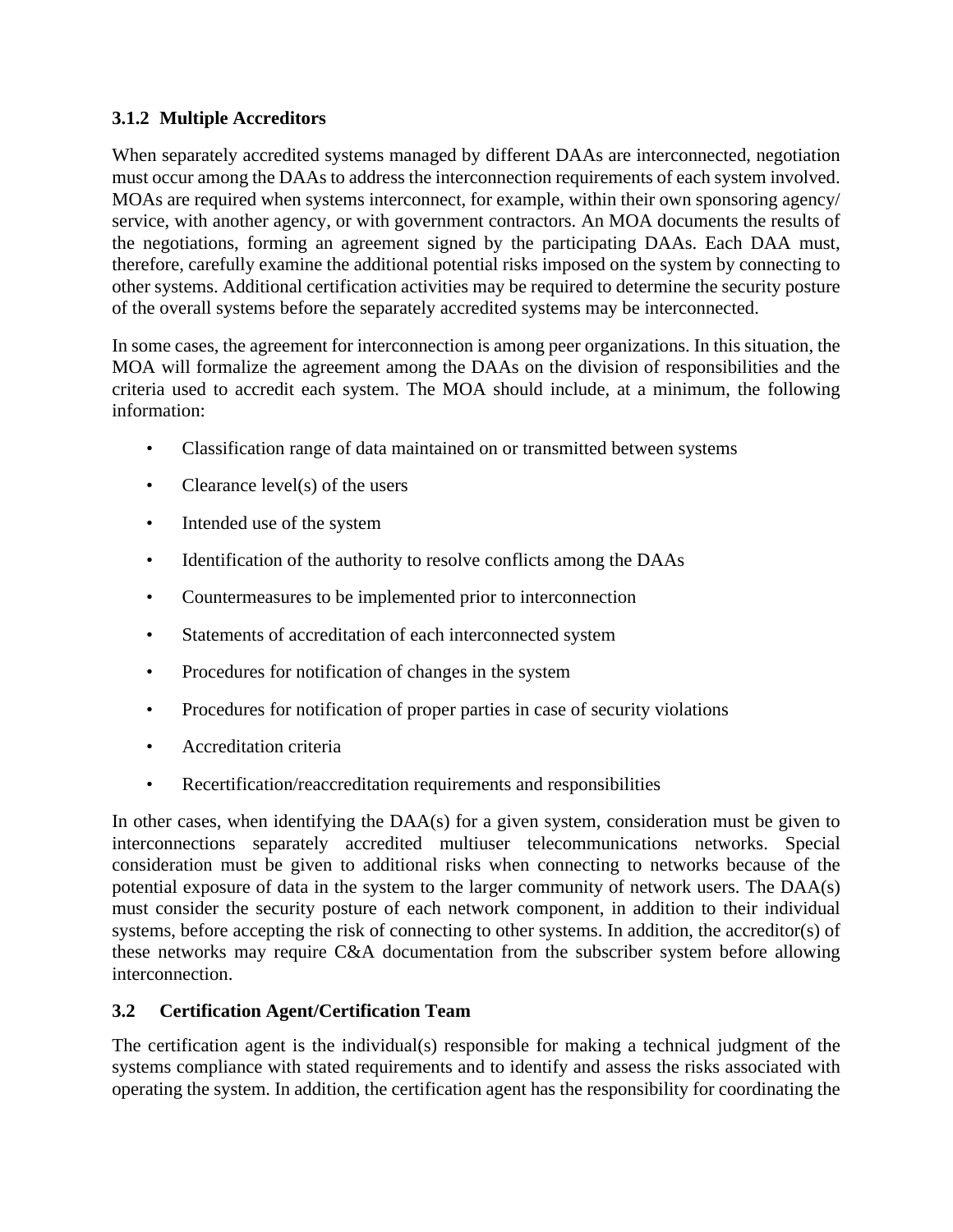various activities of the certification process and merging all the pieces of the final accreditation package that will be presented to the DAA. Although the fundamental role of the certification agent does not differ among certification efforts, the activities and level of effort required may vary (see section 2.2.2).

Some characteristics, such as technical expertise, impartiality (i.e., unfair bias toward achieving a particular result), and objectivity (i.e., minimum subjective judgment or opinion) are important considerations when selecting the appropriate certification agent. In general, certification activities should be performed by competent technical personnel in cooperation with but as independent of the system developer and the PM as possible.

The certification team is the collection of individuals and/or organizations involved in some aspect of the certification process. Given the increasing complexity of many AISs and the wide variety of security disciplines that must be assessed during certification, most organizations do not have adequate or appropriate in-house resources to perform many of the required certification activities (e.g., product evaluations, testing). To perform some of these activities, the certification agent may rely on the resources of other organizations that have the specialized skills necessary (e.g., TEMPEST).

# **3.3 Other Security Roles**

Although the PM is not typically responsible for performing daily security activities, the PM is responsible for seeing that they are implemented. The PM has the responsibility for the overall procurement, development, and possibly operation of the system, and must coordinate all securityrelevant portions of the program with the DAA and the certification agent. The PM provides the resources, coordinates the scheduling of security milestones, and determines priorities. The PM should not be (or should not be above) the DAA, as this may place security subordinate to the programs cost, schedule, and performance imperatives.

Depending on the type of system and the type of program (e.g., development effort, COTS acquisition, system upgrade), other roles will be involved in the overall security of the system, from requirements definition through operations and maintenance. System integrators, systems engineers, security engineers, application developers, product vendors, the independent verification and validation (IV&V) assessors, and others may be responsible for addressing security concerns during system development, including activities such as specifying requirements, testing, reviewing documentation, developing procedures, conducting installations, and performing component evaluations.

For some systems (e.g., a large acquisition, a complex distributed system), an information system security working group (ISSWG) may be necessary to direct security activities and identify/resolve security-related issues throughout the system development life cycle and operation of the system. The ISSWG may include the DAAs representative, whose role is to identify, address, and coordinate security accreditation issues with the DAA. The ISSWG normally manages and performs security-related activities that include identifying and interpreting security regulations and standards, preparing and/or reviewing security portions of the Request for Proposal (RFP), overseeing major acquisition strategy decisions, and managing C&A issues. Ideally, the technical security representatives from or consultants to the appropriate participating service or agency organizations should be involved in these activities. These participants serve as security consultants to the PM throughout the entire acquisition life cycle.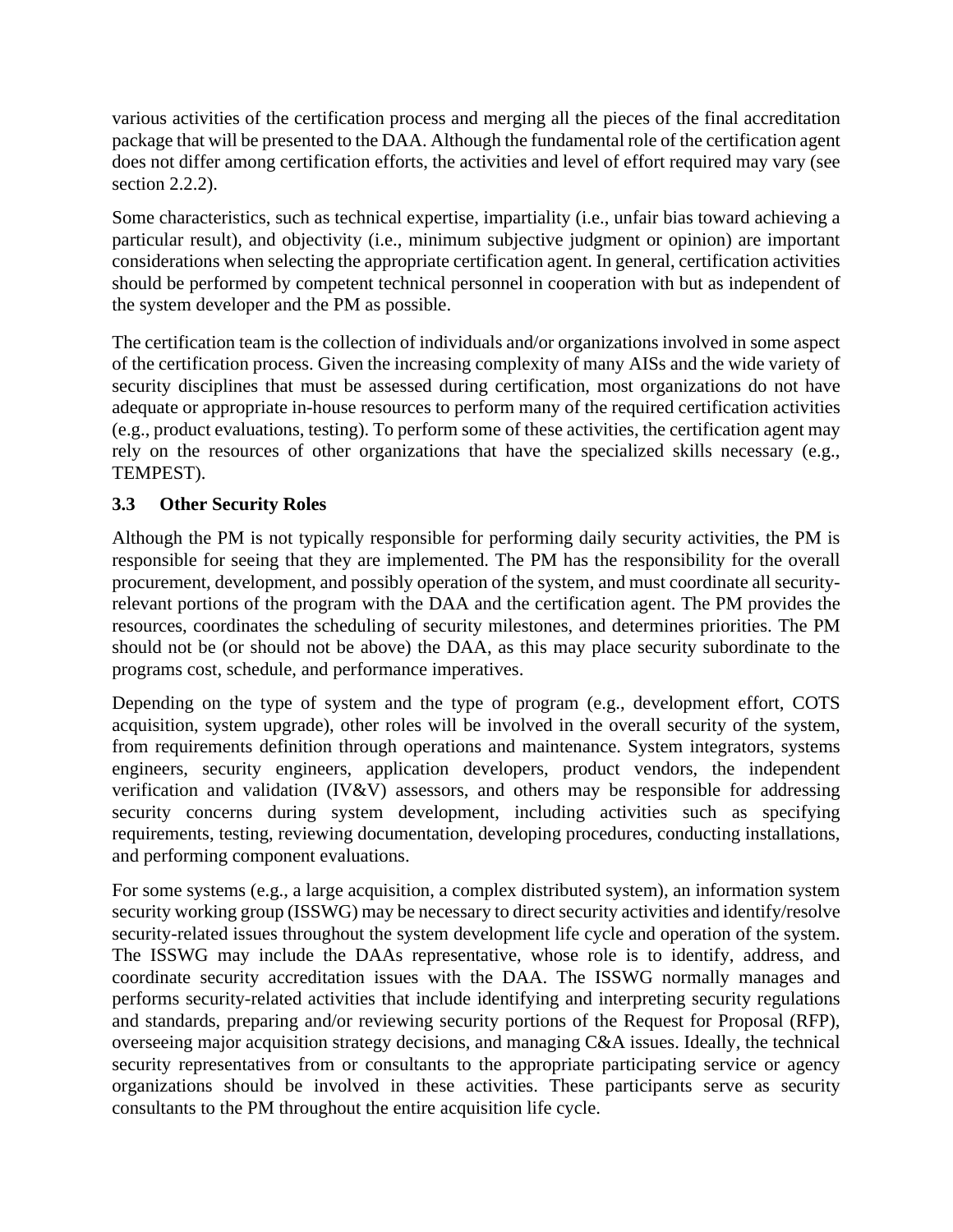# **SECTION 4**

# **SECURITY POLICY**

# **4.1 Current Security Policy**

Security policy exists at different levels of abstraction. Federal- and national-level policy is stated in public laws, Executive Orders (EOs), National Security Directives (NSDs), National Security Telecommunications and Information Systems Security (NSTISS) issuances, Federal Information Processing Standard Publications (FIPS PUBS), Office of Management and Budget (OMB) circulars, and other resources. DoD-level policy includes DoD directives, regulations, and standards that implement the National-level policy and set additional requirements. Similarly, service and agency policies further interpret the DoD and national-level policies, as appropriate, and may also impose additional requirements. Together with mission specific security requirements, the collection of these policies can be used to produce a system security policy. A system security policy comprises a comprehensive presentation of the system derived from national/federal level policy, local policy, and mission specific security requirements. The security policy for a system should be well defined at the beginning of the system life cycle and must be considered throughout each phase. Figure 4.1 illustrates the partial hierarchy of policies and guidance. The national and federal policies apply to both civil and defense agencies; however, individual civil agency policies are not listed in this document. Defense policies are listed, in part, in Appendix C.

Current security policy does not reflect the evolving perspective of system security as an interdependent, cohesive collection of security disciplines. At the DoD and component levels, separate policies exist for each discipline (or set of related disciplines), adding to the proliferation of policy. As a result, the policies applicable to a given system are sometimes not well coordinated or consistent. The following sections briefly highlight the key national- and DoD-level security policy.

# **4.1.1 National Security Policy**

National Policy for the Security of National Security Telecommunications and Information Systems provides initial objectives, policies, and an organizational structure to guide the conduct of activities directed toward safeguarding systems that process or communicate national security information [8]. It is intended to assure full participation and cooperation among the various existing centers of technical expertise throughout the executive branch. It assigns the Director, NSA, as the National Manager for NSTISS, responsible to the Secretary of Defense as Executive Agent for carrying out assigned responsibilities. Among the assigned responsibilities is to act as the government focal point for cryptography, telecommunications systems security, and information systems security.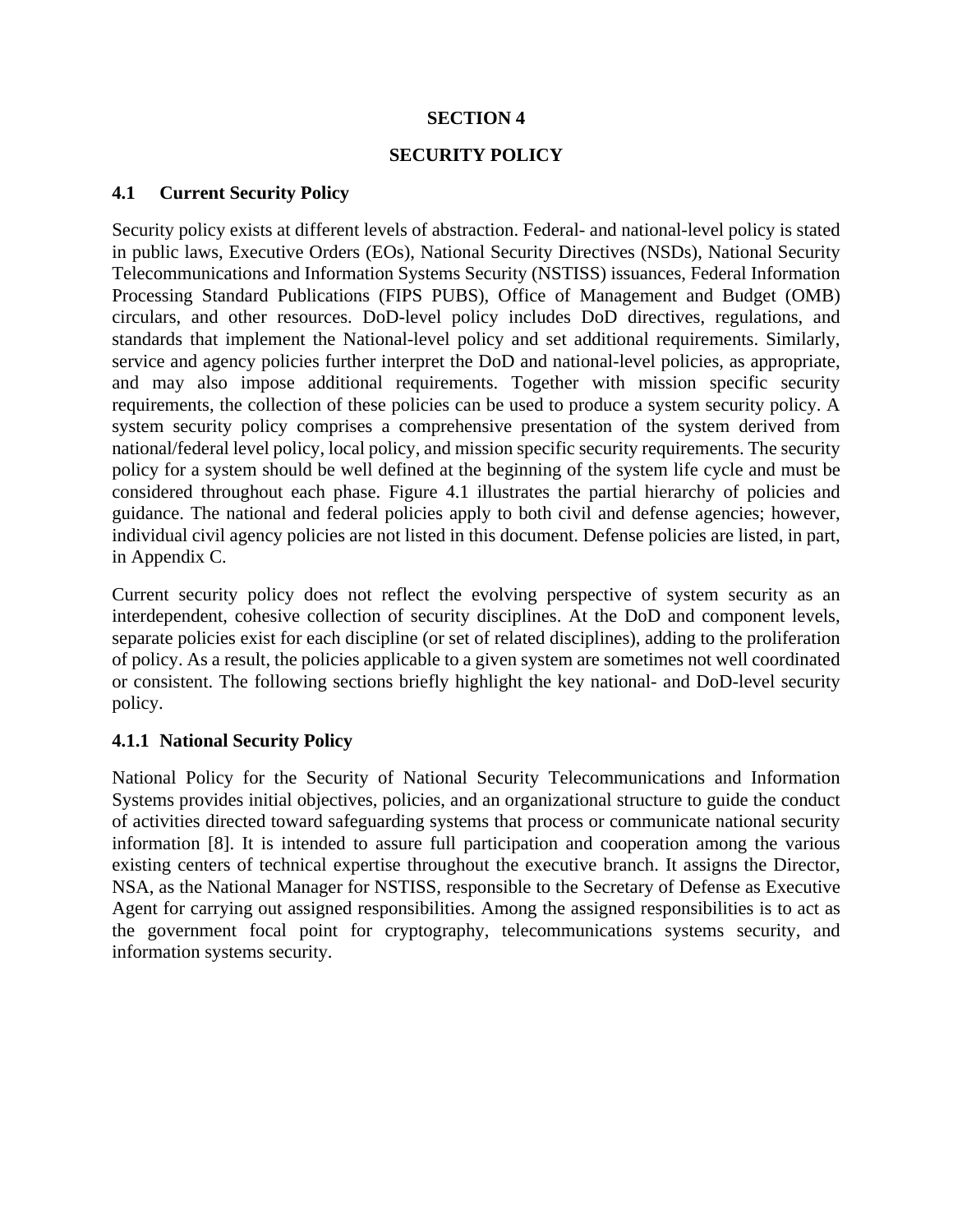

**Figure 4.1 Information Security Policy and Guidance<sup>1</sup>**

EO 12356, *National Security Information,* prescribes a uniform system for classifying, declassifying, and safeguarding national security information [9]. Although the public should be informed of the activities of its government, the interests of the United States and its citizens

<sup>1.</sup>The figure is not meant to imply that the policies represented in the top hoxes are of equal authority; they are not. The figure only intends to show that these higher level policies influence the department/service/agency issuances.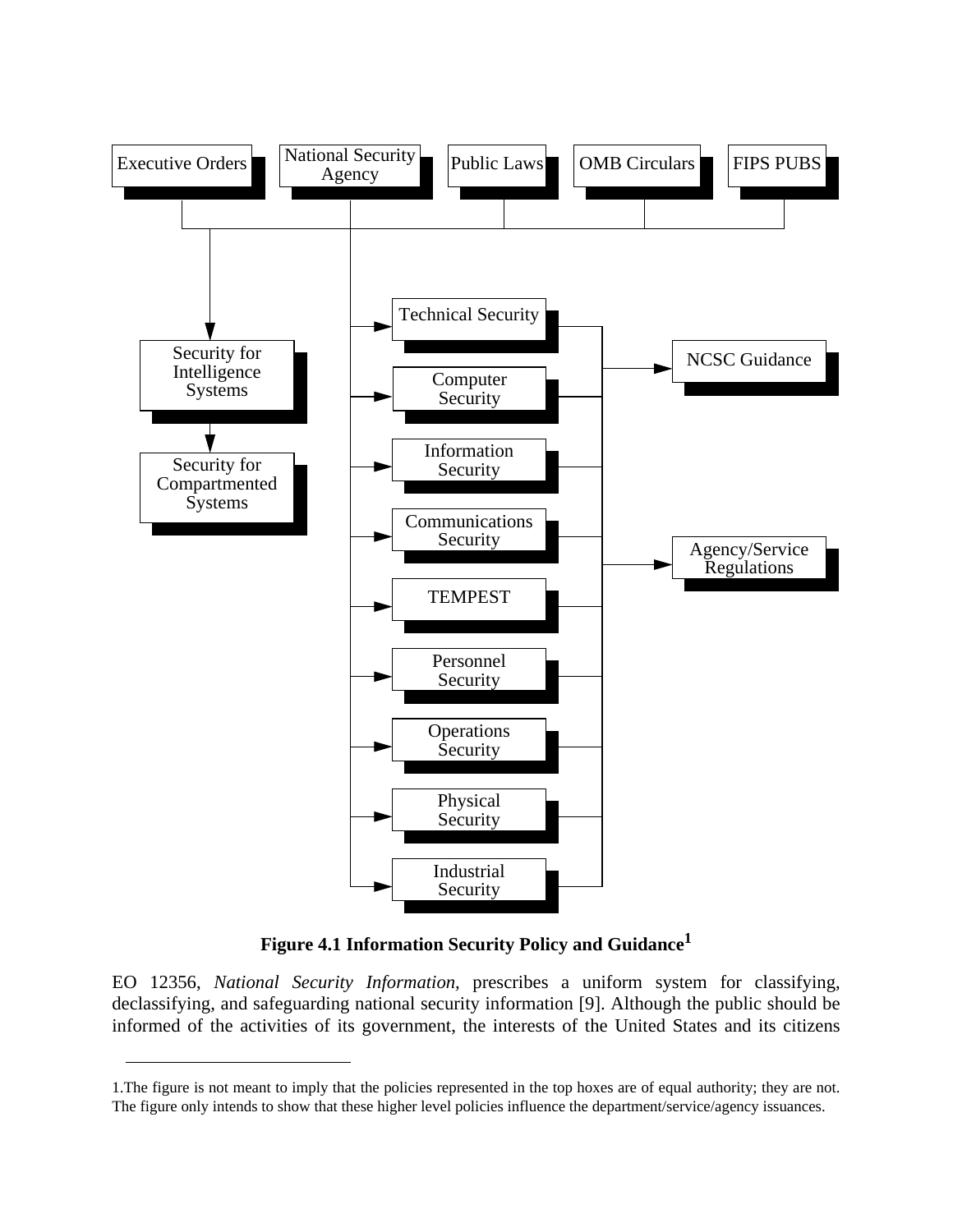require that certain information concerning the national defense and foreign relations be protected against unauthorized disclosure. Information may not be classified under this EO unless its disclosure reasonably could be expected to cause damage to the national security.

EO 12333, *United States Intelligence Activities,* directs the DCI, as one responsibility, to ensure the establishment by the Intelligence Community (IC) of common security and access standards for managing and handling foreign intelligence systems, information, and products. [10]

OMB Circular No. A-I 30, *Management of Federal Information Resources,* establishes policy for the management of federal information resources [11]. The term information resources management means the planning, budgeting, organizing, directing, training, and control associated with government information. The term encompasses both information itself and the related resources, such as personnel, equipment, funds, and technology. The policies established in this circular apply to the information activities of all agencies of the executive branch of the federal government. Information classified for national security purposes should also be handled in accordance with the appropriate national security directives.

FlPS PUB 102, *Guideline for Computer Security Certification and Accreditation,* a national-level document, provides guidance to managers and technical staff in establishing and carrying out a program for C&A of sensitive computer applications [12]. It identifies and describes the steps involved in performing C&A, the important issues in managing a C&A program, and the principal functional roles needed within an organization to carry out such a program. The FIPS PUB 102 guidance applies to all federal agencies and departments.

The *Computer Security Act of 1987,* also known as Public Law 100-235, creates a means for establishing minimum acceptable security practices for improving the security and privacy of sensitive unclassified information in federal computer systems [13]. This law assigns responsibility to the National Institute of Standards and Technology (NlST) for developing standards and guidelines for federal computer systems processing unclassified data. However, the **Warner Amendment** (section 2315 of title 10, United States Code) exempts AISs processing sensitive unclassified information if the function, service, or use of the system (1) involves intelligence activities, (2) involves cryptologic activities related to national security, (3) involves the command and control of military forces, (4) involves equipment that is an integral part of a weapon or weapon system, or (5) is critical to the direct fulfillment of military or intelligence missions. The law also requires establishment of security plans by all operators of federal computer systems that contain sensitive information.

# **4.1.2 DoD/DCI Security Policy**

DoDD 5200.28, *Security Requirements for Automated Information Systems (AISs),* the high-level security policy, sets the security requirements for AISs within the DoD [1]. The directive assigns responsibility to the heads of DoD components to assign official(s) as the DAA responsible for accrediting each AIS under his or her jurisdiction and for ensuring compliance with the AIS security requirements. The DAA is responsible to review and approve security safeguards of AISs and issue accreditation statements for each AIS under the DAAs jurisdiction based on the acceptability of the security safeguards for the AIS. Enclosure 3 of this directive sets minimum security requirements that must be met through automated or manual means in a cost effective, integrated manner. Enclosure 4 of this directive describes a procedure for determining the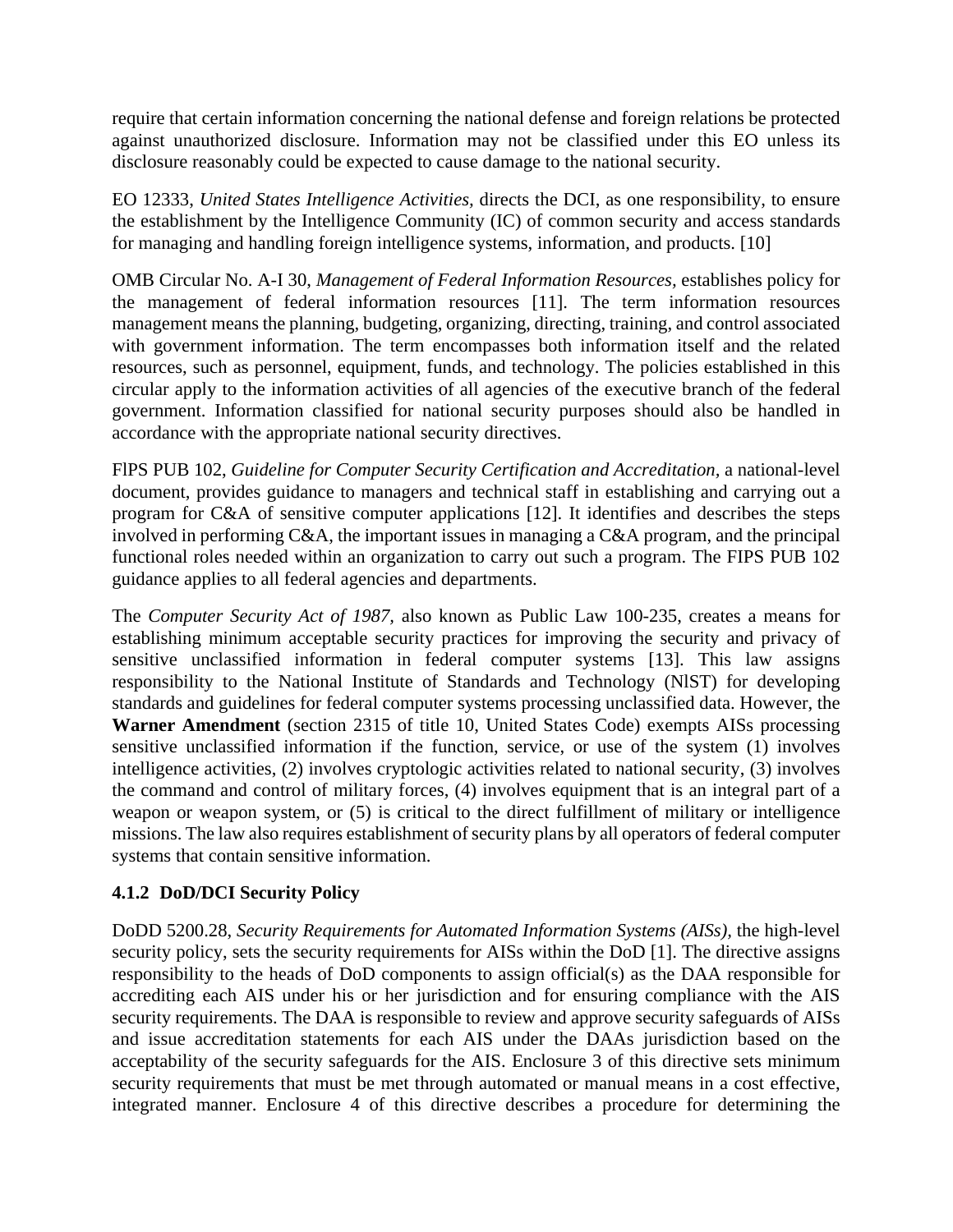minimum AIS computer-based security requirements based on the system security mode of operation, user clearance levels, and classification of data in the AIS. Enclosure 5 recommends using the *Trusted Network Interpretation (TNI) of the Trusted Computer System Evaluation Criteria in Specific Environments* for evaluating networks [14]. The TNI provides guidance for the specification, development, evaluation, and acquisition of trusted networks.

Issued under the authority of DoDD 5200.28 are DoD 5200.28-M, *Automated Information System Security Manual* [15], and DoD 5200.28-STD, *Department of Defense Trusted Computer System Evaluation Criteria* [2]. DoD 5200.28-STD provides a set of criteria against which the security features of a product may be evaluated. There is currently a joint NSA/NIST effort to produce the Federal Criteria, as an eventual replacement to DoD 5200.28-STD.

DCID 1/16, *Security Policy for Uniform Protection of Intelligence Processed in Automated Information Systems and Networks,* and its supplement apply to all IC agencies, all other U.S. Government departments and agencies, and allied governments processing U.S. intelligence information [6]. The directive establishes the minimum administrative, environmental, and technical security requirements for the allowed operating modes of all applicable AISs (e.g., AISs, separately accredited networks and connected AISs, and PCs). Additional security measures may be established by the accrediting authority. It also defines the accreditation and reaccreditation responsibilities and procedures applicable to AISs processing intelligence information.

Although DoDD 5200.28 and DCID 1/16 are the key security directives, they primarily focus on COMPUSEC. The C&A process must consider the spectrum of security measures, including administrative, physical, environmental, personnel, COMSEC, emissions, and technical security.

# **4.2 Policy Related Issues**

As discussed in section 4.1, a multitude of security policy documents exist. This proliferation of policy makes it difficult for the responsible security personnel to keep up with changes in policy and to be aware of all the applicable policies for a given system. The problem increases when different service/agency systems are interconnected; in those cases, the policies relevant to all involved components may then be applicable. On the other side, the rapid advancement of technology and the required streamlining and consolidation of efforts are forcing a reexamination of current policy. This section highlights some of the C&A-related issues that this series of documents are attempting to, at least partially, address.

# **4.2.1 Rapid Technology Changes**

Rapidly changing technology has made it difficult for policy to keep up with new security challenges brought about by advances in capabilities and technology. For example, current policy provides little guidance for the range of systems that span large, central computer facilities to stand-alone PCs or intelligent workstations often tied together over LANs or connected via complex networks. These systems have significant differences in functionality and vulnerabilities, and current policy provides little guidance to DAAs on determining an acceptable level of risk based on the technology, environmental factors, and operational requirements. Improved guidance is needed on how to certify and accredit all types of systems: networks, distributed systems, systems with integrated workstations, database management systems (DBMSs), and multilevel secure (MLS) systems. Differences among component policies also cause difficulties as many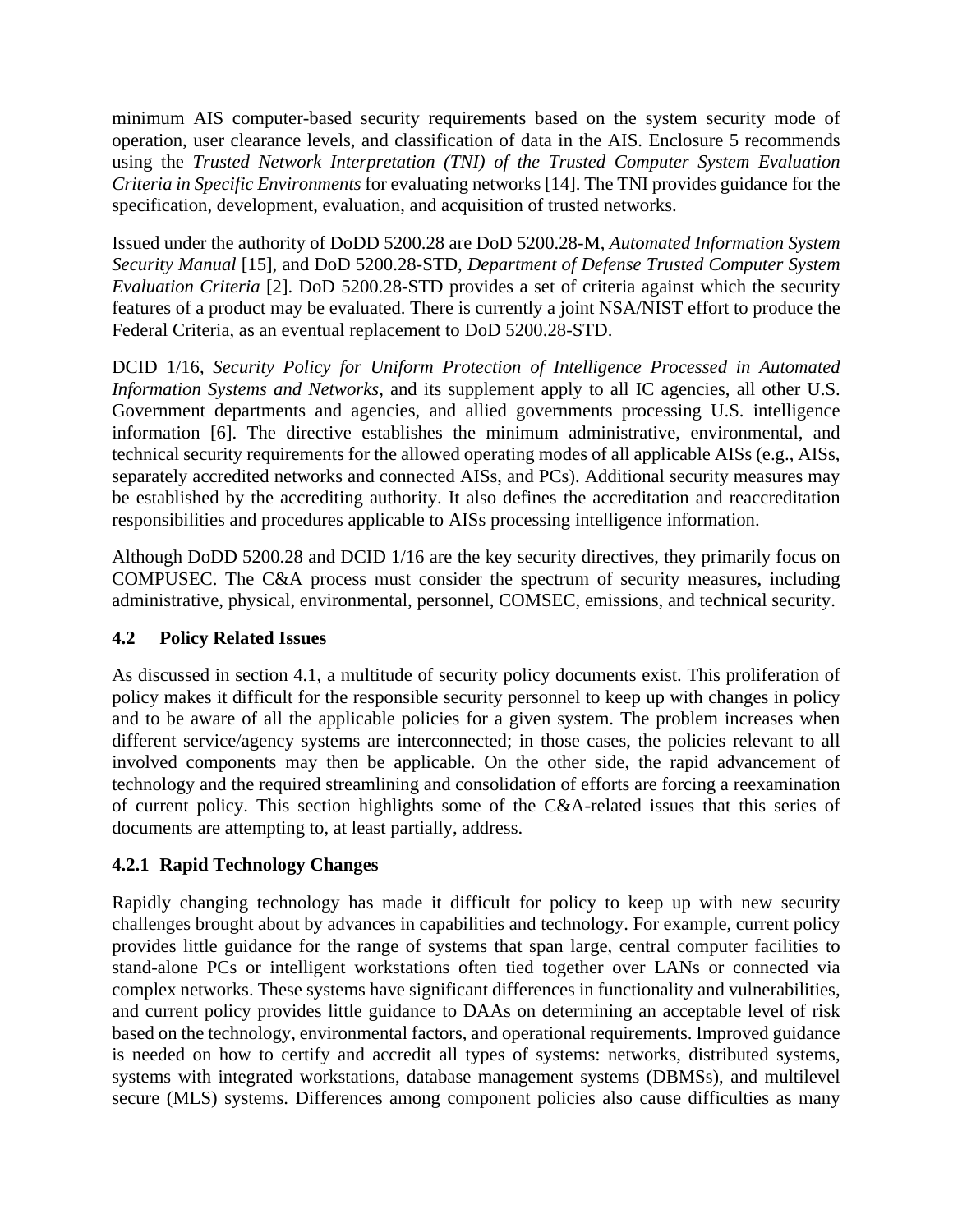individually certified and accredited systems from multiple components are being integrated into a larger system.

# **4.2.2 Planning for C&A**

Determining a reasonable and realistic level of effort for certification (and recertification) is key to a successful accreditation. The analysis, evaluation, and testing requirements to support certification may require substantial commitments of resources that must be planned for early in the system life cycle (for example: as part of the RFP). However, in some cases, for example an environment needing a low assurance system, the benefit of spending any additional resources for certification may be questionable. For example, in an acquisition of COTS products (e.g., database management system (DBMS)) (assuming the requirements stated met the need), a determination must be made regarding how much, if any, additional evaluation and testing is necessary outside of the acceptance testing normally associated with the acquisition. In many cases, the functionality and security attributes of COTS products are well known and documented, and perhaps only the operating environment in which the COTS product will be used must be evaluated. As another example, a reasonable and justifiable effort (both in time and dollars) for certifying a dedicated or system-high system operating in a secure environment should be determined.

# **4.2.3 Certification Boundaries**

Encryption has become an increasingly common component in systems, and better guidance is needed for determining when COMSEC or COMPUSEC criteria are applicable in a given system. In some cases, the AIS will have to be examined by NSA (the responsible authority for COMSEC) to make informed COMSEC decisions. In other cases, an approved embedded COMSEC component (e.g., an encryption chip on a board in a PC) may not require a separate COMSEC evaluation. In these cases, configuration management of the AIS must also consider COMSEC.

Another area with little guidance available concerns the use of the results of product/component evaluations (e.g., products on the Evaluated Products List (EPL), Preferred Products List (PPL), Degausser Products List (DPL) [16]) or other evaluations (e.g., DMS component deployment approval) as input to a system certification. In some cases, those evaluation results are used as substitutes for system certification. For example, a component deployment approval (as done by Defense Information Systems Agency (DISA) as part of the DMS component approval process) merely certifies that the AIS (or component) properly implements the message-handling requirements. It does not supplant the need for overall system certification.

As the number and complexity of networks and distributed systems increase, the confusion over areas of responsibility for the components of the system also increases. Various authorities will have responsibility for different components, such as the actual communications components (e.g., communications lines, switches, routers), host computers, shared devices on the network (e.g., printers, servers), and the end-user terminals or workstations. During the certification of these complex systems, the boundaries of each of the components and the responsibility for certification of each area must be clearly defined to ensure that the entire system is covered in the effort, as well as ensuring that the entire system is viewed as a whole.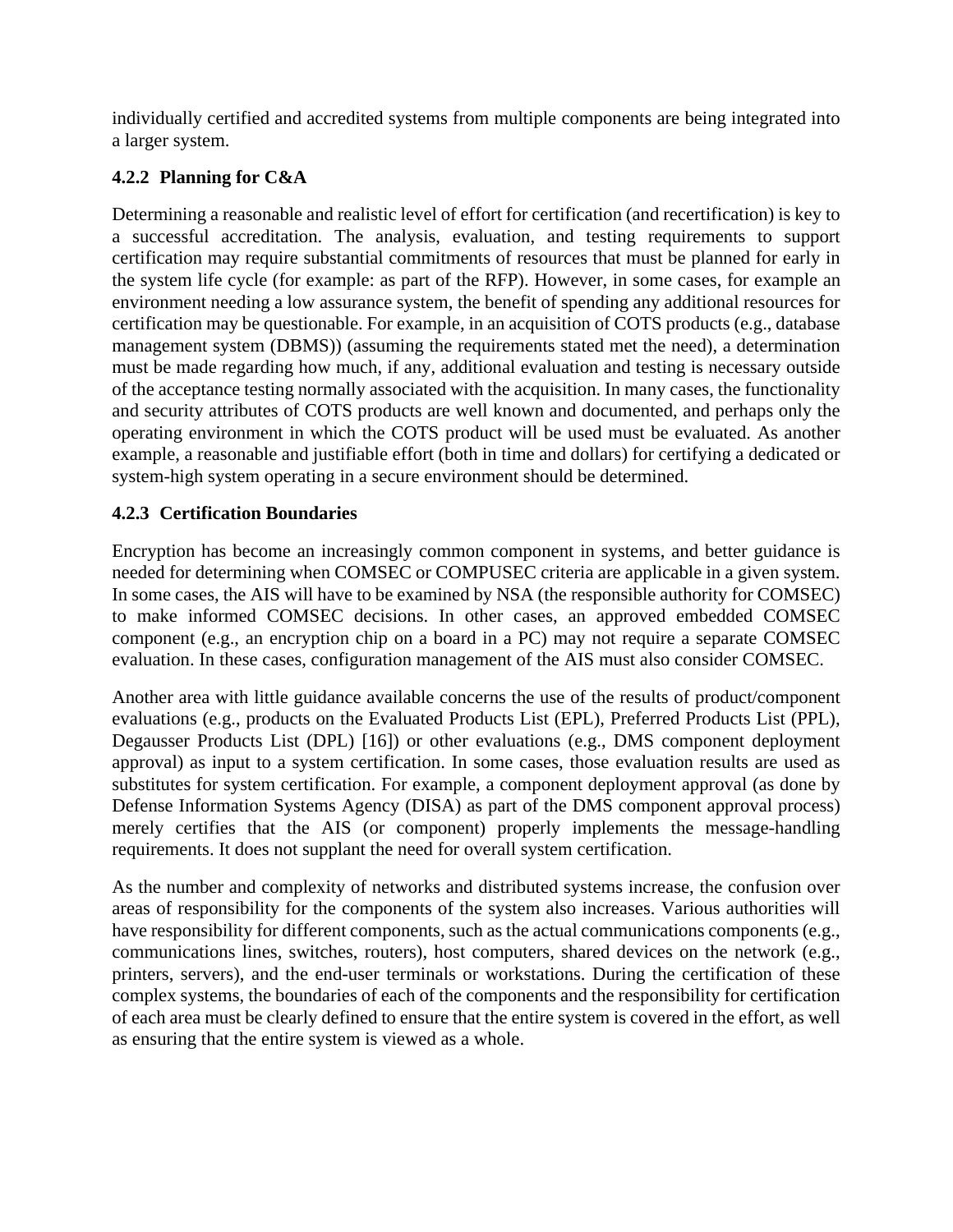# **4.2.4 Acceptable Level of Risk**

Part of the accreditation decision is the acceptance of a given level of risk against a defined threat. In order to make an informed decision, the DAA must be aware of both the definition of risk and the identification of the specific threat as it applies to the system being considered for accreditation. The DAA must balance (1) the risk of disclosure, loss, or alteration of information; (2) the availability of the system based on the vulnerabilities identified by the certification process; (3) the threat that these vulnerabilities may be exploited in the specific environment in which the system is being used; and (4) the operational need and benefits.

In addition, there may be situations where the DAA must balance the risk against operational requirements mandating acceptance of higher risk, such as during a crisis situation. While operational needs can dramatically change during a crisis, the need for security is even more critical during these times. For example, in a crisis situation, perhaps tightened procedural and physical controls and the removal of connections to users in less secure areas could compensate for the increased risk of connecting the systems.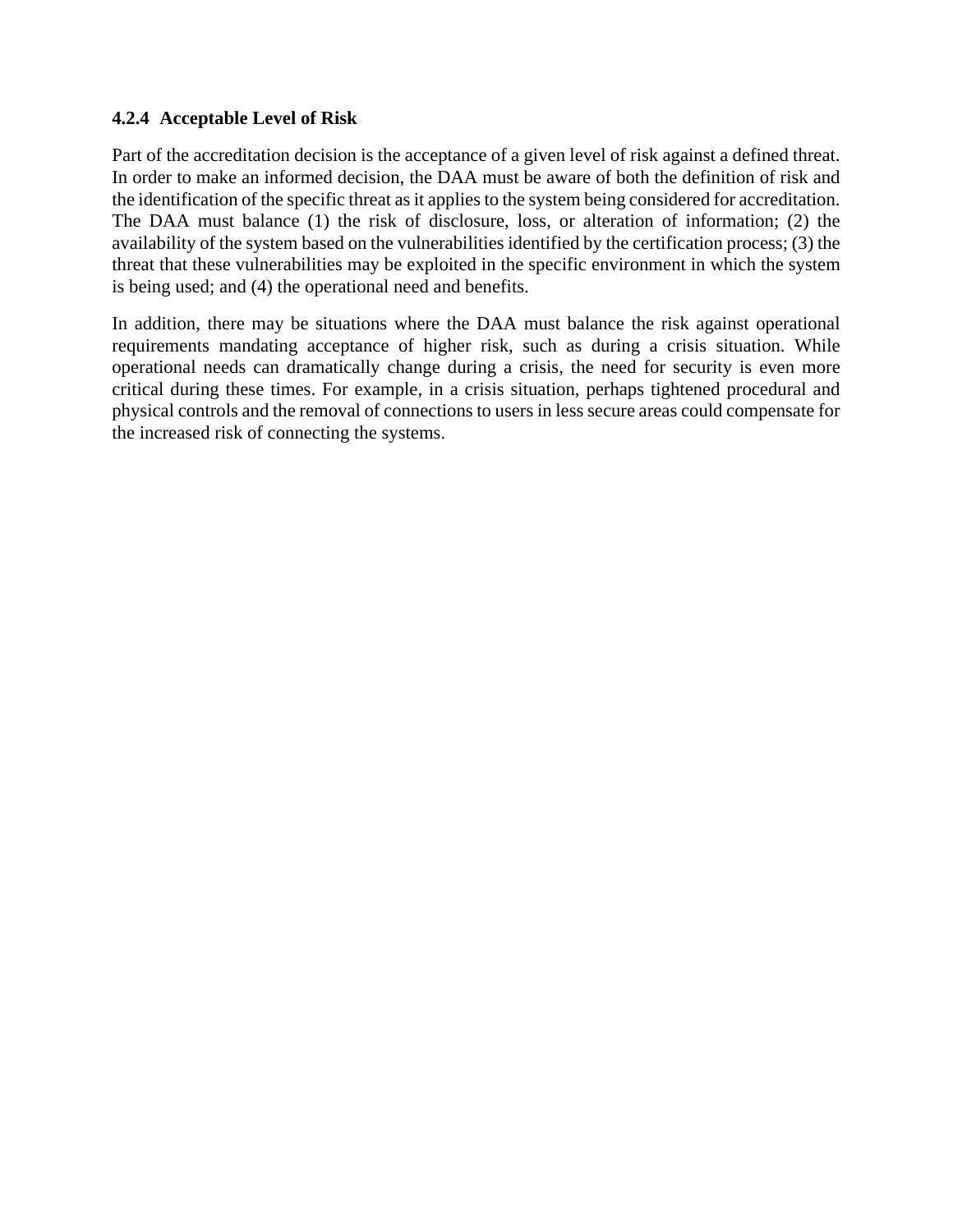### **APPENDIX A**

#### **TERMINOLOGY**

Key C&A terms are defined herein. Numerous national, DoD, and service/agency policies were consulted in defining these terms. Existing national or DoD-level definitions were used, as appropriate. Where necessary, discussion paragraphs are included to expand on a definition in an attempt to clarify possible ambiguities in its interpretation.

#### **Accreditation**

Formal declaration by a designated approving authority (DAA) that an AIS is approved to operate in a particular security mode using a prescribed set of safeguards.

Note: Accreditation is the formal declaration by a DAA that a system is approved to operate: (a) in a particular security mode; (b) with a prescribed set of countermeasures (e.g., administrative, physical, personnel, COMSEC, emissions, and computer security controls); (c) against a defined threat and with stated vulnerabilities and countermeasures; (d) within a given operational concept and environment; (e) with stated interconnections to other systems; (f) at an acceptable level of risk for which the accrediting authority has formally assumed responsibility; and (g) for a specified period of time.

### **Accreditation Package**

A product of the certification effort and the main basis for the accreditation decision.

Note: The accreditation package, at a minimum, will include a recommendation for the accreditation decision and a statement of residual risk in operating the system in its environment. Other information included may vary depending on the system and/or the DAA.

### **Administrative Security**

The management constraints and supplemental controls established to provide protection for a system. Synonymous with **Procedural Security.**

Note: Examples include operational procedures (e.g., how to shut down the system securely), administrative procedures (e.g., granting access to a computer facility), and accountability (e.g., audit procedures for the system administrator to follow).

#### **AIS Security**

Measures and controls that ensure confidentiality, integrity, and availability of the information processed and stored by an AIS.

#### **Assurance**

A measure of confidence that the security features and architecture of an AIS accurately mediate and enforce the security policy.

Note: Assurance refers to a basis for believing that the objective and approach of a security mechanism or service will be achieved. Assurance is generally based on factors such as analysis involving theory, testing, software engineering, validation, and verification. Lifecycle assurance requirements provide a framework for secure system design, implementation, and maintenance. The level of assurance that a development team, certifier, or accreditor has about a system reflects the confidence that they have that the system will be able to enforce its security policy correctly during use and in the face of attacks. Assurance may be provided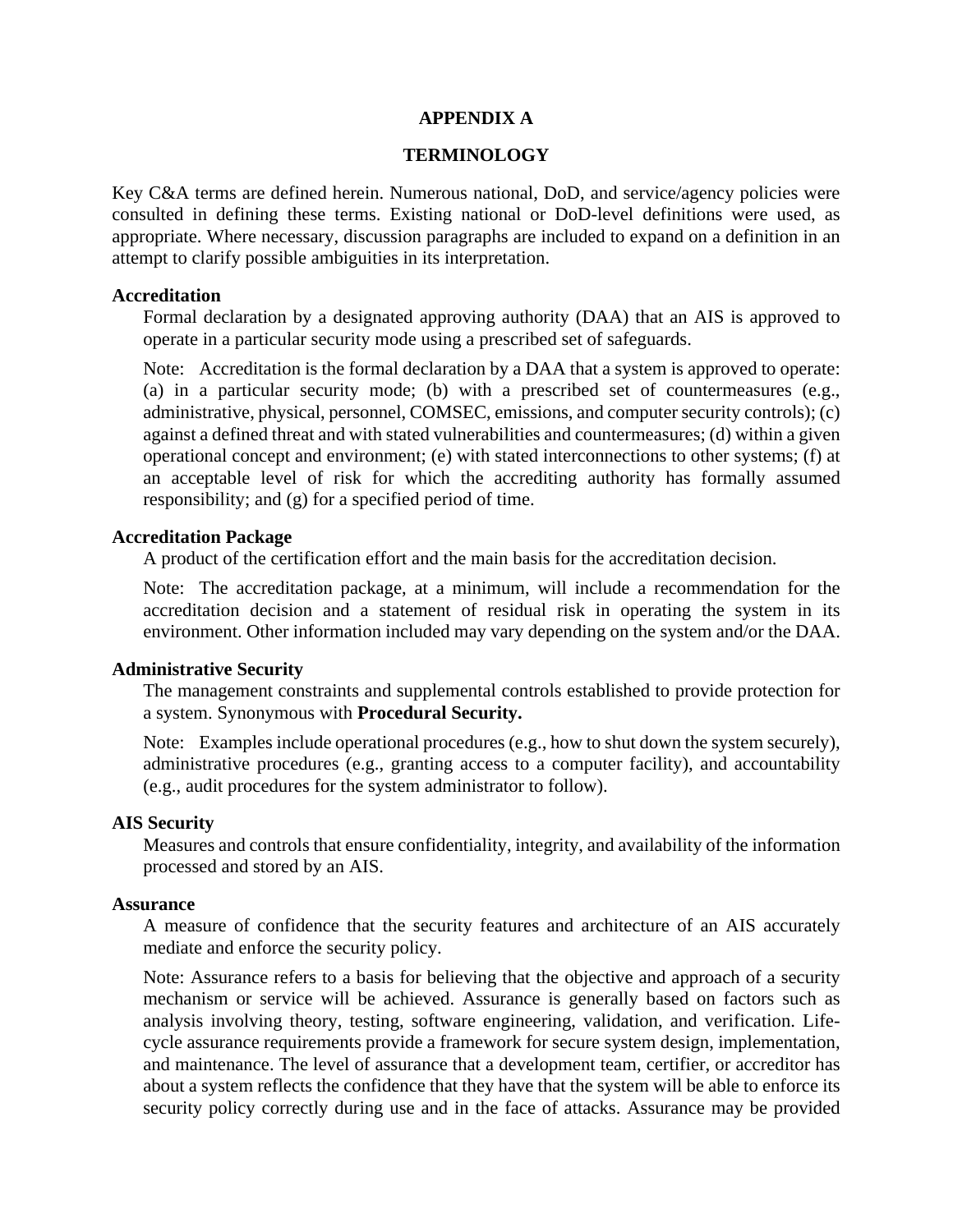through four means: (1) the way the system is designed and built, (2) analysis of the system description for conformance to requirement and for vulnerabilities, (3) testing the system itself to determine its operating characteristics, and (4) operational experience. Assurance is also provided through complete documentation of the design, analysis, and testing.

## **Audit**

An independent review and examination of the records and activities to assess the adequacy of system controls, to ensure compliance with established policies and operational procedures, and to recommend necessary changes in controls, policies, or procedures.

# **Audit Trail**

A chronological record of system activities to enable the reconstruction, and examination of the sequence of events and/or changes in an event.

# **Authentication**

A security measure designed to establish the validity of a transmission, message, or originator, or a means of verifying an individual's eligibility to receive specific categories of information.

## **Authenticity**

The service that ensures that system events are initiated by and traceable to authorized entities. It is composed of authentication and nonrepudiation.

## **Automated Information System (AIS)**

Any equipment or interconnected system or subsystems of equipment that is used in the automatic acquisition, storage, manipulation, management, movement, control, display, switching, interchange, transmission or reception of data, and includes computer software, firmware, and hardware.

Note: The term "AIS" includes stand-alone systems, communications systems, and computer network systems of all sizes, whether digital, analog, or hybrid; associated peripheral devices and software; process control computers; security components; embedded computer systems; communications switching computers; PCs; workstations; microcomputers; intelligent terminals; word processors; office automation systems; application and operating system software; firmware; and other AIS technologies, as may be developed.

### **Availability**

The property of being accessible and usable upon demand by an authorized entity.

### **Baseline**

A set of critical observations or data used for a comparison or control.

Note: Examples include a baseline security policy, a baseline set of security requirements, and a baseline system.

### **Category**

A restrictive label that has been applied to both classified and unclassified data, thereby increasing the requirement for protection of, and restricting the access to, the data.

Note: Examples include SCI, proprietary information, and North Atlantic Treaty Organization information. Individuals are granted access to special categories of information only after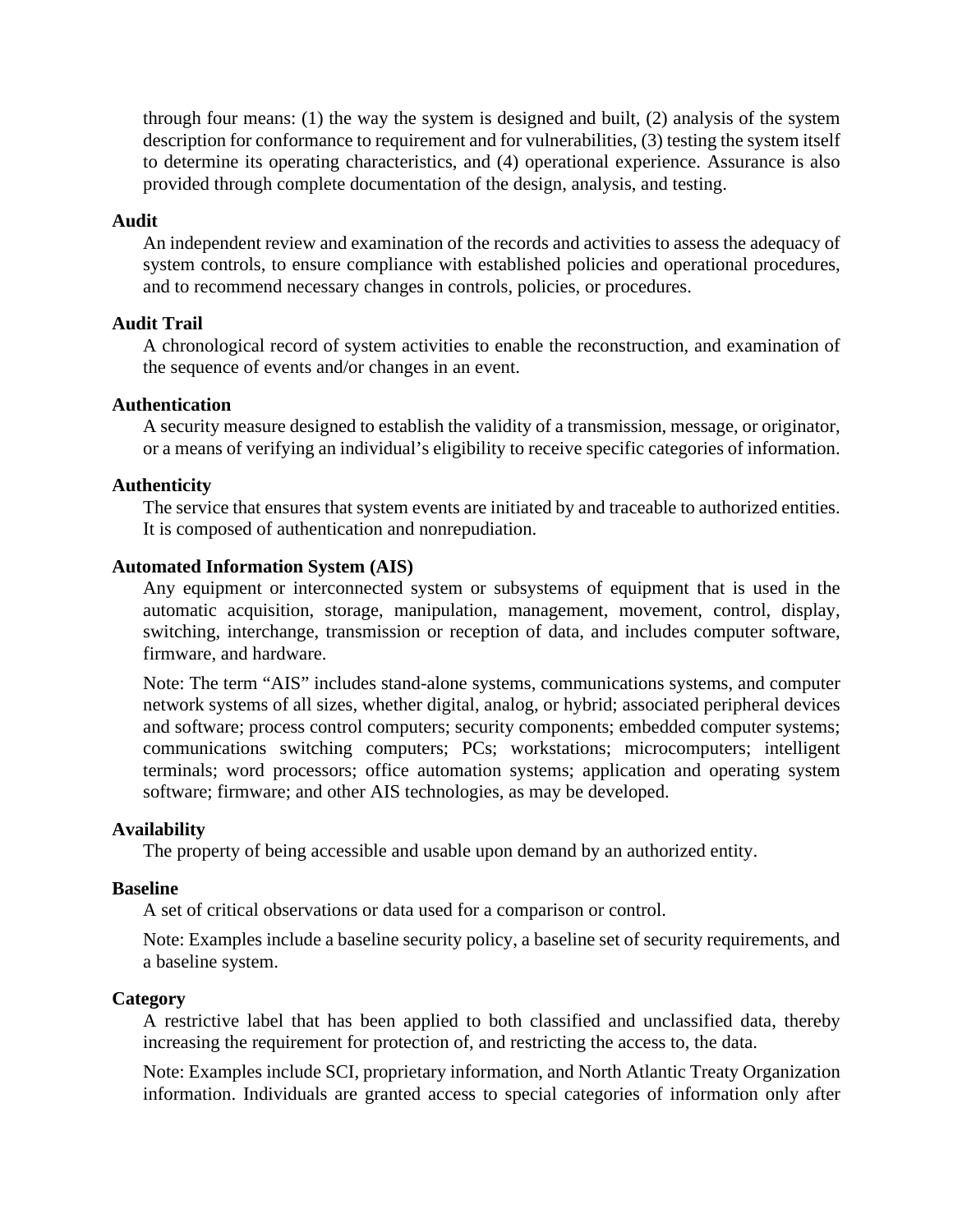being granted formal access authorization.

## **Certification**

The comprehensive analysis of the technical and nontechnical security features and other safeguards of a system to establish the extent to which a particular system meets a set of specified security requirements.

Note: Certification is done in support of the accreditation process and targets a specific environment. Certification includes risk analysis, security testing, and evaluations, as well as other activities, as needed.

### **Certification Agent**

The individual(s) responsible for making a technical judgment of the system's compliance with stated requirements, identifying and assessing the risks associated with operating the system, coordinating the certification activities, and consolidating the final certification and accreditation packages.

## **Certification and Accreditation Plan**

A plan delineating objectives, responsibilities, schedule, technical monitoring, and other activities in support of the C&A process.

## **Certification Package**

A product of the certification effort documenting the detailed results of the certification activities.

Note: The contents of this package will vary depending on the system.

### **Classified Information**

National security information that has been classified pursuant to Executive Order 12356.

### **Communications Security (COMSEC)**

Measures and controls taken to deny unauthorized persons information derived from telecommunications and to ensure the authenticity of such communications.

Note: COMSEC includes cryptosecurity, transmission security, emission security, and physical security of COMSEC materials.

### **Component**

Any of the constituent parts of a system.

Note: A component may be a small element of a system or the whole system. It can be physical (e.g., circuit board), logical (e.g., software routine), or support personnel.

### **Computer**

The hardware, software, and firmware components of a system that are capable of performing calculations, manipulations, or storage of data. It usually consists of arithmetic, logical, and control units, and may have input, output, and storage devices.

### **Computer Security (COMPUSEC)**

Measures and controls that ensure confidentiality, integrity, and availability of the information processed and stored by a computer.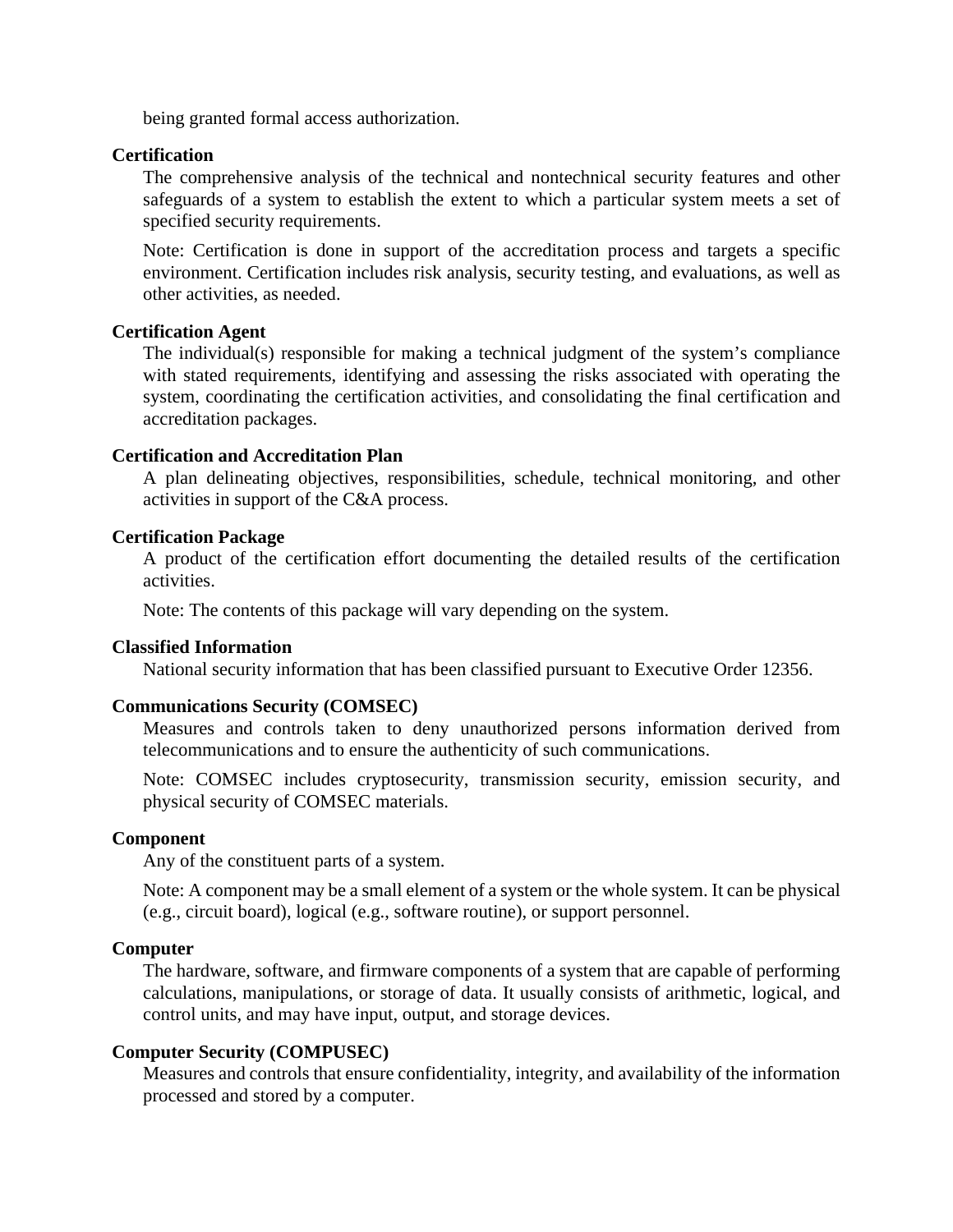### **Confidentiality**

Assurance that information is not disclosed to unauthorized entities or processes.

### **Configuration Management**

The management of features and assurances through control of changes made to hardware, software, firmware, documentation, test, test fixtures, and test documentation of a system throughout the development and operational life of the system.

#### **Contingency Plan**

A plan maintained for emergency response, backup operations, and post-disaster recovery for a system, as part of its security program, that will ensure the availability of critical resources and facilitate the continuity of operations in an emergency situation.

#### **Countermeasure**

Any action, device, procedure, technique, or other measure that reduces a risk or a vulnerability.

#### **Covert Channel**

An unintended and/or unauthorized communications path that can be used to transfer information in a manner that violates a system security policy.

Note: Covert channels may be storage or timing channels. A covert storage channel involves the direct or indirect writing to a storage location by one process and the direct or indirect reading of the storage location by another process. A covert timing channel is one in which one process signals information to another process by modulating its own use of system resources in such a way that this manipulation affects the real response time observed by the second process.

## **Cryptosecurity**

The component of COMSEC that results from the provision of technically sound cryptosystems and their proper use.

### **Data Security**

The protection of data from unauthorized (accidental or intentional) modification, destruction, or disclosure.

### **Designated Approving Authority (DAA)**

The official with the authority to formally assume responsibility for operating a system at an acceptable level of risk.

Note: FIPS PUB 102 uses the term "Accrediting Official" for the DAA [12]. "Accrediting Authority" is another term used. The DAA must have the authority to evaluate the overall mission requirements of the system and to provide definitive directions to system developers or owners relative to the risk in the security posture of the system. Generally, the more sensitive the data processed by a system, the more senior the DAA. A DAA may be responsible for several systems, and each system may have a single or multiple DAAs. When there are multiple accreditors, the sharing of responsibilities must be carefully defined in an MOA.

### **DoD Component**

Refers to the Office of the Secretary of Defense (OSD), the Military Departments and Services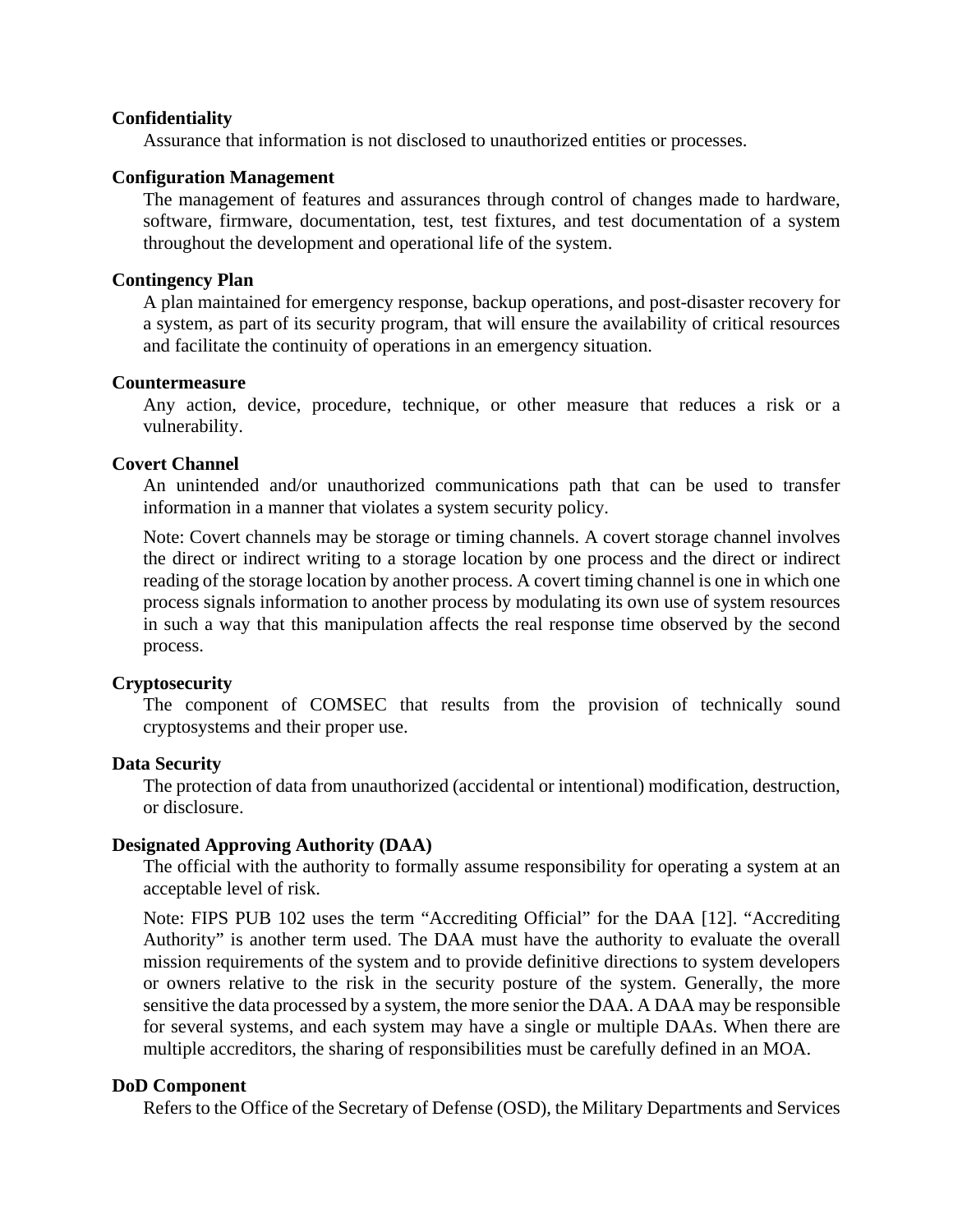within those departments, the Chairman of the Joint Chiefs of Staff and the Joint Staff, the unified and specified commands, the defense agencies, and the DoD field activities.

#### **Electronic Security**

Protection resulting from all measures designed to deny unauthorized persons information of value that might be derived from the interception and analysis of non-communications electromagnetic radiations, such as RADAR.

### **Emission Security**

Protection resulting from all measures taken to deny unauthorized persons information of value that might be derived from intercept and analysis of compromising emanations from cryptoequipment, AISs, and telecommunications systems.

### **Endorsement**

NSA approval of a commercially developed telecommunications or AIS protection equipment or system for safeguarding national security information.

#### **Environment (System)**

The aggregate of procedures, conditions, and objects that affects the development, operation, and maintenance of a system.

Note: Environment is often used with qualifiers such as computing environment, application environment, or threat environment, which limit the scope being considered.

#### **Evaluation**

The technical analysis of a component's, product's, subsystem's, or system's security that establishes whether or not the component, product, subsystem, or system meets a specific set of requirements.

#### **Exception**

With respect to C&A, an exception indicates the implementation of one or more security requirements is temporarily postponed and that satisfactory substitutes for the requirements may be used for a specified period of time. (see Waiver)

#### **Formal Access Approval**

Documented approval by a data owner to allow access to a particular category of information.

#### **Implementation**

The phase of the system development process in which the detailed specifications are translated into actual system components.

#### **Information Security**

The result of any system of policies and procedures for identifying, controlling, and protecting, from unauthorized disclosure, information that requires protection.

## **Information System**

Any telecommunications and/or computer related equipment or interconnected system or subsystems of equipment that is used in the acquisition, storage, manipulation, management, movement, control, display, switching, interchange, transmission or reception of voice and/or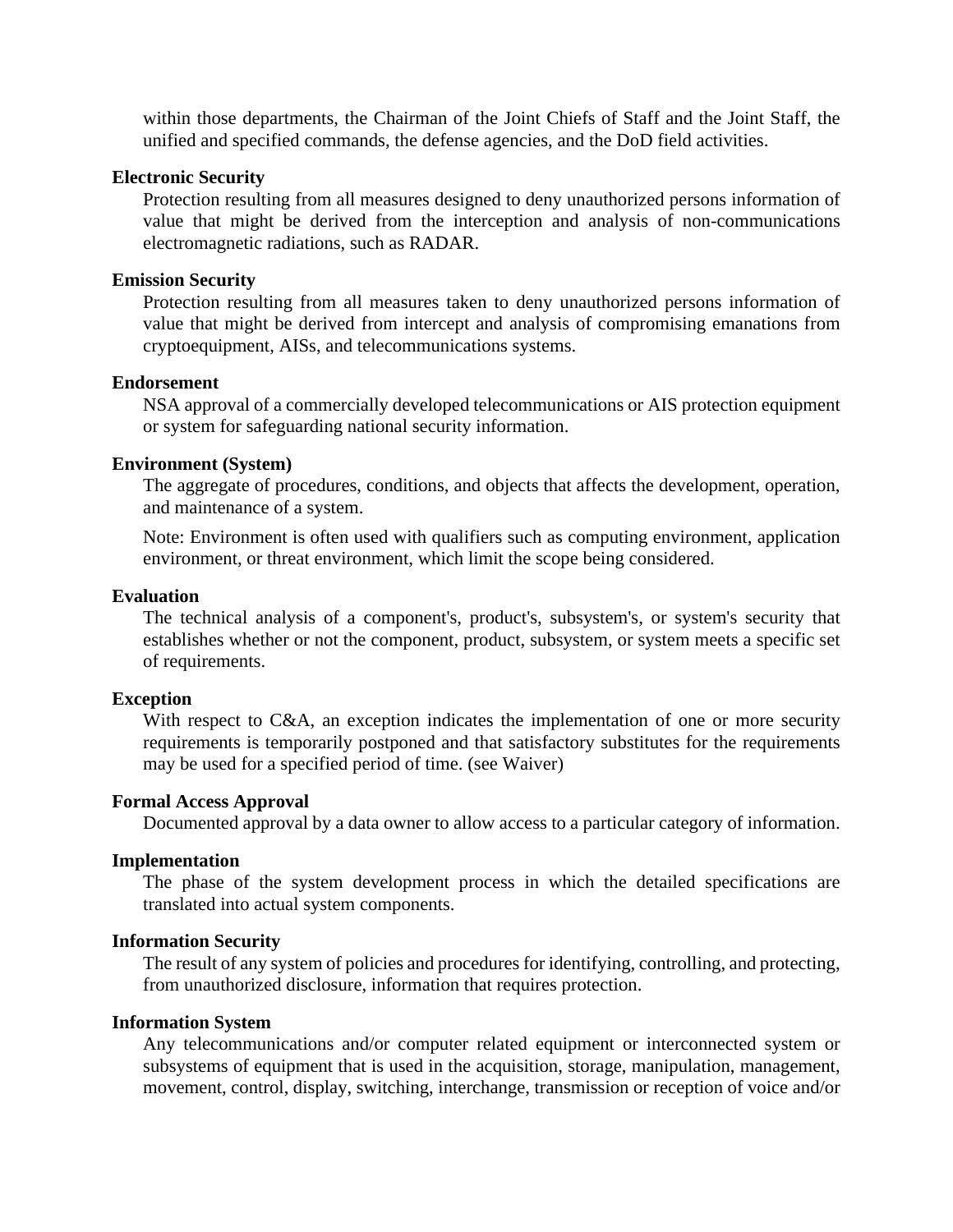data, and includes software, firmware, and hardware.

# **Information Systems Security (INFOSEC)**

The protection of information systems against unauthorized access to or modification of information, whether in storage, processing, or transit, and against the denial of service to authorized users or the provision of service to unauthorized users, including those measures necessary to detect, document, and counter such threats.

Note: The term "INFOSEC," as it applies to this concept of the totality of security applied to a system, has evolved. This series of documents will use the term INFOSEC--Information Systems Security--to reflect that concept of the totality of system security.

# **Information Systems Security Products and Services Catalogue (INFOSEC Catalogue) (also referred to as the Products and Services Catalogue) [16]**

A catalogue issued by NSA that incorporates several security product and services lists. It is available through the Government Printing Office. Some of the lists included in the catalogue are the following:

Degausser Products List (DPL) - a list of commercially produced degaussers that have been evaluated against specific requirements for the erasure of classified data from magnetic media.

Endorsed Cryptographic Products List - a list of products that provide electronic cryptographic coding (encrypting) and decoding (decrypting), and which have been endorsed for use for classified or sensitive unclassified U.S. Government or Governmentderived information during its transmission.

Endorsed Tools List (ETL) - a list of those formal verification systems recommended by the National Computer Security Center (NCSC) for use in developing highly trusted systems.

Evaluated Products List (EPL) - a documented inventory of equipment, hardware, software, and/or firmware that have been evaluated against the evaluation criteria found in DoD 5200.28-STD.

Protected Network Services List - a list of the names and points of contact for commercial carriers providing government-approved "protected services" for your communications. The companies listed offer protection service (e.g., bulk trunk encryption) rather than a product.

NSA Endorsed Data Encryption Standard (DES) Products List - a list of cryptographic products endorsed by NSA as meeting Federal Standard 1027 [17]. These DES products have been endorsed for use in protecting U.S. Government or U.S. Government-derived unclassified sensitive information during transmission. They may not be used to secure classified information.

Off-Line Systems - a description of a variety of off-line capabilities that NSA can provide to meet customer requirements. Off-line refers to those cryptosystems for which encryption and decryption are performed separately from the transmitting and receiving functions.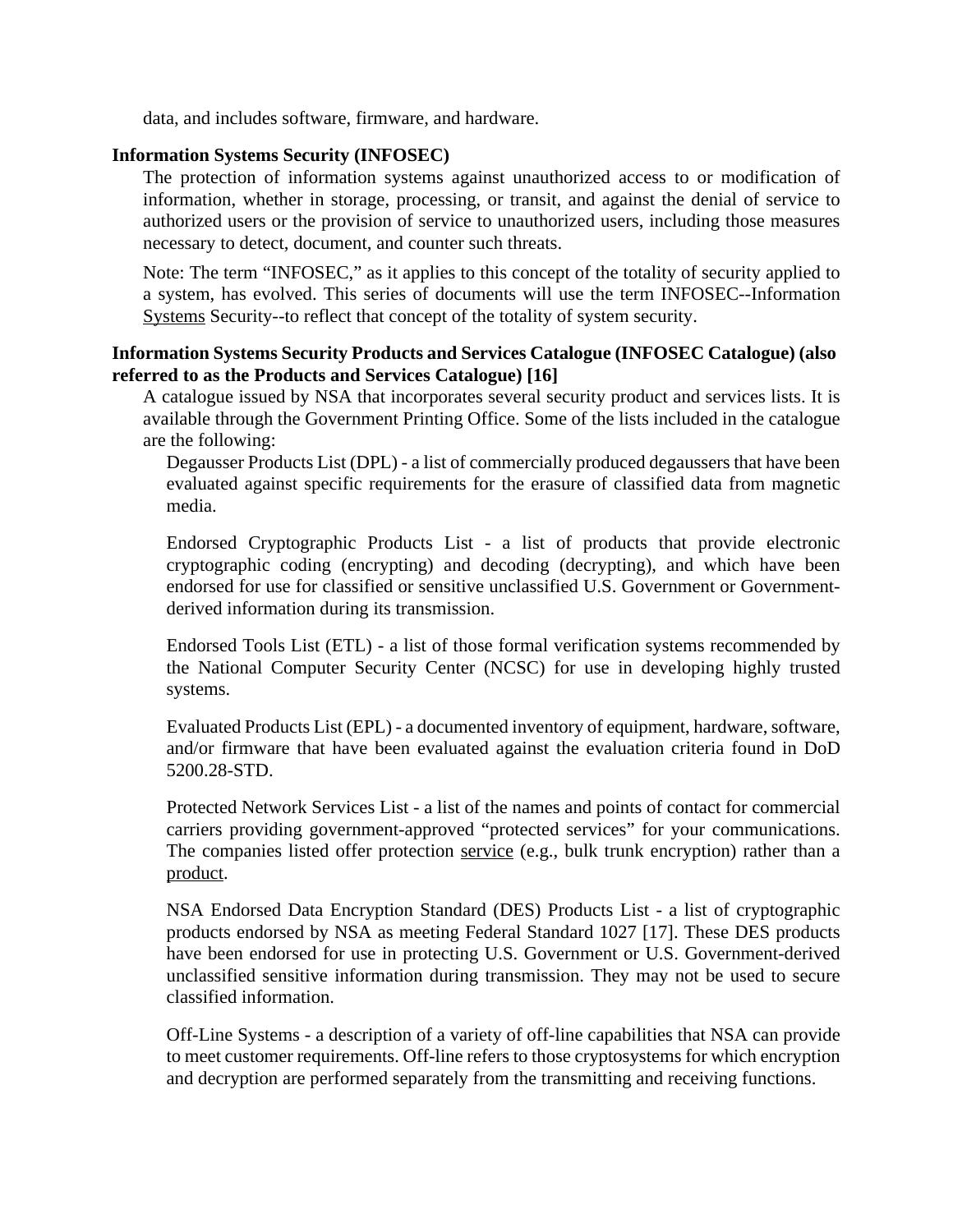Preferred Products List (PPL) - a list of telecommunications and information processing equipment and systems that conform to the current national TEMPEST standard.

## **Integration**

The synthesis of a system's components to form either larger components of the system or the system itself.

## **Integrity**

Data integrity is that attribute of data relating to the preservation of (a) its meaning and completeness, (b) the consistency of its representation(s), and (c) its correspondence to what it represents.

System integrity is that attribute of a system when it performs its intended function in an unimpaired manner, free from deliberate or inadvertent unauthorized manipulation of the system.

## **Interim Approval**

The temporary authorization granted by the DAA for a system to process information in its operational environment based on preliminary results of a security evaluation of the system.

Note: Interim approval allows the activity to meet its operational requirements for a given period of time while further assessing and improving its security posture. It gives the DAA the needed latitude to approve operational implementation of individual components of a system as they develop. Final approval is mandatory before full implementation.

### **Mission**

A specific task with which a person, or group of individuals, or organization is entrusted to perform.

# **Mission Criticality**

The property that data, resources, and processes may have, which denotes that the importance of that item to the accomplishment of the mission is sufficient to be considered an enabling/ disabling factor.

### **Mode of Operation (Security Mode)**

Description of the conditions under which a system operates, based on the sensitivity of data processed and the clearance levels and authorizations of the users.

Note: The DAA accredits a system to operate in a given mode of operation. Inherent in each of the five security modes (dedicated, system high, compartmented, multilevel, and partitioned) are restrictions on the user clearance levels, formal access requirements, need-toknow requirements, and the range of sensitive information permitted on the system. Modes of operation are part of a paradigm based on confidentiality (information disclosure policy.) The applicability and/or usefulness of these modes of operation to a system whose principal security objective was integrity or availability is unclear.

*Compartmented Mode:* Security mode of operation wherein each user with direct or indirect access to the system, its peripherals, remote terminals, or remote hosts has all of the following:

a. Valid security clearance for the most restricted information processed in the system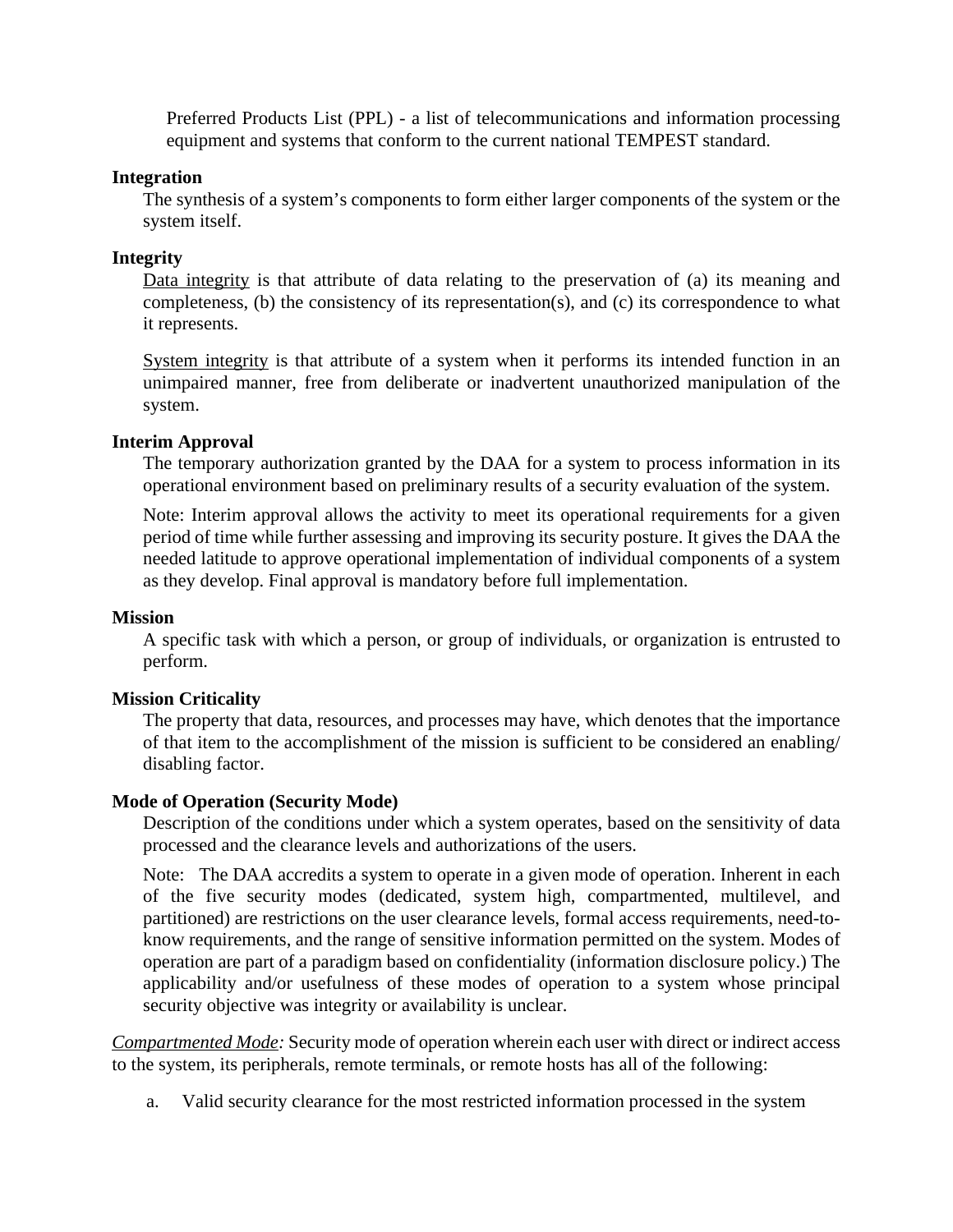- b. Formal access approval and signed non-disclosure agreements for that information to which a user is to have access
- c. Valid need-to-know for information to which a user is to have access

*Dedicated Mode:* Security mode of operation wherein each user, with direct or indirect access to the system, its peripherals, remote terminals, or remote hosts, has all of the following:

- a. Valid security clearance for all information within the system
- b. Formal access approval and signed non-disclosure agreements for all the information stored and/or processed (including all compartments, subcompartments, and/or special access programs)
- c. Valid need-to-know for all information contained within the system

Note: When in the dedicated security mode, a system is specifically and exclusively dedicated to and controlled for the processing of one particular type or classification of information, either for full-time operation or for a specified period of time.

*Multilevel Security:* Concept of processing information with different classifications and categories that simultaneously permits access by users with different security clearances, but prevents users from obtaining access to information for which they lack authorization.

*Partitioned Security Mode:* Security mode of operation wherein all personnel have the clearance, but not necessarily formal access approval and need-to-know, for all information handled by the system.

Note: This security mode encompasses the compartmented mode and applies to non-intelligence DoD organizations and DoD contractors.

*System High Mode:* Security mode of operation wherein each user, with direct or indirect access to the system, its peripherals, remote terminals, or remote hosts, has all of the following:

- a. Valid security clearance for all information within the system
- b. Formal access approval and signed non-disclosure agreements for all of the information stored and/or processed (including all compartments, subcompartments and/or special access programs)
- c. Valid need-to-know for some of the information contained within the system

# **Need-to-Know**

Access to, or knowledge or possession of, specific information required to carry out official duties.

# **Network**

A communications medium and all components attached to that medium whose responsibility is the transference of information. Such components may include AISs, packet switches, telecommunications controllers, key distribution centers, and technical control devices.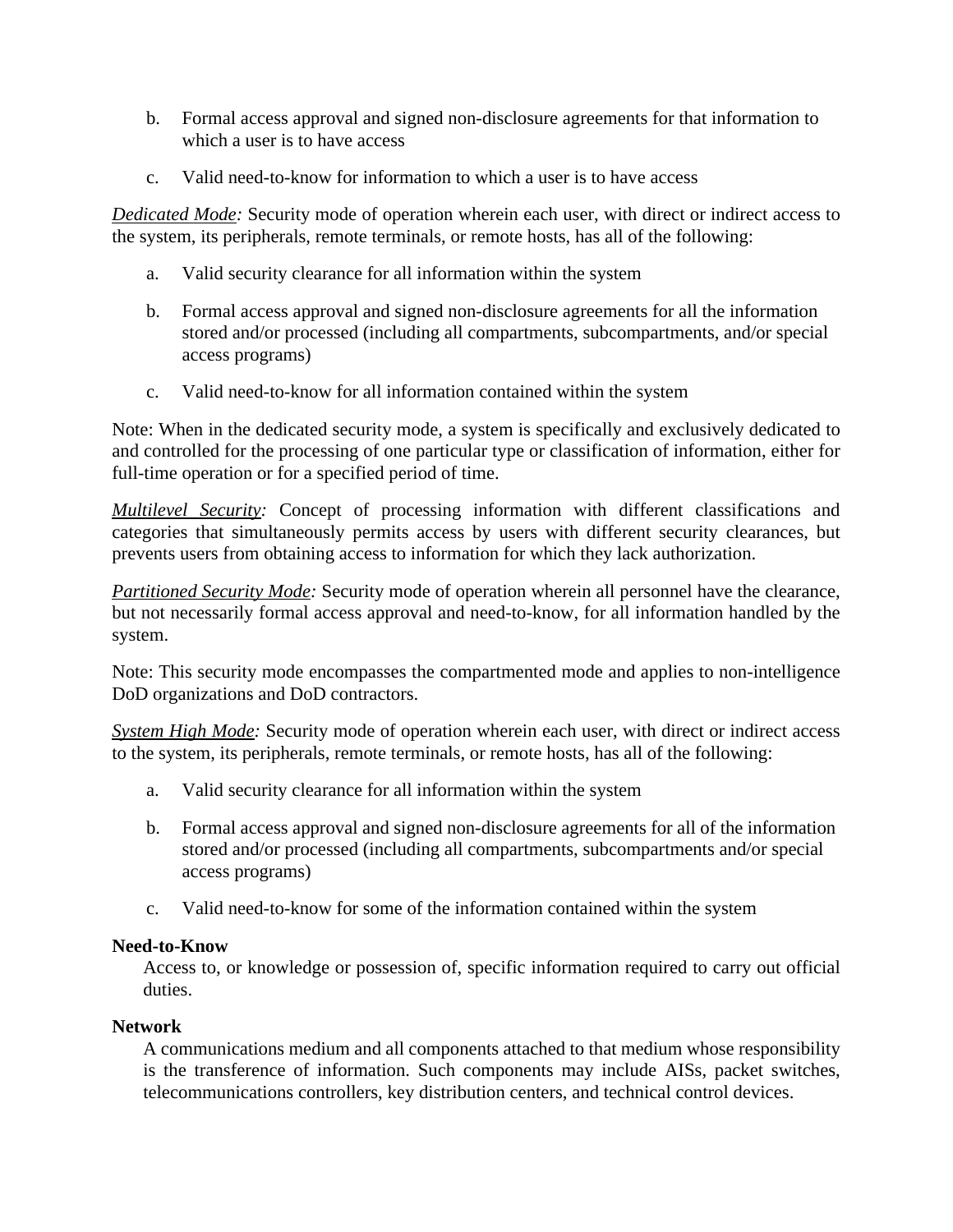### **Network Security**

Protection of networks and their services from unauthorized modification, destruction, or disclosure, and provision of assurance that the network performs its critical functions correctly and there are no harmful side-effects.

Note: Network security includes providing for data integrity.

#### **Non-Repudiation**

Method by which the sender of data is provided with proof of delivery and the recipient is assured of the sender's identity, so that neither can later deny having processed the data.

# **Operations Security (OPSEC)**

A process denying to potential adversaries information about capabilities and/or intentions by identifying, controlling, and protecting generally unclassified evidence of the planning and execution of sensitive activities.

## **Penetration Testing**

Security testing in which the evaluators attempt to circumvent the security features of a system based on their understanding of the system design and implementation.

Note: The evaluators may be assumed to use all system design and implementation documentation, which may include listings of system source code, manuals, and circuit diagrams. The evaluators work under no constraints other than those applied to ordinary users or implementors of untrusted portions of the component.

#### **Personnel Security**

The procedures established to ensure that all personnel who have access to sensitive information have the required authority as well as appropriate clearances.

#### **Physical Security**

The application of physical barriers and control procedures as countermeasures against threats to resources and sensitive information.

#### **Procedural Security**

See **Administrative Security.**

#### **Product**

A package of software, firmware, and/or hardware providing functionality designed for use or incorporation within a multiplicity of systems.

#### **QUADRANT**

Short name referring to technology which provides tamper-resistant protection to cryptoequipment.

## **Reaccreditation**

The official management decision to continue operating a previously accredited system.

Note: Reaccreditation occurs (1) periodically, regardless of system change (based on policy (e.g., DoDD 5200.28 requires a 3 year reaccreditation cycle)) or (2) if major changes have been made to some aspect of the system that impact security.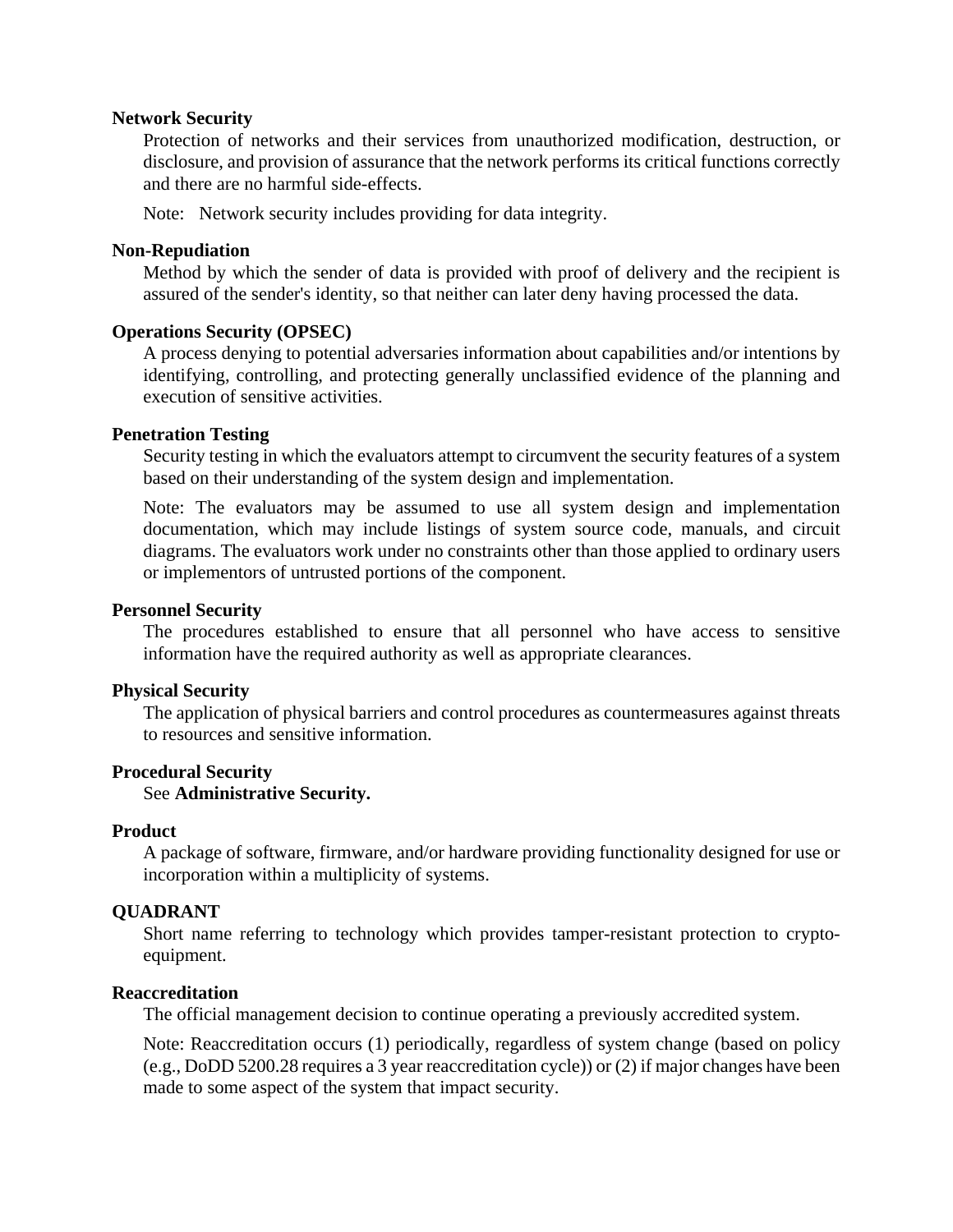# **Recertification**

A reassessment of the technical and nontechnical security features and other safeguards of a system made in support of the reaccreditation process.

Note: The level of effort for recertification will depend on the nature of changes (if any) made to the system and any potential changes in the risk of operating the system (e.g., changes in the threat environment may affect the residual risk).

## **Residual Risk**

The portion of risk that remains after security measures have been applied.

## **Risk**

A combination of the likelihood that a threat will occur, the likelihood that a threat occurrence will result in an adverse impact, and the severity of the resulting adverse impact.

Note: Risk is the loss potential that exists as the result of threat and vulnerability pairs. It is a combination of the likelihood of an attack (from a threat source) and the likelihood that a threat occurrence will result in an adverse impact (e.g., denial of service), and the severity of the resulting adverse impact. Reducing either the threat or the vulnerability reduces the risk.

# **Risk Analysis**

Process of analyzing threats to and vulnerabilities of an information system to determine the risks (potential for losses), and using the analysis as a basis for identifying appropriate and cost-effective measures.

Note: Risk analysis is a part of risk management, which is used to minimize risk by specifying security; measures commensurate with the relative values of the resources to be protected, the vulnerabilities of those resources, and the identified threats against them. The method should be applied iteratively during the system life cycle. When applied during the implementation phase or to an operational system, it can verify the effectiveness of existing countermeasures and identify areas in which additional measures are needed to achieve the desired level of security. There are numerous risk analysis methodologies and some automated tools available to support them.

# **Risk Assessment**

Synonymous with **Risk Analysis.**

# **Risk Management**

The process concerned with the identification, measurement, control, and minimization of security risk in information systems.

Note: Risk management encompasses the entire system life cycle and has a direct impact on system certification. It may include risk analysis, cost/benefit analysis, countermeasure selection, security test and evaluation, countermeasure implementation, and systems review. Enclosure 3 of DoDD 5200.28 mandates a risk management program be in place for each AIS to determine how much protection is required, how much exists, and the most economical way of providing the needed protection.

### **Security**

Establishment and maintenance of protective measures intended to ensure a state of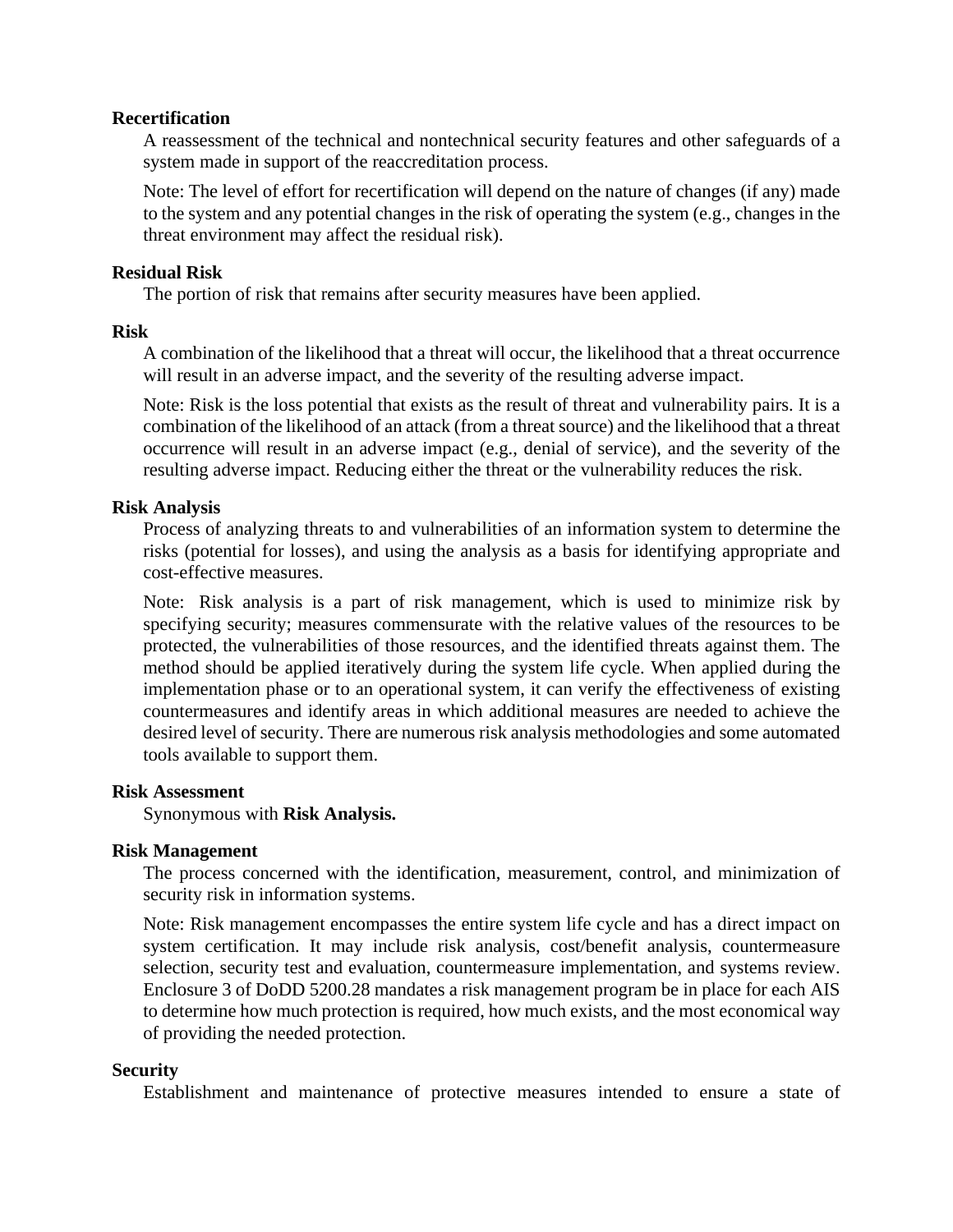inviolability from hostile acts and influences, design deficiencies, system/component failure/ malfunction, or unintentional misuse.

## **Security Architecture**

A detailed description of all aspects of the system that relate to security, along with a set of principles to guide the design. A security architecture describes how the system is put together to satisfy the security requirements.

Note: A security architecture is basically an architectural overlay that addresses security. It is increasingly important in distributed systems, since there are many ways in which security functions can be distributed and care is needed to ensure that they work together.

## **Security CONOPS**

A high-level description of how the system operates and a general description of the security characteristics of the system, such as user clearances, data sensitivity, and data flows.

# **Security Policy**

The set of laws, rules, and practices that regulate how sensitive or critical information is managed, protected, and distributed.

Note: A security policy may be written at many different levels of abstraction. For example, a corporate security policy is the set of laws, rules, and practices within a user organization; system security policy defines the rules and practices within a specific system; and technical security policy regulates the use of hardware, software, and firmware of a system or product.

# **Security Requirements**

Types and levels of protection necessary for equipment, data, information, applications, and facilities to meet security policy.

# **Security Safeguards**

Protective measures and controls that are prescribed to meet the security requirements specified for a system.

Note: Safeguards may include security features as well as management constraints, personnel security, and security of physical structures, areas, and devices.

# **Security Test and Evaluation (ST&E)**

An examination and analysis of the safeguards required to protect a system, as they have been applied in an operational environment to determine the security posture of that system.

# **Security Testing**

A process used to determine that a system protects data and maintains functionality as intended.

Note: Security Testing may include hands-on functional testing, penetration testing, and verification.

# **Security Working Group**

A group, representing various organizational entities, that meets to discuss security issues throughout a system's life cycle.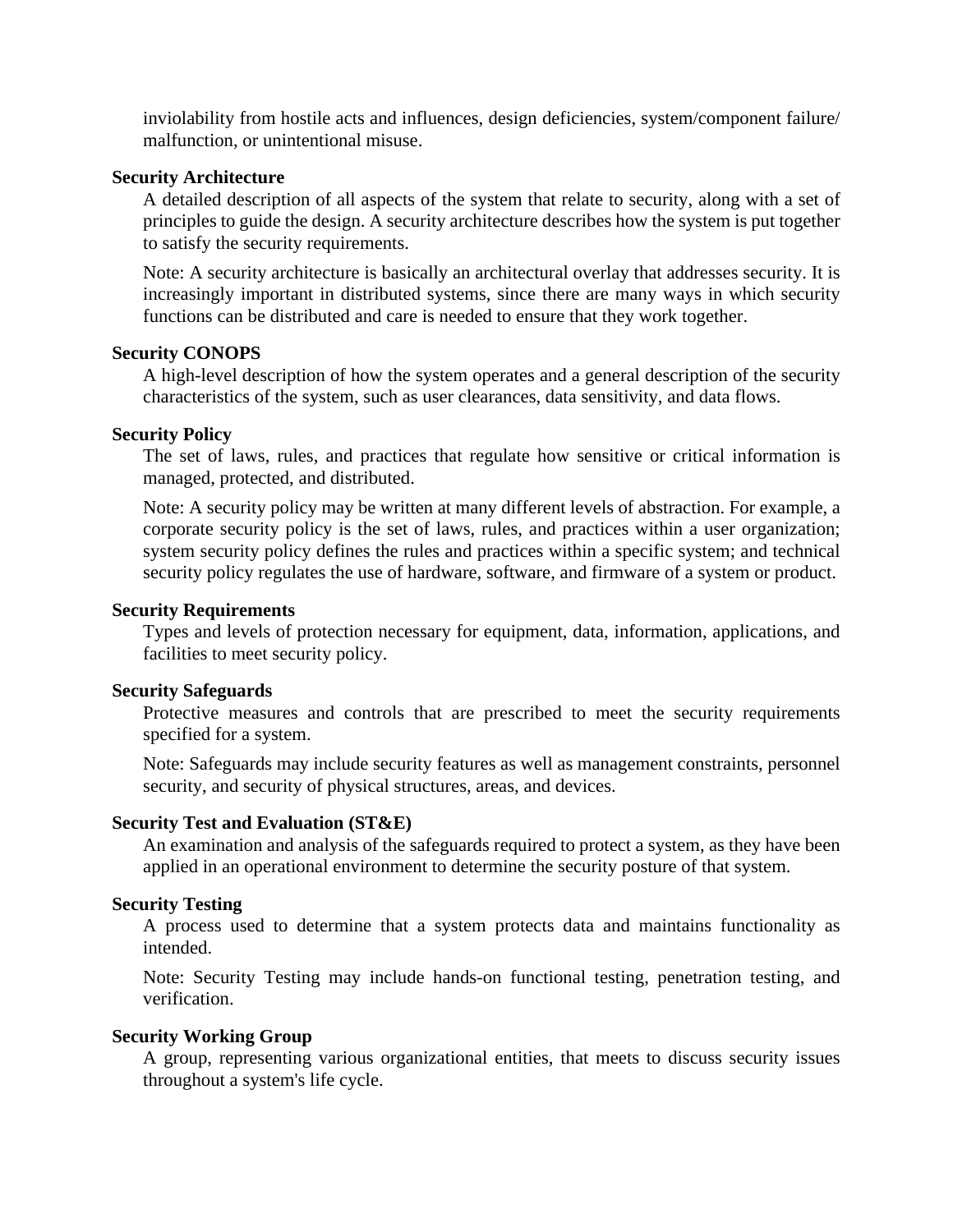Note: Identification of security issues and suggested solutions are outputs of the group.

## **Sensitive Information**

Information designated to require protection because its unauthorized disclosure, alteration, loss, or destruction could cause damage.

Note: It includes both classified and sensitive unclassified information.

# **Sensitive Unclassified Information**

Any information, the loss, misuse, or unauthorized access to or modification of which could adversely affect the national interest or the conduct of federal programs, or the privacy to which individuals are entitled under 5 U.S.C Section 552a (the Privacy Act) [18], but that has not been specifically authorized under criteria established by an Executive Order or an Act of Congress to be kept secret in the interest of national defense or foreign policy.

Note: Systems that are not national security systems, but contain sensitive information, are to be protected in accordance with the requirements of the Computer Security Act of 1987 (Public Law 100-235) [13].

## **Sensitivity**

The characteristic of a resource which implies its value or importance, and may include its vulnerability.

Note: As an example, the DoD uses a set of hierarchically ordered sensitivity levels (i.e., Confidential, Secret, Top Secret) to indicate the sensitivity of data. In addition, in many environments, labels such as Procurement Sensitive, Investigations, Medical, Payroll, or Project XYZ are used to refer to specific sets of information.

### **Signals Security**

Generic term encompassing COMSEC and electronic security.

### **Subsystem**

A secondary or subordinate system, usually capable of operating independently of, or asynchronously with, a controlling system.

### **System**

A collection of components that may include computer hardware, firmware, software, data, procedures, environment, and people, so related as to behave as an interacting or interdependent unit.

Note: A system has a particular purpose and operational environment. A system may contain one or more components, subsystems, or products. The operational environment may encompass the computing facility or the site installation.

# **System Life Cycle**

The duration of time that begins with the identification of a need to place a system into operation; continues through the system's design, development, implementation and operation; and ends with the system's disposal.

### **System Security Plan**

A description of the risks, system security requirements, and how the system will meet the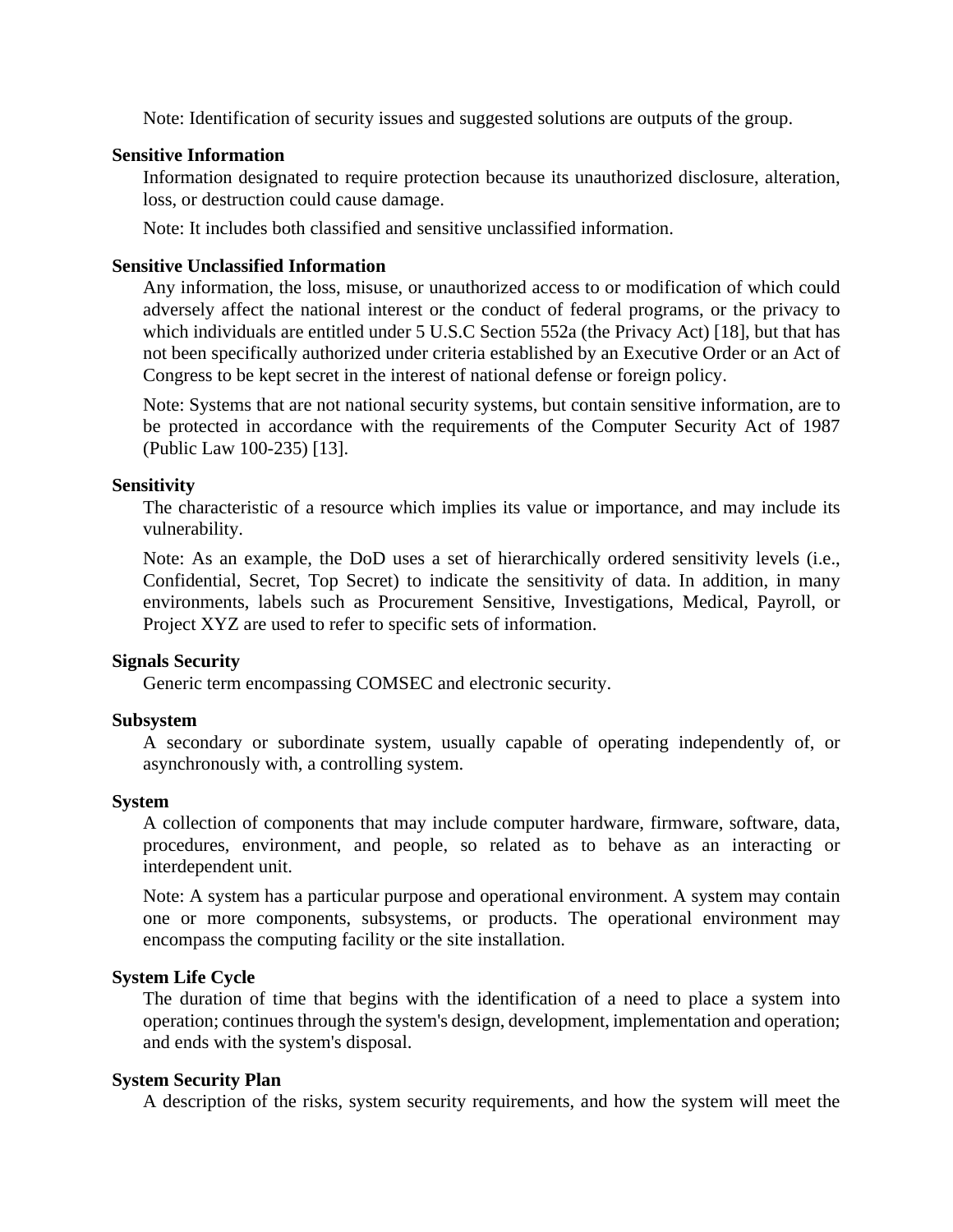security requirements.

## **Systems Security Engineering**

The efforts that help achieve maximum security and survivability of a system during its life cycle and interface with other program elements to ensure security functions are effectively integrated into the total systems engineering effort.

# **Technical Security (TECHSEC)**

Equipment, components, devices, and associated documentation or other media that pertain to cryptography, or to security of telecommunications and AISs.

## **TEMPEST**

A short name referring to investigation, study, and control of compromising emanations from telecommunications and AIS equipment.

## **Testbed**

A system representation consisting partially of actual hardware and/or software and partially of computer models or prototype hardware and/or software.

## **Threat**

Capabilities, intentions, and attack methods of adversaries to exploit any circumstance or event with the potential to cause harm to information or an information system.

# **Transmission Security (TRANSEC)**

The component of COMSEC that results from the application of measures designed to protect transmissions from interception and exploitation by means other than cryptanalysis.

## **Trust**

Confidence that an entity, to which trust is applied, will perform in a way that will not prejudice the security of the user of the system of which that entity is a part.

Note: Trust is always restricted to specific functions or ways of behavior (e.g., "trusted to connect A to B properly"). Trust is meaningful only in the context of a security policy; an entity may be trusted in the context of one policy, but untrusted in the context of another policy.

# **Trusted Computer System**

A system that employs sufficient hardware, firmware, and software assurance measures to exhibit correct behavior in terms of operations defined by its security policy.

# **Trusted Computing Base (TCB)**

Totality of protection mechanisms within a computer system, including hardware, firmware, and software, the combination of which is responsible for enforcing a security policy.

Note: The ability of a TCB to enforce correctly a unified security policy depends on the correctness of the mechanisms within the TCB, the protection of those mechanisms to ensure their correctness, and the correct input of parameters related to the security policy.

# **Type Accreditation**

Official authorization by the DAA to employ a system in a specified environment.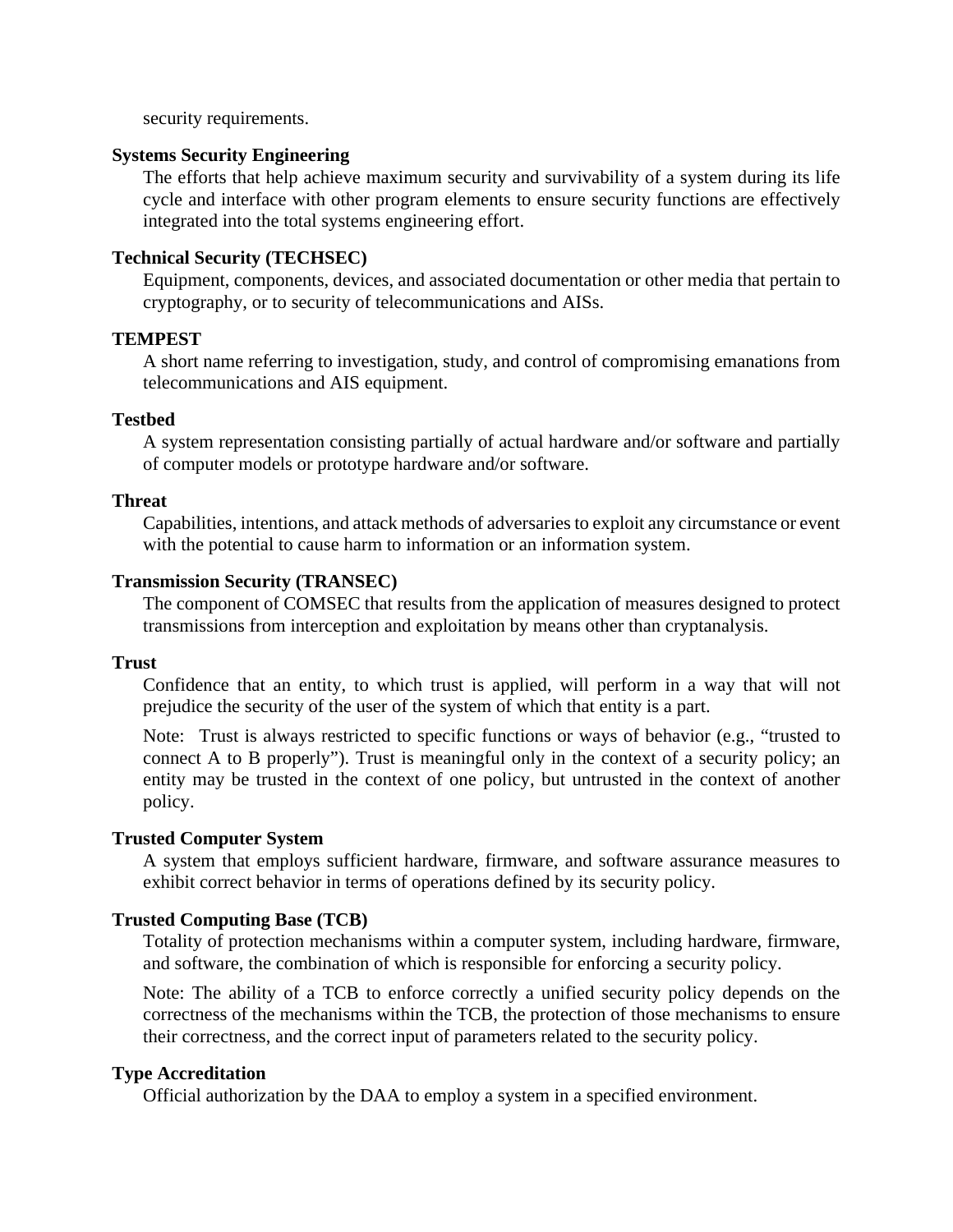Note: Type accreditation includes a statement of residual risk, delineates the operating environment, and identifies specific use. It may be performed when multiple copies of a system are to be fielded in similar environments.

## **Unclassified Information**

Any information that need not be safeguarded against disclosure, but must be safeguarded against tampering, destruction, or loss due to record value, utility, replacement cost, or susceptibility to fraud, waste, or abuse.

## **User**

Person or process accessing a system by direct connections (e.g., via terminals) or indirect connections.

Note: ''Indirect connections'' relates to persons who prepare input data or receive output that is not reviewed for content or classification by a responsible individual.

## **Verification**

The process of comparing two levels of a system specification for proper correspondence or of proving that some property of a specification is correctly implemented by the system (e.g., security policy model with top-level specification, top-level specification with source code, or source code with object code).

Note: Verification may be formal or informal, or automated or not automated. Formal verification is the process of using formal proofs (complete mathematical argument) to demonstrate the consistency between formal specification of a system and formal security policy model (design verification) or between formal specification and its high-level program implementation (implementation verification). Formal implies using a formal mathematical language.

# **Vulnerability**

A weakness in an information system or component (e.g., security procedures, hardware design, internal controls) that could be exploited.

### **Waiver**

With respect to C&A, a waiver implies that s security requirement has been set aside and need not be implemented at all (See **Exception**.)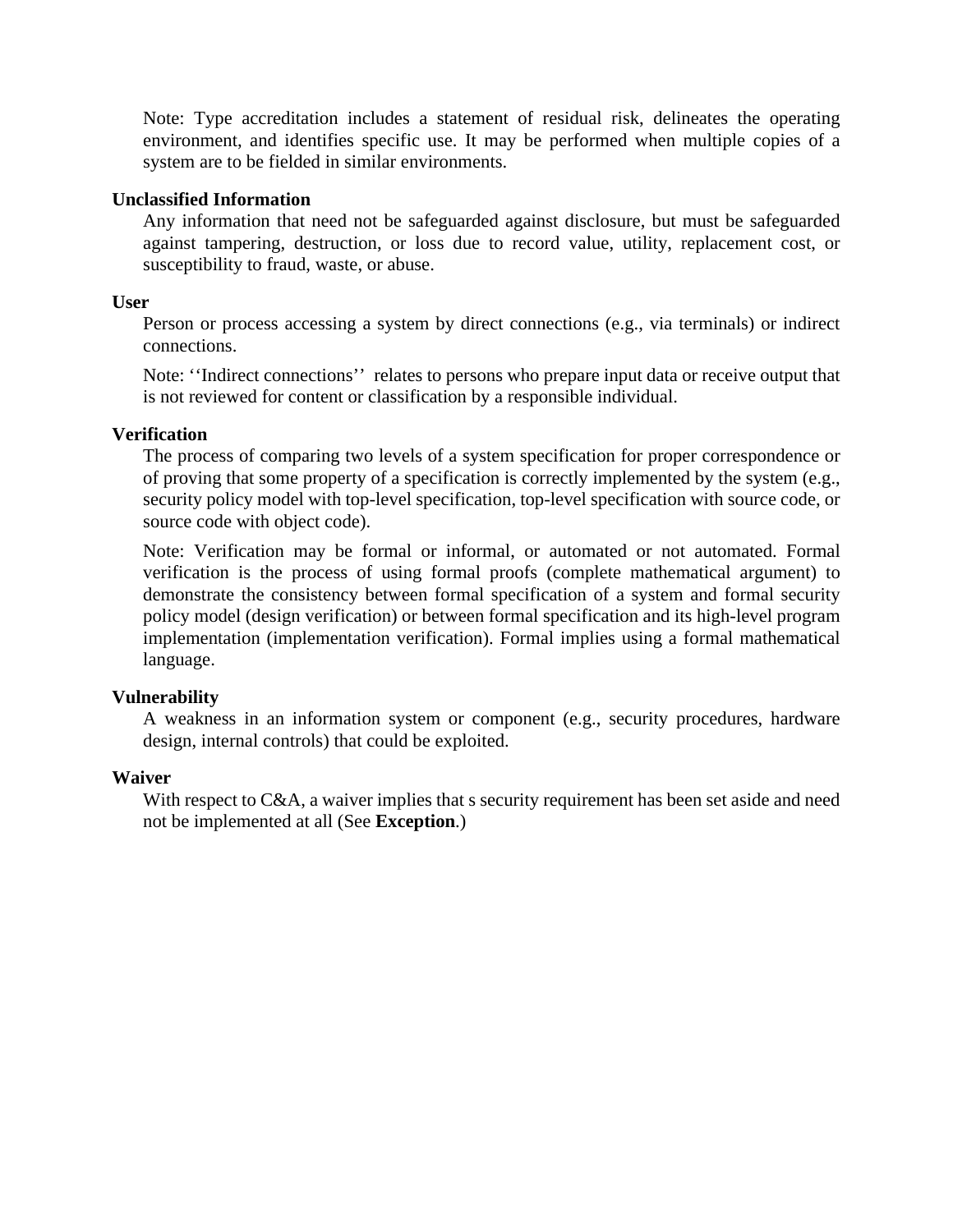# **APPENDIX B**

# **Identifying The Appropriate DAA**

The DAA for a given system is determined based on several factors: the type of information processed (e.g., SCI, SIOP-ESI, collateral), the office of primary responsibility (owner) of the system, and interconnections with separately accredited networks or systems. For some types of information, a single accrediting authority exists (the data owner), regardless of the system owner. However, for other information, the accreditor is determined primarily by the owner of the system. For example, in a system processing collateral information, the services/agencies may accredit the system.

In addition, the applicable security policies for a given system depend on the accrediting authority. A high-level mapping from the identified DAA for a system to the applicable security policies can be made. When a system has a single DAA, this mapping is simple. The DAA is generally aware of the appropriate service/agency (and DoD-level) policies that govern the system under his or her jurisdiction. However, when multiple DAAs are involved, this mapping of DAA to applicable policies can be more complex. When the DAAs are from other organizations, in particular from other services/agencies, the responsible individuals cannot be expected to be aware-of the governing policies from other organizations. Systems that come under the responsibility of multiple accreditors may be subject to the requirements from the policies of all participating organizations. These policies must be clearly identified and documented (in the MOA) early in the C&A process.

Tables B-1 and B-2 identify the appropriate DAA and applicable policies for the services/ agencies. Service/agency policies should be consulted for details about authority to delegate accreditation responsibilities. Before connecting to a separately accredited network, the DAA of the system requesting connection must consider the additional risks of operation associated with connection. In addition, the DAA of the network will need to consider the security posture of the system requesting connection before allowing a connection to be made. The requesting system will have to comply with any additional security requirements of the network system before interconnecting. Table B-3 identifies the applicable policies, security mode of operation, and DAA(s) for the following separately accredited networks. Tables B-1, B-2, and B-3 appear at the end of this appendix.

- AUTODlN/DMS
- Military Network (MILNET)
- Defense Secure Network 1 (DSNET1)
- Defense Secure Network 2 (DSNET2) or the Top Secret WWMCCS Information Network Computer System (WINCS)
- Defense Secure Network 3 (DSNET3) or the Sensitive Compartmented Information Network (SCINET)
- Defense Information Systems Network (DISN)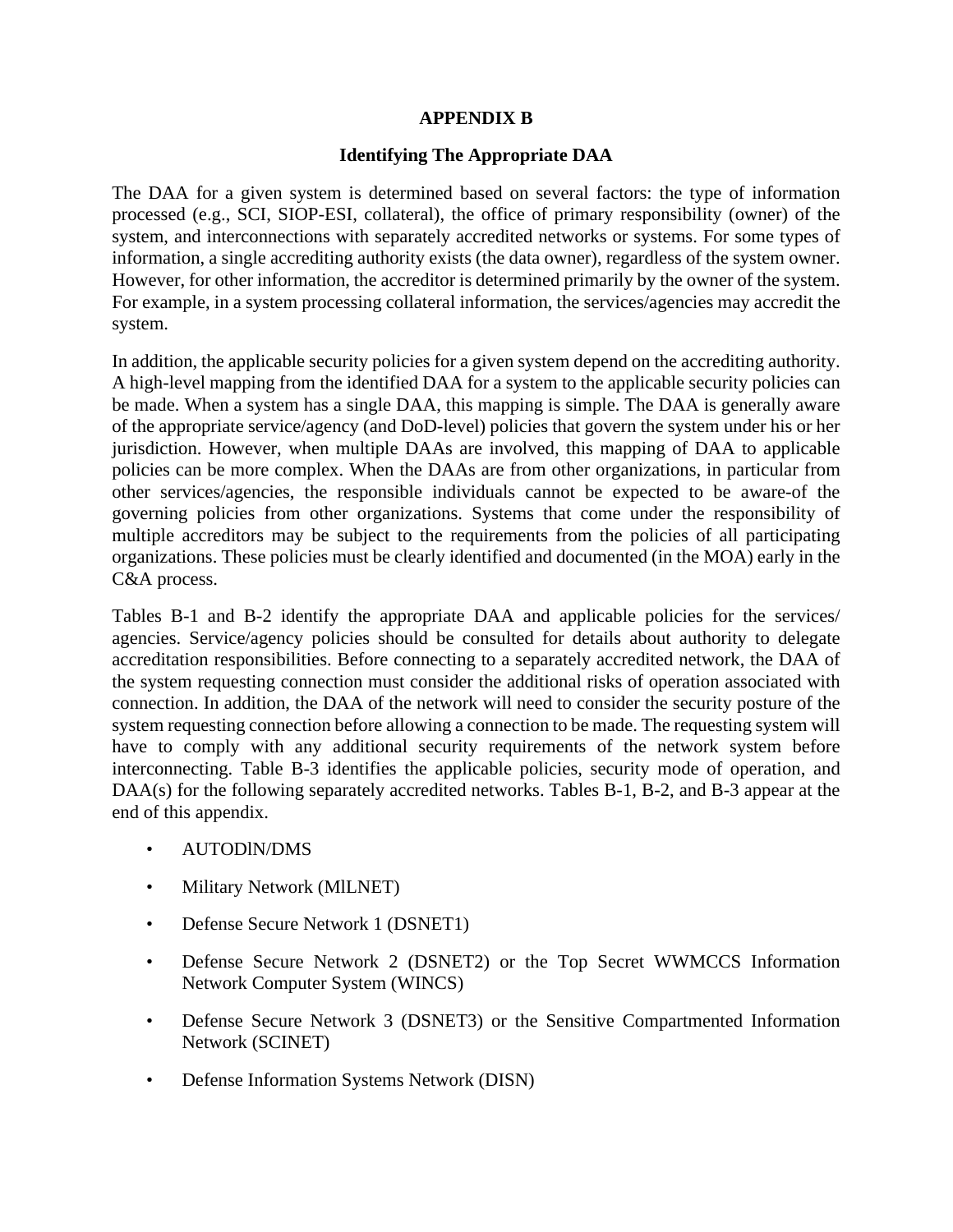- Integrated Tactical Strategic Data Network (ITSDN)
- Critical Intelligence Communications (CRITICOMM) System
- Special Intelligence Communication (SPINTCOM) Network
- STU-III (Secure Telephone Unit-III)
- Red Switch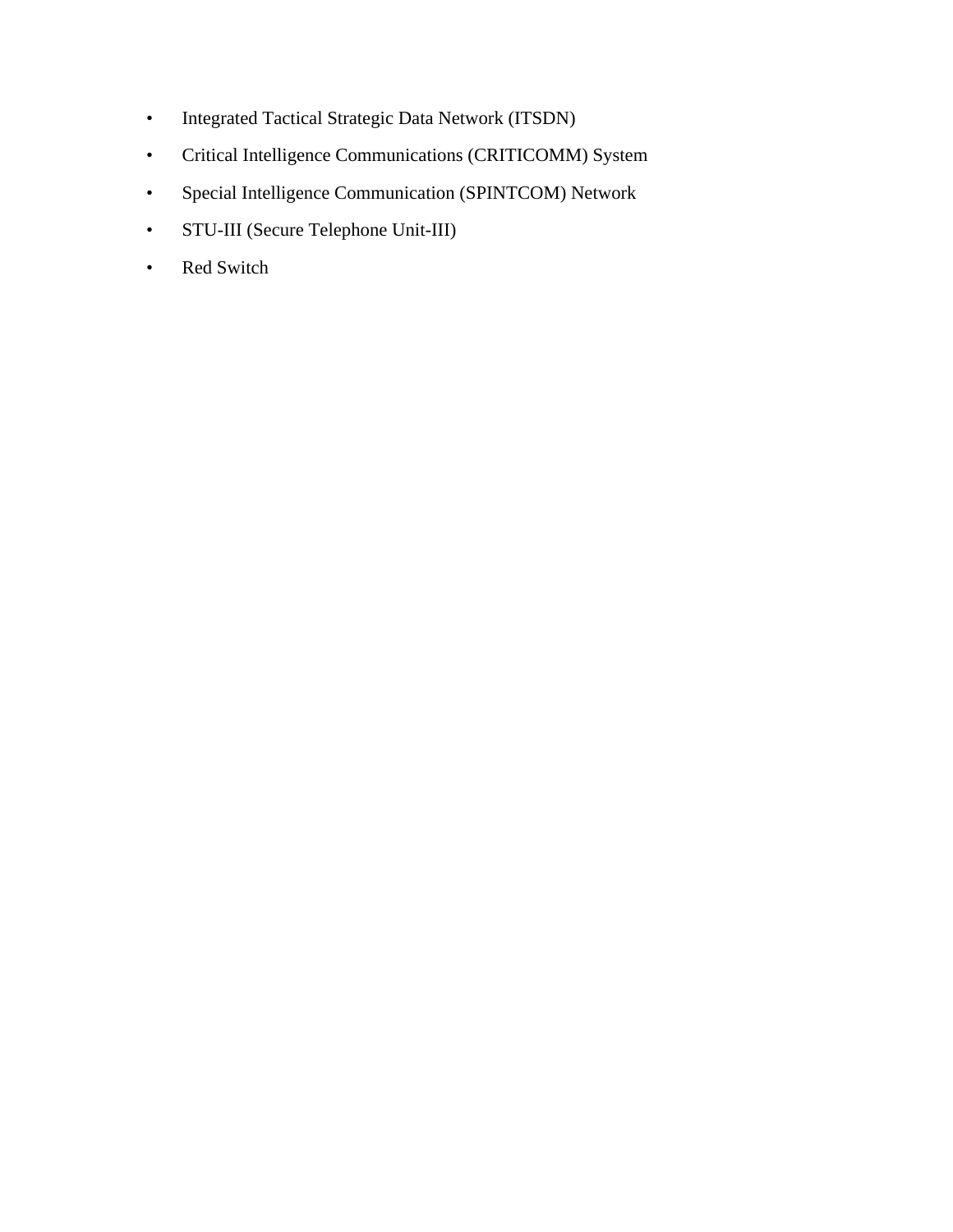# **Table B-1. Identification of Service DAAs and Applicable Policies**

| Type of<br><b>Information</b><br><b>Processed</b>                                                | Applicable<br>Policy(ies)                                                    | <b>Navy DAA</b>                                                             | <b>Marine Corps</b><br><b>DAA</b>                              | <b>Army DAA</b>                                                                                                                                 | <b>Air Force DAA</b>                              |
|--------------------------------------------------------------------------------------------------|------------------------------------------------------------------------------|-----------------------------------------------------------------------------|----------------------------------------------------------------|-------------------------------------------------------------------------------------------------------------------------------------------------|---------------------------------------------------|
| <b>Special</b><br>Intelligence<br>(All<br>classification<br>levels)                              | <b>NSA/CSS 10-27</b><br>NSA/CSS 90-5                                         | NSA/Central<br><b>Security Service</b><br>(CSS)                             | NSA/CSS                                                        | NSA/CSS                                                                                                                                         | NSA/CSS                                           |
| <b>Sensitive</b><br>Compartment<br><b>Information</b><br>(SCI) (All<br>classification<br>levels) | <b>DCID 1/16</b><br><b>DCID 1/19</b><br><b>DIAM 50-3</b><br><b>DIAM 50-4</b> | DIA/DS-SIM<br><b>DNI</b>                                                    | DIA/DS-SIM<br>Director.<br>Intelligence Div.<br>(CMC Code INT) | DIA/DS-SIM<br><b>MACOM</b><br>Commander,<br>Heads of DA<br><b>Staff Agencies</b><br>(dedicated<br>mode); HQDA<br>(DAMI-CIC-AS)<br>(Other Modes) | DIA/DS-SIM<br>HQ USAF/INS,<br>AFIS/IND            |
| SIOP-ESI (All<br>classification<br>levels)                                                       | <b>MJCS 75-87</b>                                                            | <b>JCS/J36:</b><br>coordinate with<br>Chief of Naval<br>Operations<br>(CNO) | JCS/J36:<br>coordinate with<br><b>CNO</b>                      | <b>JCS/J36:</b><br>coordinate with<br>HQDA (DAMI-<br>CIC-AS)                                                                                    | <b>JCS/J36:</b><br>coordinate with<br>HQ USAF/XOX |
| <b>Top Secret (All</b><br>classification<br>levels)                                              | DoD<br>Policies*,<br>Appropriate<br>Service<br>Policies**                    | Commander                                                                   | CMC (Code CC)                                                  | <b>MACOM</b><br>Commander,<br>Heads of DA<br><b>Staff Agencies</b>                                                                              | <b>MAJCOM</b><br>Commander                        |
| Secret/<br><b>Confidential</b><br>(All<br>classification<br>levels)                              | DoD<br>Policies*,<br>Appropriate<br>Service<br>Policies**                    | Commander                                                                   | Commanding<br>General                                          | <b>MACOM</b><br>Commander,<br>Heads of DA<br>Staff Agencies,<br>General Officer<br>Commanders                                                   | <b>MAJCOM</b><br>Commander                        |
| <b>Sensitive</b><br>Unclassified                                                                 | DoD Policies*,<br>Appropriate<br>Service<br>Policies**                       | Commander                                                                   | Director of AIS<br>Activity                                    | Post, installation,<br>or field<br>operation or staff<br>support activity<br>commanders or<br>equivalent                                        | <b>MAJCOM</b><br>Commander                        |

\* DoD policies include DoDD 5200.28, 5200.28-STD, 5200.28-M, and other DoD policies for each security discipline, as listed in section 4.1.2.

\*\* Appropriate service/agency policies include the primary service/agency policy as listed in Appendix C and other service/agency or command-level policies, as appropriate, in the other security disciplines.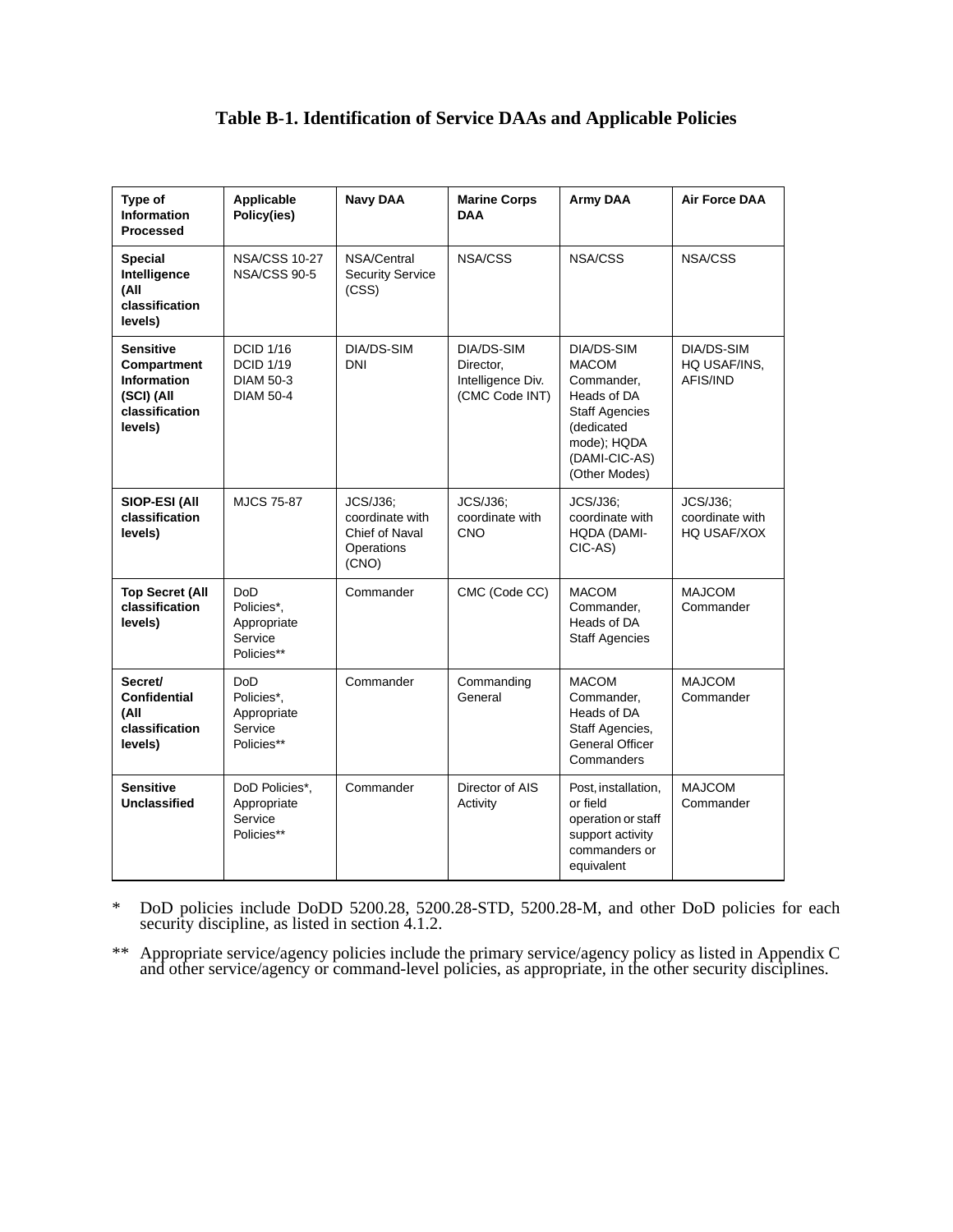# **Table B-2. Identification of Other Agency DAAs**

| Type of<br>information<br><b>Processed</b>                                                         | Applicable<br>Policy(ies)                                                    | <b>DIA DAA</b>                                          | <b>NSA DAA</b>                                          | <b>DISA DAA</b>          | <b>JCS DAA</b>                                                  | <b>DLA DAA</b>                                  | <b>DMA DAA</b>                       | <b>DNA DAA</b>            | Other<br>Agency<br><b>DAA</b> |
|----------------------------------------------------------------------------------------------------|------------------------------------------------------------------------------|---------------------------------------------------------|---------------------------------------------------------|--------------------------|-----------------------------------------------------------------|-------------------------------------------------|--------------------------------------|---------------------------|-------------------------------|
| <b>Special</b><br>Intelligence (All<br>classification<br>levels)                                   | NSA/CSS<br>$10 - 27$<br>NSA/CSS<br>$90 - 5$                                  | NSA/<br>Central<br>Security<br>Service<br>(CSS)         | NSA/CSS                                                 | NSA/CSS                  | NSA/CSS                                                         | NSA/CSS                                         | NSA/CSS                              | NSA/CSS                   | NSA/CSS                       |
| <b>Sensitive</b><br>Compartmented<br><b>Information</b><br>(SCI) (All<br>classification<br>levels) | <b>DCID 1/16</b><br><b>DCIS 1/19</b><br><b>DIAM 50-3</b><br><b>DIAM 50-4</b> | DIA/<br><b>DS-SIM</b>                                   | DIA/<br><b>DS-SIM</b>                                   | DIA/<br><b>DS-SIM</b>    | DIA/<br><b>DS-SIM</b>                                           | DIA/<br><b>DS-SIM</b>                           | DIA/<br><b>DS-SIM</b>                | DIA/<br><b>DS-SIM</b>     | DIA/<br><b>DS-SIM</b>         |
| SIOP-ESI (All<br>classification<br>levels)                                                         | <b>MJCS 75-</b><br>87                                                        | <b>JCS/J36:</b><br>coordinate<br>with DS-<br><b>SIM</b> | <b>JCS/J36:</b><br>coordinate<br>with J06               | JCS/J36                  | JCS/J36                                                         | JCS/J36;<br>coordinate<br>with DLA-I            | JCS/J36;<br>coordinate<br>with HQ-IS | JCS/J36                   | JCS/J36                       |
| <b>Top Secret (All</b><br>classification<br>levels)                                                | <b>DoD</b><br>Policies*<br>Appropriate<br>Agency<br>Policies**               | DIA/<br><b>DS-SIM</b>                                   | NSA/Office<br>of<br>Operational<br>Computer<br>Security | Director,<br><b>DISA</b> | <b>Director</b><br>Joint Staff<br>or Director<br>J6             | Deputy<br>Director/<br><b>PLFA</b><br>Commander |                                      | <b>HQDNA</b>              |                               |
| Secret/<br><b>Confidential (All</b><br>classification<br>levels)                                   | <b>DoD</b><br>Policies*,<br>Appropriate<br>Agency<br>Policies**              | DIA/<br><b>DS-SIM</b>                                   | NSA/Office<br>of<br>Operational<br>Computer<br>Security | Director.<br><b>DISA</b> | <b>Director</b><br>Joint Staff<br>or Director<br>J <sub>6</sub> | Deputy<br>Director/<br><b>PLFA</b><br>Commander |                                      | Appropriate<br><b>DAA</b> |                               |
| <b>Sensitive</b><br>Unclassified                                                                   | <b>DoD</b><br>Policies*.<br>Appropriate<br>Agency<br>Policies**              | DIA/<br><b>DS-SIM</b>                                   | NSA/Office<br>of<br>Operational<br>Computer<br>Security | Director,<br><b>DISA</b> | <b>Director</b><br>Joint Staff<br>or Director<br>J <sub>6</sub> | Deputy<br>Director/<br><b>PLFA</b><br>Commander |                                      | Appropriate<br><b>DAA</b> |                               |

\* DoD policies include DoDD 5200.28, 5200.28-STD, 5200.28-M, and other DoD policies for each Security discipline, as listed in section 4.1.2.

\*\* Appropriate service/agency policies include the primary Service/agency policy as listed in Appendix C and other service/agency or command-level policies, as appropriate, in the other security disciplines.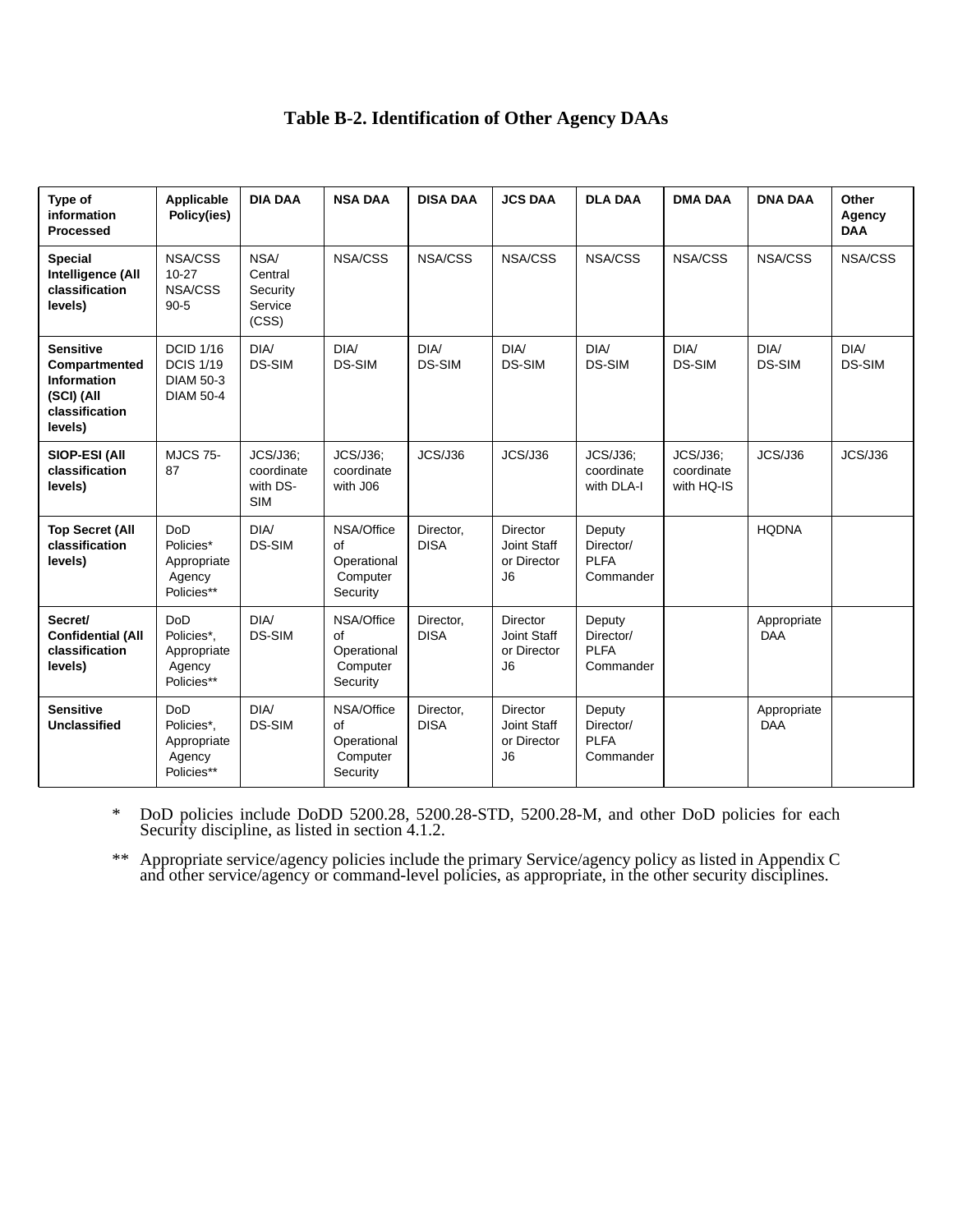| <b>Network</b>     | <b>Applicable Policies</b>    | Security Mode of<br>Operation       | DAA(s)***                                                                             |
|--------------------|-------------------------------|-------------------------------------|---------------------------------------------------------------------------------------|
| <b>AUTODIN/DMS</b> | DCAC 370-195-3                | Multilevel                          | DISA/DA<br>DIA/DS-SIM<br>JCS/(DJS/J6)<br>NSA/Office of<br><b>Operational Security</b> |
| <b>DSN</b>         |                               | System High                         | <b>DISA</b>                                                                           |
| <b>MILNET</b>      | DoD Policies*                 | System High                         | DISA/DA                                                                               |
| <b>DSNET1</b>      | DoD Policies*                 | System High                         | DISA/DA                                                                               |
| <b>DSNET2</b>      | DoD Policies*                 | System High                         | JCS/J6                                                                                |
| <b>DSNET3</b>      | DCID 1/16**                   | System High                         | DIA/DS-SIM                                                                            |
| <b>DISN</b>        |                               | System High                         | <b>DISA</b>                                                                           |
| <b>ITSDN</b>       |                               | Multiple System High<br><b>Nets</b> | DISA/DIA/NSA/JCS                                                                      |
| <b>CRITICOMM</b>   | <b>NSA Poilicies</b>          | System High                         | NSA/Office of<br><b>Operational Security</b>                                          |
| <b>SPINTCOM</b>    | DCID 1/16**                   | System High                         | DIA/DS-SIM                                                                            |
| <b>STU III</b>     |                               | Multilevel                          | <b>NSA</b>                                                                            |
| <b>Red Switch</b>  | DCID 1/16**<br>DoDD C-5030.58 | System High                         | <b>DIA</b>                                                                            |

# **Table B-3. DAAs for Separately Accredited Networks**

\* DoD policies include DoDD 5200.28, 5200.28-STD, 5200.28-M, and other DoD policies for each security discipline, as listed in section 4.1.2.

\*\* Includes DCI policies for the other security disciplines as well.

\*\*\* For some networks, the DAA(s) depends on the accreditation range of

the network. The applicable policy(ies) should be consulted for additional information in this area.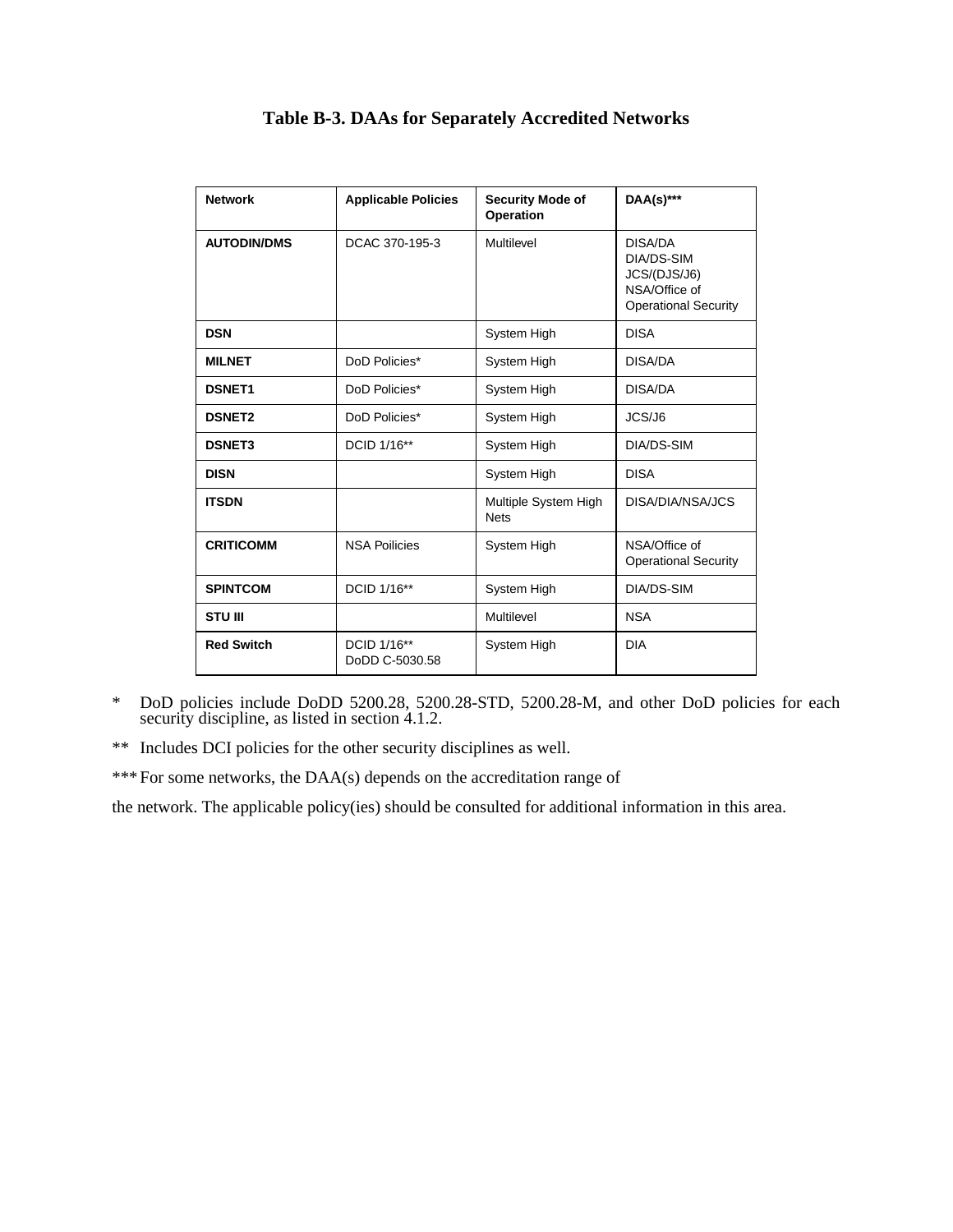# **APPENDIX C**

# **DOD COMPONENT AIS SECURITY POLICIES**

The following list identifies selected DoD references in some INFOSEC security disciplines. Each service/agency has its own security regulations that implement DoDD 5200.28 and the other DoD policies for each security discipline. The primary service/agency security policies are the following:

- DoD, 7 June 1982, *Information Security Program,* DoDD 5200.1, and June 1986, with Change No.1, 27 June 1988, *Information Security Program Regulation,* DoD 5200.1-R [19].
- DoD, October 1981, *Communications Security (COMSEC) (U),* DoDD C-5200.5, (This document is classified.) 20].
- DoD, February 1990, *Control of Compromising Emanations* (U), DoDD C-5200.19, (This document is classified.) [5].
- NSA/Central Security Service (CSS), December 1990, *TEMPEST Security Program,* NSA/CSS Regulation 90-5 [21].
- NTISSC, October 1988, *TEMPEST Countermeasures for Facilities* (U), NTISS Instruction (NTISSI) 7000, (This document is classified.) [22].
- DoD, July 1980, *Security of Military Installations and Resources,* DoDD 5200.8 [23].
- DoD, April 1984, *Security of DoD Communications Facilities,* DoDD 5210.73 [24].
- DIA, *Physical Security Standards for Construction of Sensitive Compartmented Information Facilities* (U), DIA Manual (DIAM) 50-3, (For Official Use Only (FOUO)) [25].
- DCI, September 1987, *U.S. Intelligence Community Physical Standards for Sensitive Compartmented Information,* DClD 1/12 [26].
- DoD, December 1979, DoD *Personnel Security Program,* DoDD 5200.2 [27].
- DCl, April 1986, *Minimum Personnel Security Standards and Procedures Governing Eligibility for Access to Sensitive Compartmented Information,* DCID 1/14 [28].
- DoD, July 1983, DoD *Operations Security Program,* DoDD 5205.2 [29].
- DoD, September 1986, *Computer Security Technical Vulnerability Reporting Program,* DoD Instruction 5215.2 [30].
- DoD, July 1978, *Defense Special Security Communications System: Security Criteria and Telecommunications Guidance,* DoD C-5030.58-M [31].
- Defense Communications Agency (DCA), *March 1987, DCS AUTODIN Category III Operational Acceptance Test,* DCA Circular (DCAC) 370-D1 95-3 [32].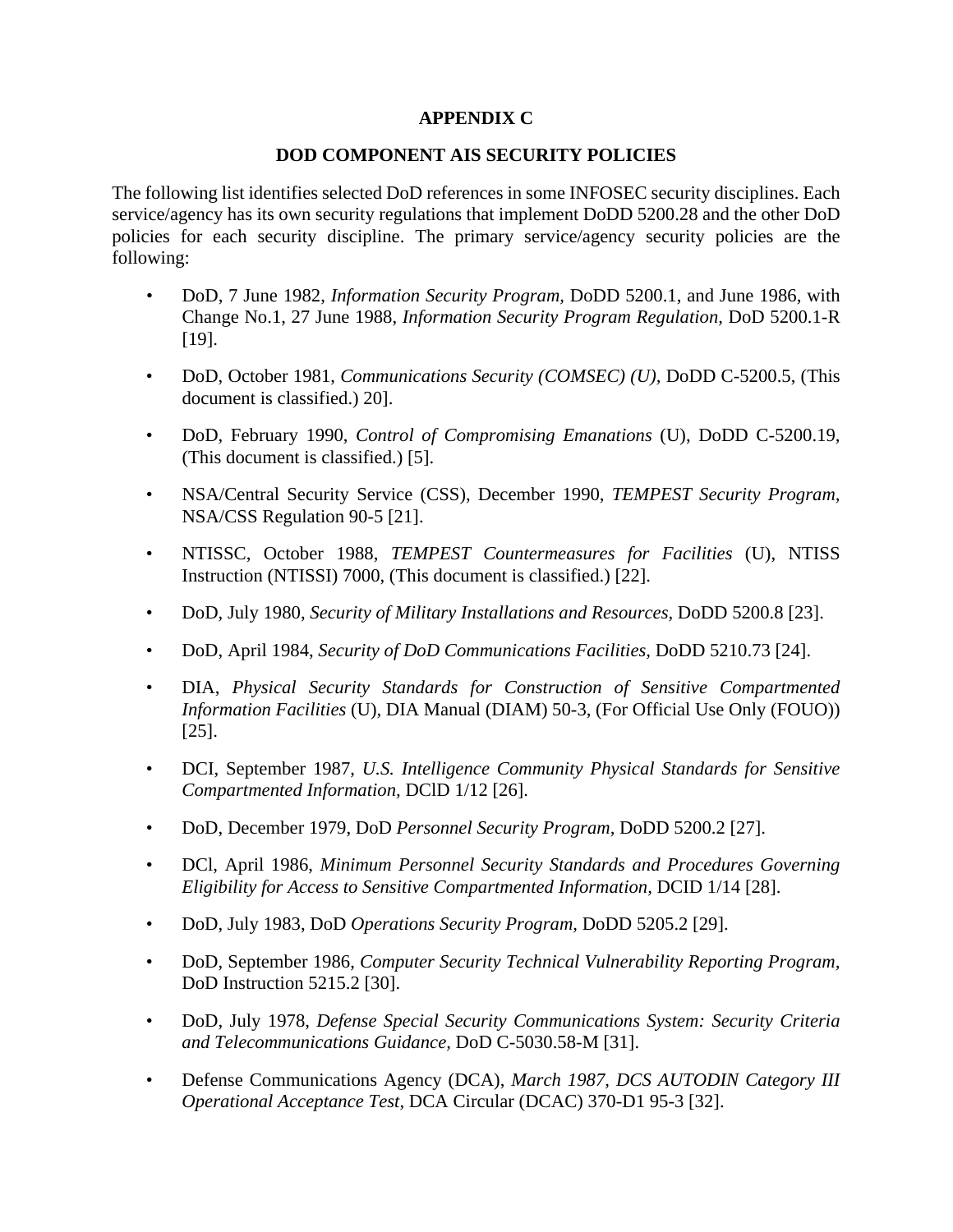- DoD, December 1985, *Industrial Security Regulation, DoDD 5220.22-R [33], and January 1991, Industrial Security Manual for Safeguarding Classified Information,* DoD 5220.22-M [34] (issued under the authority of DoDD 5220.22, DoD Industrial Security Program, December 1980).
- Department of the Air Force, 2 June 1992, *The Air Force Computer Security (COMPUSEC) Program,* Air Force System Security Instruction (AFSSI) 5100.[35]
- Department of the Air Force, May 1983, *Control of Dissemination of Intelligence Information,* AFR 205-19 [36].
- Department of the Navy, November 1989, *Department of the Navy Automated Information Systems (AIS) Security Program,* Secretary of the Navy Instruction (SECNAVINST) 5239.2 [37] (under revision as of date of this document).
- Department of the Navy, April 1985, *Department of the Navy Automated Data Processing Security Program,* Office of the Chief of Naval Operations Instruction (OPNAVINST) 5239.1A [38].
- Department of the Navy, July 1990, *Department of the Navy SCl/lntelligence, Automated Information Systems (AIS) Security Program,* Naval Intelligence Command Instruction (NAVINTCOMINST) 5239.3 [39].
- Marine Corps, 1982, *Marine Corps Automatic Data Processing Security Manual,* Marine Corps Order (MCO) Publication 5510.14, Change 1 [40].
- Department of the Army, August 1990, *Information Systems Security,* AR380-19 [7].
- Defense Intelligence Agency (DIA), 1980, *Security of Compartmented Computer Operations* (U), DIA Manual (DIAM) 50-4, (This document is classified.) [41].
- DIA, March 1979, *Security Requirements for Automatic Data Processing (ADP) Systems,* DIA Regulation 50-23 [42].
- NSA, January 1990, *Security for Automated Information Systems and Networks* (U), NSA/Central Security Service (NSA/CSS) Directive No. 10-27, (FOUO) [43].
- NSA, 17 October 1990, NSA/CSS *Operational Computer Security Manual,* NSA/CSS Manual 130-1 [44].
- Joint Chiefs of Staff (JCS), April 1988, *Security Policy for the WWMCCS Intercomputer Network,* JCS Pub 6-03.7 (applies to all Worldwide Military Command and Control Systems (WWMCCS) sites) [45].
- JCS, May 87, *Safeguarding the Single Integrated Operational Plan (U), Memorandum,* JCS (MJCS) 75-87 (applies to all systems processing SIOP-ESI), (This document is classified.) [46] (under revision as of date of this document).
- DCI, February 1987, *Security Policy for Sensitive Compartmented Information,* DCID 1/ 19 [47].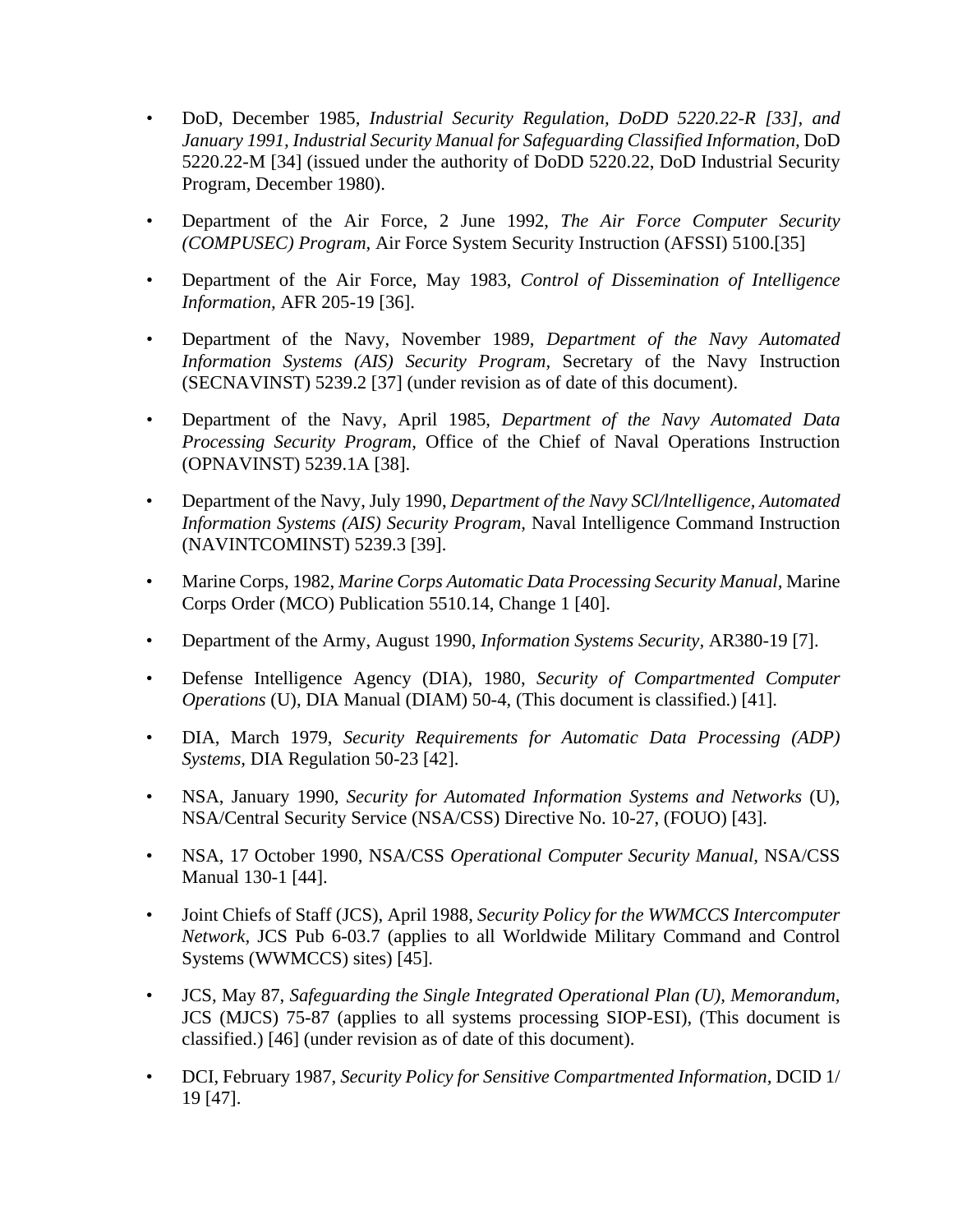- Defense Information Systems Agency (DISA), August 1991, *Security Requirements for Automated Information Systems (AISs),* DCA Instruction 630-230-19 [48].
- Defense Mapping Agency (DMA), July 1990, *Automated Information Systems Security Requirements,* DMA Manual 5200.28 [49] (under revision as of date of this document).
- Defense Nuclear Agency (DNA), 31 August 1989, *Security Requirements for Automated Information Systems (AISs),* DNA 5200.28D [50] (under revision as of date of this document).
- Defense Logistics Agency (DLA), October 1991, *Security Requirements for Automated Information and Telecommunications Systems,* DLA Regulation (DLAR) 5200.17 [51].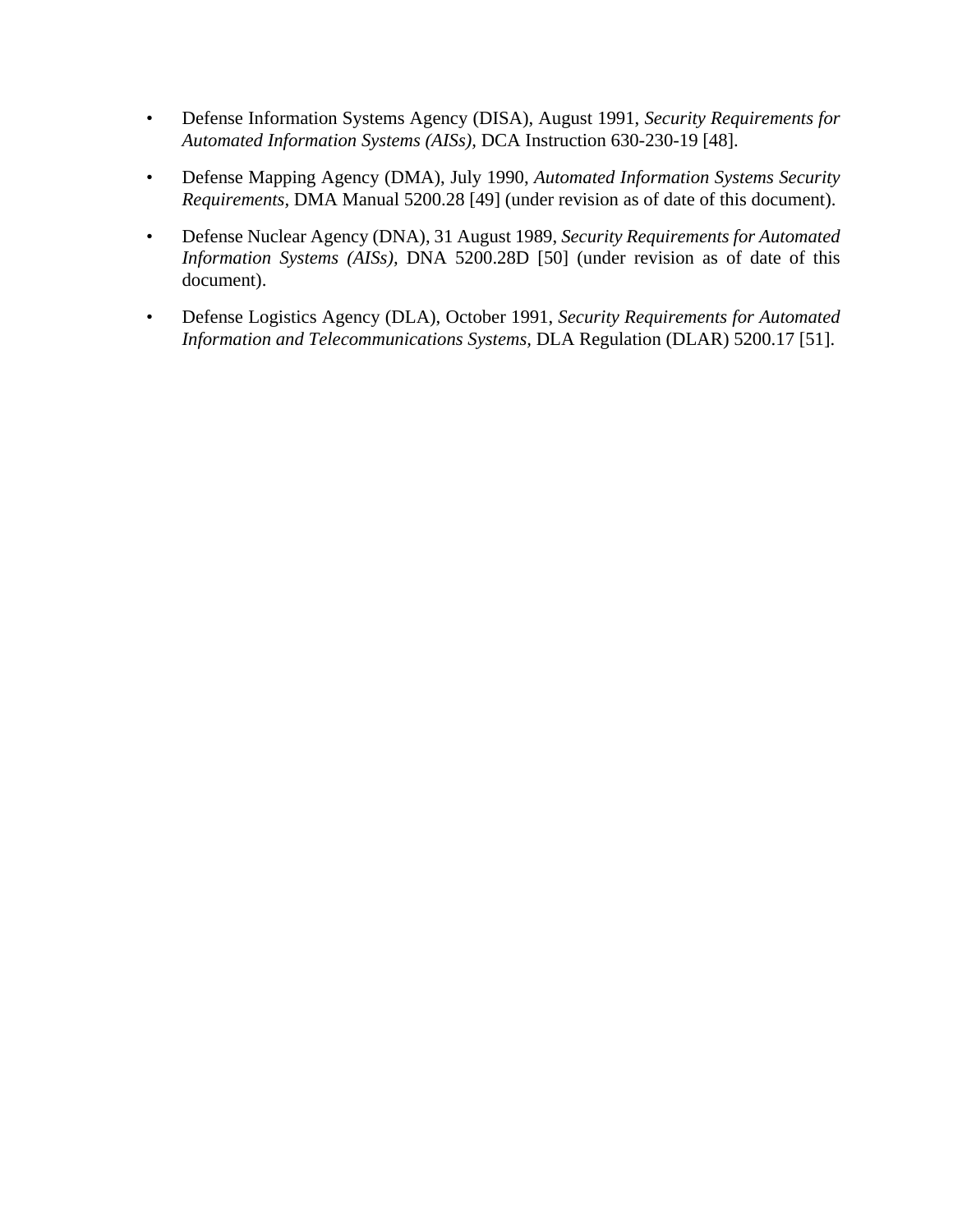# **APPENDIX D**

# **ACRONYMS**

| ADP              | <b>Automatic Data Processing</b>            |
|------------------|---------------------------------------------|
| AF               | Air Force                                   |
| <b>AFR</b>       | Air Force Regulation                        |
| <b>AFSSI</b>     | Air Force System Security Instruction       |
| <b>AIS</b>       | automated information system                |
| AR               | <b>Army Regulation</b>                      |
| <b>AUTODIN</b>   | <b>Automatic Digital Network</b>            |
| C&A              | certification and accreditation             |
| CAP              | component approval process                  |
| <b>CMC</b>       | Commandant, Marine Corps                    |
| <b>CMW</b>       | compartmented mode workstation              |
| <b>CMWEC</b>     | <b>CMW Evaluation Criteria</b>              |
| <b>CNO</b>       | <b>Chief of Naval Operations</b>            |
| <b>COMPUSEC</b>  | computer security                           |
| <b>COMSEC</b>    | communications security                     |
| <b>CONOPS</b>    | concept of operation                        |
| <b>COTS</b>      | commercial off-the-shelf                    |
| <b>CRITICOMM</b> | <b>Critical Intelligence Communications</b> |
| <b>CSS</b>       | Central Security Service (of NSA)           |
| DA               | Department of the Army                      |
| <b>DAA</b>       | Designated Approving Authority              |
| <b>DBMS</b>      | database management system                  |
| <b>DCA</b>       | Defense Communications Agency (now DISA)    |
| <b>DCAC</b>      | <b>DCA</b> Circular                         |
| <b>DCI</b>       | Director of Central Intelligence            |
| <b>DCID</b>      | <b>DCI</b> Directive                        |
| <b>DES</b>       | Data Encryption Standard                    |
| <b>DIA</b>       | Defense Intelligence Agency                 |
| <b>DIAM</b>      | <b>DIA Manual</b>                           |
| <b>DISA</b>      | <b>Defense Information Systems Agency</b>   |
| <b>DISN</b>      | <b>Defense Information Systems Network</b>  |
| <b>DLA</b>       | Defense Logistics Agency                    |
| <b>DLAR</b>      | <b>DLA</b> Regulation                       |
| <b>DMA</b>       | <b>Defense Mapping Agency</b>               |
| <b>DMS</b>       | Defense Message System                      |
| <b>DNA</b>       | <b>Defense Nuclear Agency</b>               |
| <b>DNI</b>       | Director of Naval Intelligence              |
| DoD              | Department of Defense                       |
| DoDD             | <b>DoD</b> Directive                        |
| <b>DPL</b>       | Degausser Products List                     |
| DSNET1           | Defense Secure Network 1                    |
| DSNET2           | <b>Defense Secure Network 2</b>             |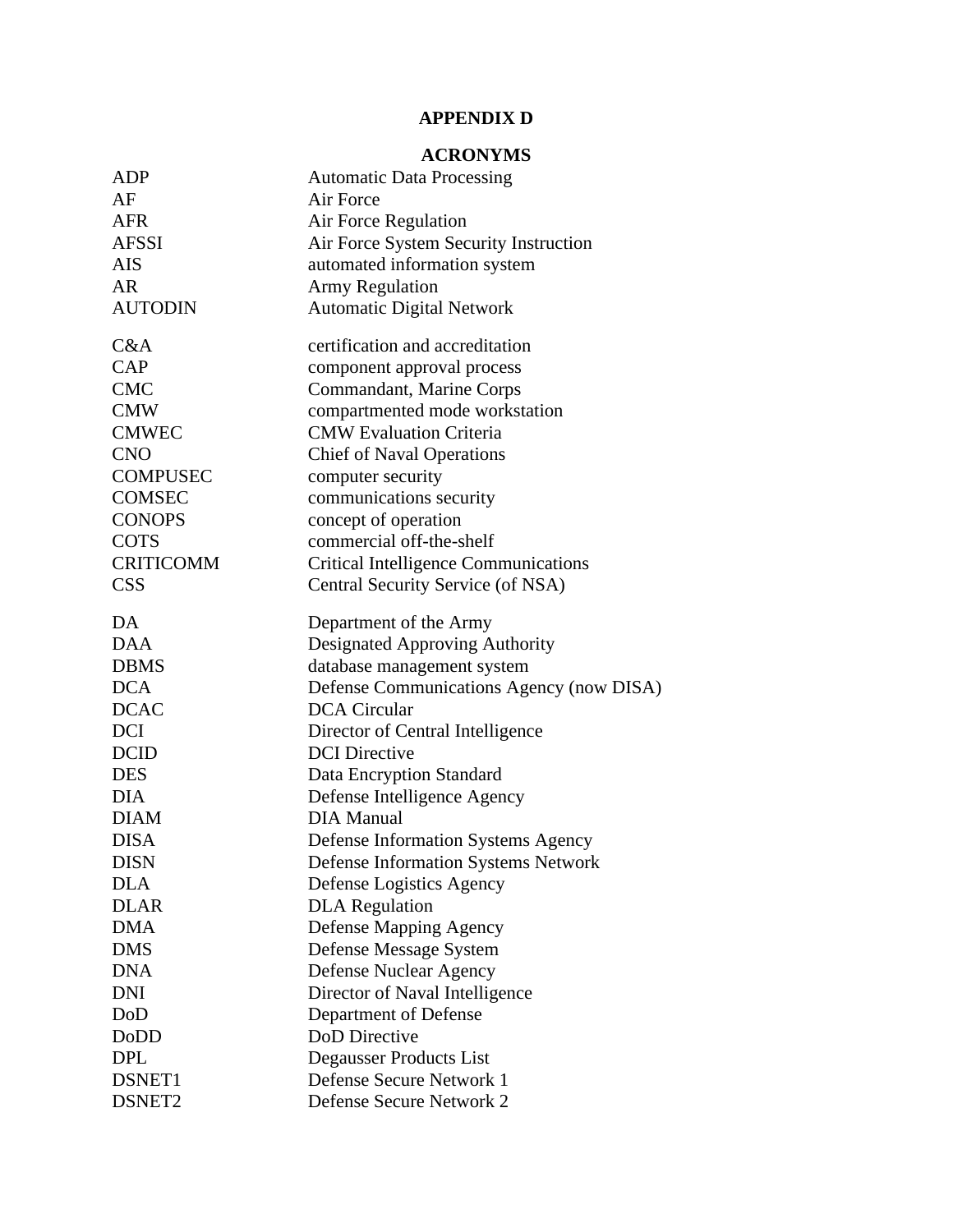| DSNET3                                                                                    | Defense Secure Network 3                                                                                                                                                                                                                                                                                                                                                          |
|-------------------------------------------------------------------------------------------|-----------------------------------------------------------------------------------------------------------------------------------------------------------------------------------------------------------------------------------------------------------------------------------------------------------------------------------------------------------------------------------|
| EO                                                                                        | <b>Executive Order</b>                                                                                                                                                                                                                                                                                                                                                            |
| <b>EPL</b>                                                                                | <b>Evaluated Products List</b>                                                                                                                                                                                                                                                                                                                                                    |
| <b>ETL</b>                                                                                | <b>Endorsed Tools List</b>                                                                                                                                                                                                                                                                                                                                                        |
| <b>FIPS PUB</b>                                                                           | <b>Federal Information Processing Standard Publication</b>                                                                                                                                                                                                                                                                                                                        |
| <b>FOUO</b>                                                                               | For Official Use Only                                                                                                                                                                                                                                                                                                                                                             |
| <b>FSRS</b>                                                                               | Functional Security Requirements for a Telecommunications System                                                                                                                                                                                                                                                                                                                  |
| <b>HQDA</b>                                                                               | Headquarters, Department of the Army                                                                                                                                                                                                                                                                                                                                              |
| <b>HQDNA</b>                                                                              | Headquarters, Defense Nuclear Agency                                                                                                                                                                                                                                                                                                                                              |
| IC                                                                                        | <b>Intelligence Community</b>                                                                                                                                                                                                                                                                                                                                                     |
| <b>INFOSEC</b>                                                                            | information systems security                                                                                                                                                                                                                                                                                                                                                      |
| <b>ISSWG</b>                                                                              | <b>Information System Security Working Group</b>                                                                                                                                                                                                                                                                                                                                  |
| <b>ITSDN</b>                                                                              | <b>Integrated Tactical Strategic Data Network</b>                                                                                                                                                                                                                                                                                                                                 |
| IV&V                                                                                      | independent verification and validation                                                                                                                                                                                                                                                                                                                                           |
| <b>JCS</b>                                                                                | Joint Chiefs of Staff                                                                                                                                                                                                                                                                                                                                                             |
| <b>LAN</b>                                                                                | local area network                                                                                                                                                                                                                                                                                                                                                                |
| <b>MACOM</b>                                                                              | Major Command (Army)                                                                                                                                                                                                                                                                                                                                                              |
| <b>MAJCOM</b>                                                                             | Major Command (Air Force)                                                                                                                                                                                                                                                                                                                                                         |
| <b>MCO</b>                                                                                | Marine Corps Order                                                                                                                                                                                                                                                                                                                                                                |
| <b>MILNET</b>                                                                             | <b>Military Network</b>                                                                                                                                                                                                                                                                                                                                                           |
| <b>MJCS</b>                                                                               | Memorandum, JCS                                                                                                                                                                                                                                                                                                                                                                   |
| <b>MLS</b>                                                                                | multilevel secure                                                                                                                                                                                                                                                                                                                                                                 |
| <b>MOA</b>                                                                                | Memorandum of Agreement                                                                                                                                                                                                                                                                                                                                                           |
| <b>NAVINTCOMINST</b>                                                                      | Naval Intelligence Command Instruction                                                                                                                                                                                                                                                                                                                                            |
| <b>NCSC</b>                                                                               | National Computer Security Center or National Communications                                                                                                                                                                                                                                                                                                                      |
| <b>NIST</b><br><b>NSA</b><br><b>NSD</b><br><b>NSTISS</b><br><b>NTISS</b><br><b>NTISSI</b> | <b>Security Committee</b><br>National Institute of Standards and Technology<br><b>National Security Agency</b><br><b>National Security Directive</b><br>National Security Telecommunications and Information Systems<br>Security<br>National Telecommunications and Informations Systems Security<br>National Telecommunications and Informations Systems Security<br>Instruction |
| <b>OMB</b>                                                                                | Office of Management and Budget                                                                                                                                                                                                                                                                                                                                                   |
| <b>OPNAVINST</b>                                                                          | Office of the Chief of Naval Operations Instruction                                                                                                                                                                                                                                                                                                                               |
| <b>OPSEC</b>                                                                              | operations security                                                                                                                                                                                                                                                                                                                                                               |
| <b>OSD</b>                                                                                | Office of the Secretary of Defense                                                                                                                                                                                                                                                                                                                                                |
| <b>PC</b>                                                                                 | personal computer                                                                                                                                                                                                                                                                                                                                                                 |
|                                                                                           |                                                                                                                                                                                                                                                                                                                                                                                   |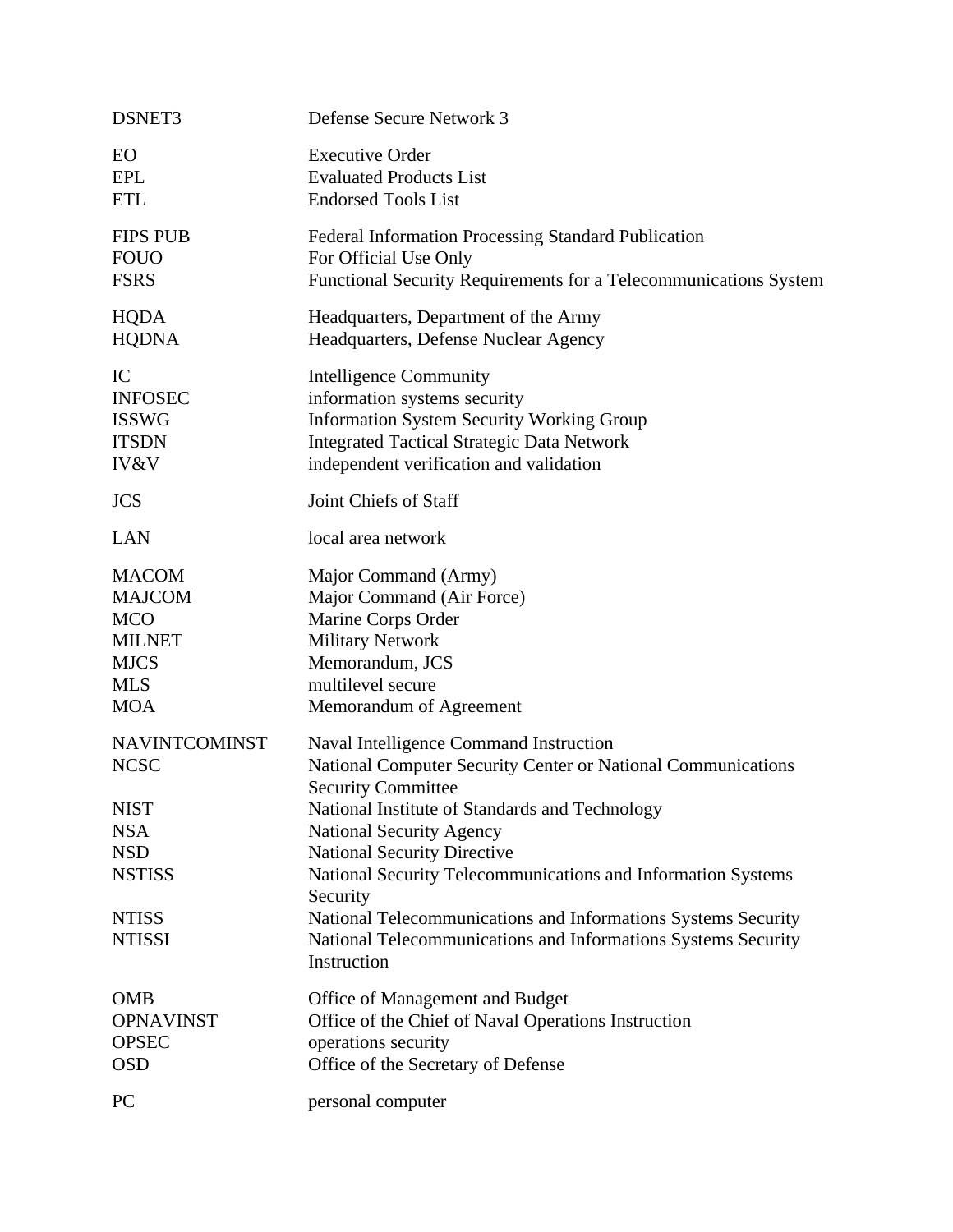| <b>PLFA</b>       | Primary-Level Field Activity                                       |
|-------------------|--------------------------------------------------------------------|
| <b>PM</b>         | Program Manager                                                    |
| <b>PPL</b>        | <b>Preferred Products List</b>                                     |
| <b>RFP</b>        | <b>Request for Proposal</b>                                        |
| <b>SCI</b>        | <b>Sensitive Compartmented Information</b>                         |
| <b>SCINET</b>     | <b>Sensitive Compartmented Information Network</b>                 |
| <b>SECNAVINST</b> | Secretary of the Navy Instruction                                  |
| SIOP-ESI          | Single Integrated Operational Plan-Extremely Sensitive Information |
| <b>SPINTCOM</b>   | Special Intelligence Communication                                 |
| <b>STU-III</b>    | Secure Telephone Unit-III                                          |
| <b>TCB</b>        | <b>Trusted Computing Base</b>                                      |
| <b>TCSEC</b>      | Trusted Computer System Evaluation Criteria                        |
| <b>TECH SEC</b>   | technical security                                                 |
| <b>TEMPEST</b>    | Transient Electromagnetic Pulse Emanation Standard                 |
| <b>TNI</b>        | <b>Trusted Network Interpretation</b>                              |
| <b>TRANSEC</b>    | transmission security                                              |
| <b>TSCM</b>       | technical surveillance countermeasures                             |
| U                 | Unclassified                                                       |
| U.S.              | <b>United States</b>                                               |
| <b>USA</b>        | <b>United States Army</b>                                          |
| <b>USAF</b>       | <b>United States Air Force</b>                                     |
| <b>USN</b>        | <b>United States Navy</b>                                          |
| <b>WAN</b>        | wide area network                                                  |
| <b>WINCS</b>      | <b>WWMCCS Information Network Computer System</b>                  |
| <b>WWMCCS</b>     | Worldwide Military Command and Control System                      |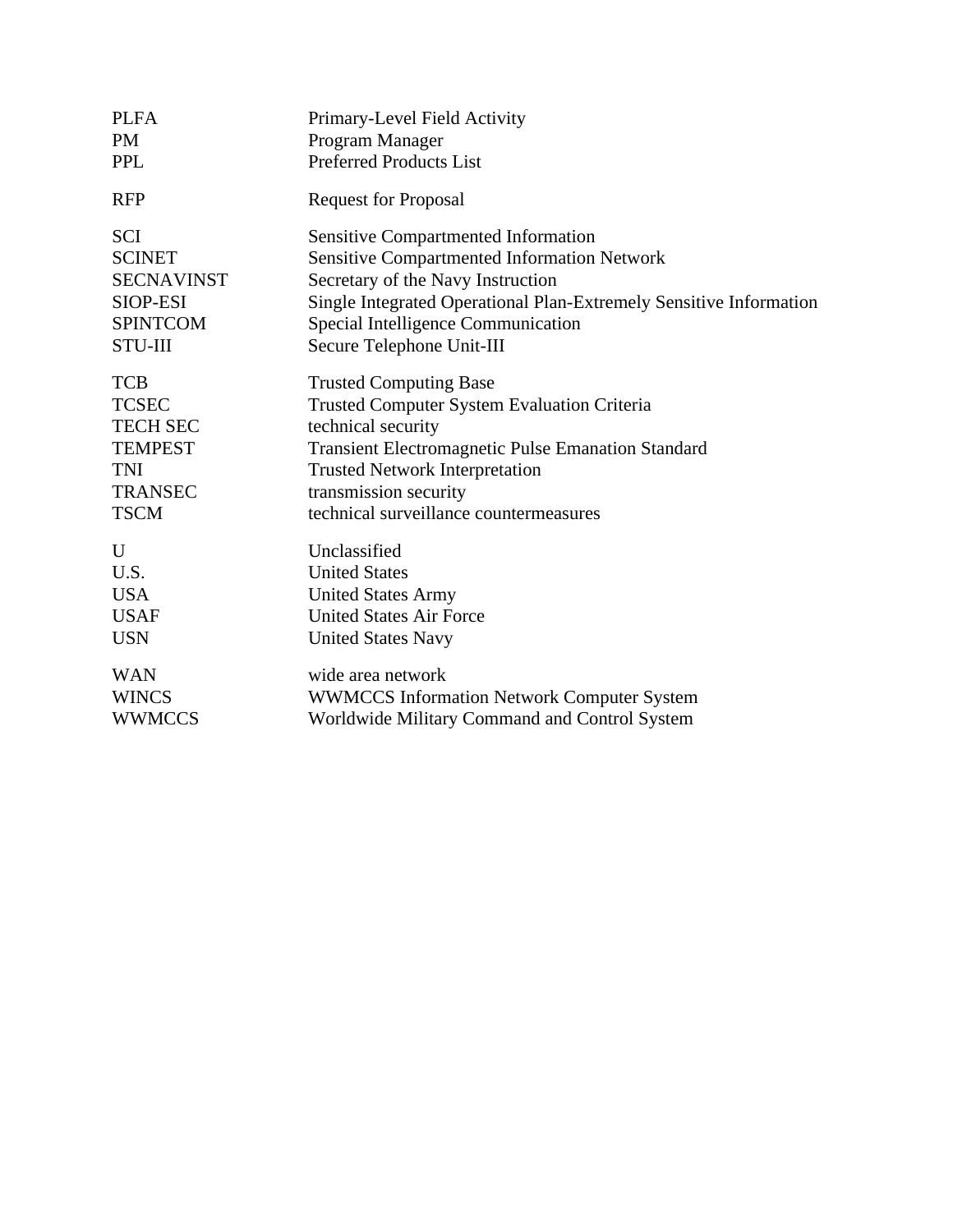### **APPENDIX E**

#### **List of References**

- 1. Department of Defense (DoD), 21 March 1988, *Security Requirements for Automated Information Systems (AISs),* DoD Directive 5200.28.
- 2. DoD, December 1985, *Department of Defense Trusted Computer System Evaluation Criteria,* DoD 5200.28-STD.
- 3. Defense Intelligence Agency (DIA), June 1991, *Compartmented Mode Workstation Evaluation Criteria, Version 1 (CMWEC),* document number DDS-2600-6243-91.
- 4. NSA, 2 June 1991, *NSA Specification for General Functional Security Requirements for a Telecommunications System,* (FSRS)(U). (This document is classified.)
- 5. DoD, February 1990, *Control of Compromising Emanations (U),* DoDD C-5200.19, (This document is classified.)
- 6. DCI, 19 July 1988, *Security Policy for Uniform Protection of Intelligence Processed in Automated Information Systems and Networks (U),* DCID 1/16, (This document is classified.), and *Security Manual for Uniform Protection of Intelligence Processed in Automated Information Systems and Networks (U),* supplement to DCID 1/16, (This document is classified).
- 7. Department of the Army, August 1990, *Information Systems Security,* AR 380-19.
- 8. Office of the President, July 1990, *National Policy for the Security of National Security Telecommunications and Information Systems (U),* (This document is classified.).
- 9. Executive Order 12356, 2 April 1982, *National Security Information.*
- 10. Executive Order 12333, 4 December 1981, *United States Intelligence Activities.*
- 11. Office of Management and Budget (OMB), 12 December 1985, *Management of Federal Information Resources,* OMB Circular No. A-130. (Revision currently in process.).
- 12. National Institute of Standards and Technology (NIST), 27 September 1983, *Guideline for Computer Security Certification and Accreditation,* FIPS PUB 102.
- 13. Public Law 100-235,101 STAT. 1724, 8 January 1988, *Computer Security Act of 1987.*
- 14. National Computer Security Center, 31 July 1987, *Trusted Network Interpretation of the Trusted Computer System Evaluation Criteria,* NCSC-TG-005, Version-1.
- 15. DoD, January 1973, *Automated Information System Security Manual,* DoD 5200.28-M. (Revision currently in process.).
- 16. NSA, *Information Systems Security Products and Services Catalogue (INFOSEC Catalog).*
- 17. NIST, April 1982, *General Security Requirements for Equipment Using the Data Encrvption*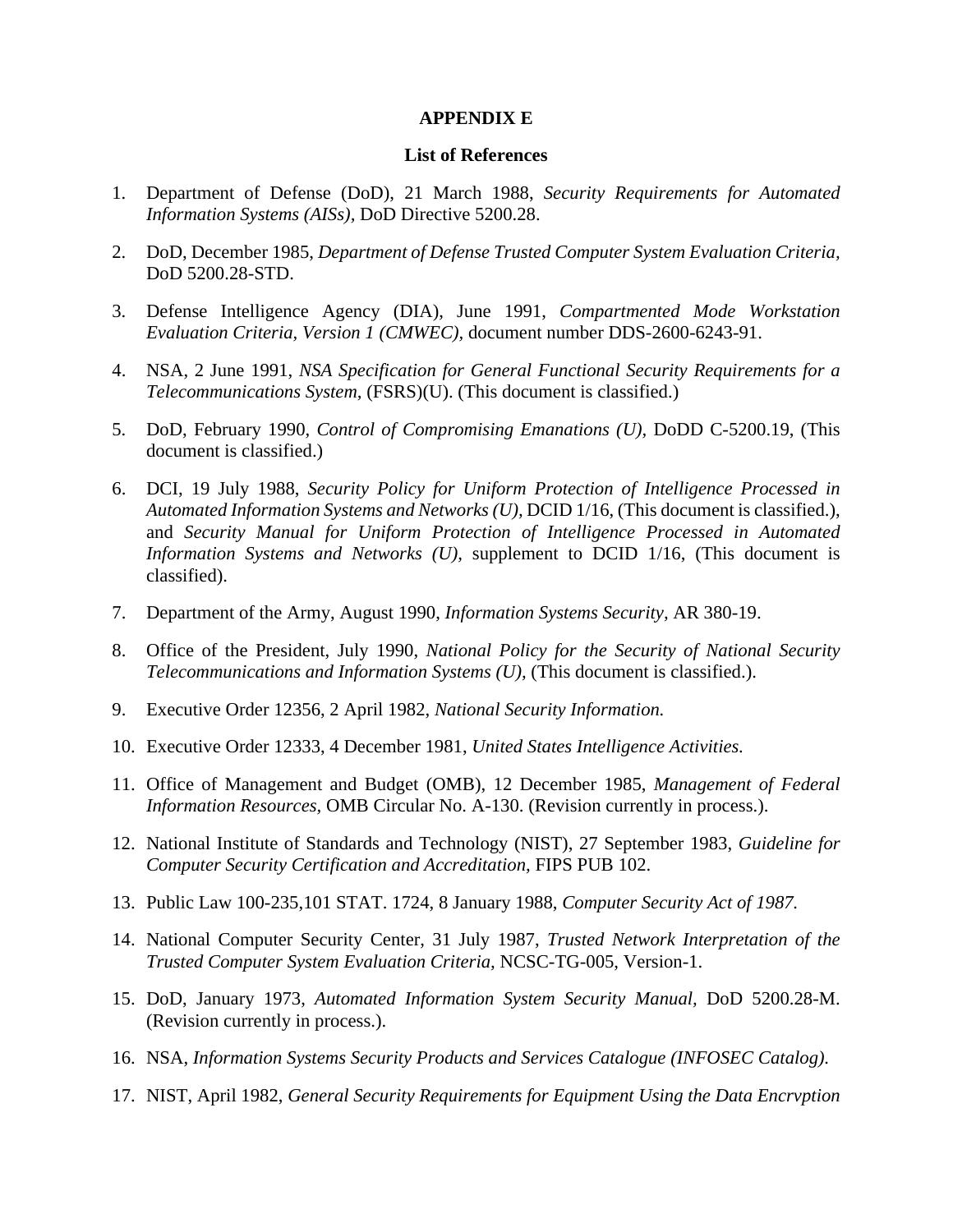*Standard,* Federal Standard 1027.

- 18. Title 5, U.S. Code, Section 552a, *Privacy Act of 1974.*
- 19. DoD, 7 June 1982, *Information Security Program,* DoD Directive 5200.1, and June 1986, with Change No. 1, 27 June 1988, *Information Security Program Regulation,* DoD 5200.1-R.
- 20. DoD, October 1981, *Communications Security (COMSEC) (U),* DoDD C-5200.5, (This document is classifed.).
- 21. NSA/CSS, December 1990, *TEMPEST Security Program,* NSA/CSS Regulation 90-5.
- 22. NTISSC, October 1988, *TEMPEST Countermeasures for Facilities (U),* NTISSI 7000, (This document is classified.).
- 23. DoD, July 1980, *Security of Military Instahations and Resources,* DoDD 5200.8.
- 24. DoD, April 1984, *Security of DoD Communications Facilities,* DoDD 5210.73.
- 25. DIA, *Physical Security Standards for Construction of Sensitive Compartmented Information Facilities (U),* DIAM 50-3, (This document is for offical use only.).
- 26. DCI, September 1987, *U.S. Intelligence Community Physical Standards for Sensitive Compartmented Information,* DCID 1/12.
- 27. DoD, December 1979, *DoD Personnel Security Program,* DoDD 5200.2.
- 28. DCI, April 1986, *Minimum Personnel Security Standards and Procedures Governing Eligibility for Access to Sensitive Compartmented Information,* DCID 1/1 4.
- 29. DoD, July 1983, *DoD Operations Security Program,* DoDD 5205.2.
- 30. DoD, September 1986, *Computer Security Technical Vulnerability Reporting Program,* DoD Instruction 5215.2.
- 31. DoD, July 1978, *Defense Special Security Communications System: Security Criteria and Telecommunications Guidance,* DoD C-5030.58-M.
- 32. DCA, March 1987, *DCS AUTODIN Category III Operational Acceptance Test,* DCAC 370- D195-3.
- 33. DoD, December 1985, *Industrial Security Regulation,* DoD Regulation 5220.22-R.
- 34. DoD, January 1991, *Industrial Security Manual for Safeguarding Classified Information,* DoD 5220.22-M.
- 35. Department of the Air Force, 2 June 1992, *The Air Force Computer Security (COMPUSEC) Program,* AFSSI 5100.
- 36. Department of the Air Force, May 1983, *Control of Dissemination of Intelligence Information,* AFR 205-19.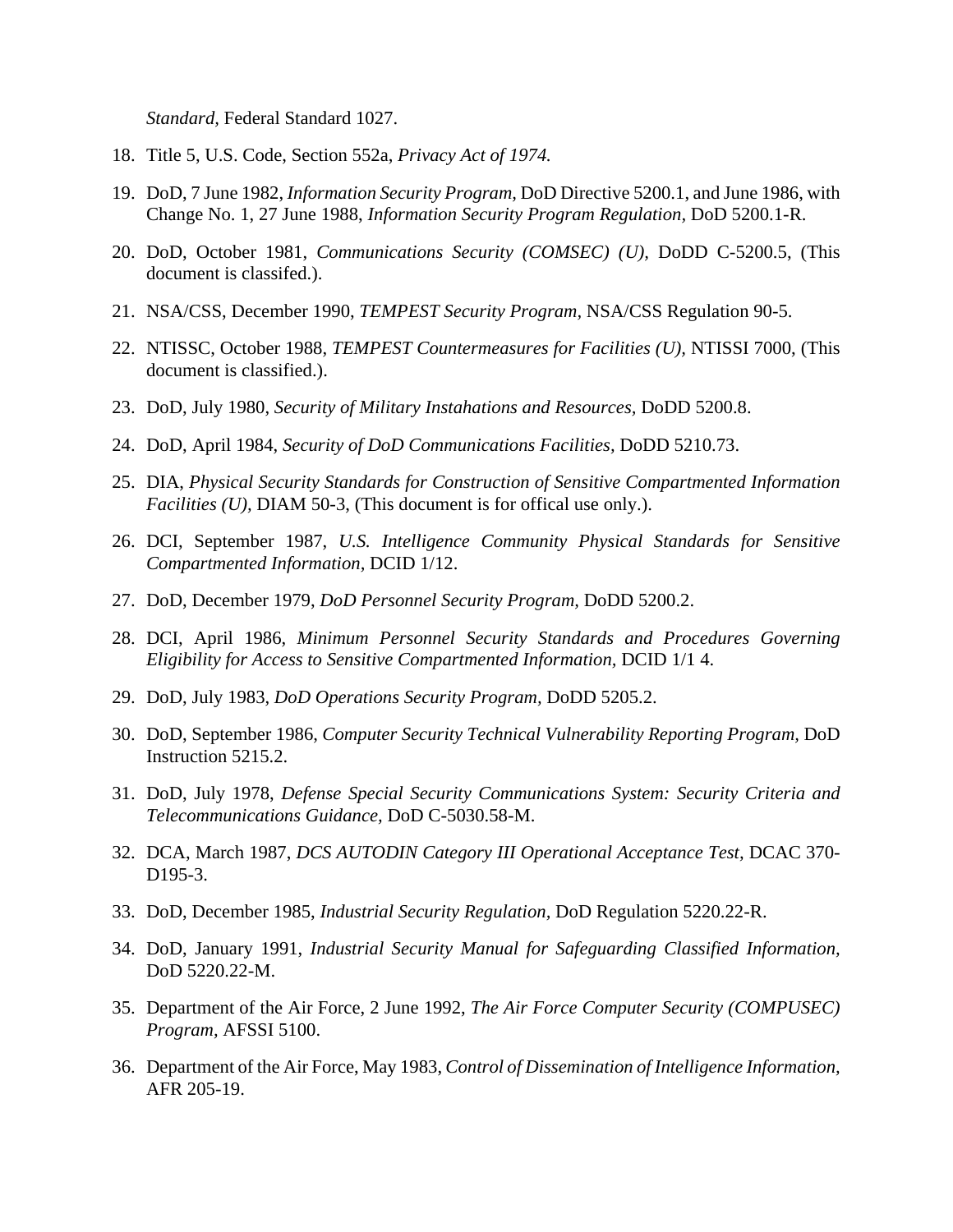- 37. Department of the Navy, November 1989, *Department of the Navy Automated Information Systems (AIS) Security Program,* SECNAVINST 5239.2.
- 38. Department of the Navy, April 1985, *Department of the Navy Automatic Data Processing Security Program,* OPNAVINST 5239.1A.
- 39. Department of the Navy, July 1990, *Department of the Navy SCI/Intelligence, Automated Information System (AIS) Security Program,* NAVINTCOMIN ST 5239.3.
- 40. Marine Corps, 1982, *Marine Corps Automatic Data Processing Security Manual,* MCO P5510.14, Change 1.
- 41. DlA, 1980, *Security of Compartmented Computer Operations (U),* DIAM 50-4, (This document is classified.).
- 42. DIA, March 1979, *Security Requirements for Automatic Data Processing (ADP) Systems,* DIA Regulation 50-23.
- 43. NSA, January 1990, *Security for Automated Information Systems and Networks (U),* NSA/ CSS Directive No. 10-27, (This document is for official use only.).
- 44. NSA, 17 October 1990, *NSA/CSS Operational Computer Security Manual,* NSA/CSS Manual 130-1.
- 45. JCS, April 1988, *Security Policy for the WWMCCS Intercomputer Network,* JCS Pub 6-03.7.
- 46. JCS, May 1987, *Safeguarding the Single Integrated Operational Plan (U),* MJCS 75-87, (This document is classified) (under revision as of date of this document).
- 47. DCI, February 1987, *Security Policy for Sensitive Compartmented Information,* DCID 1/1 9.
- 48. Defense Information Systems Agency (DISA), August 1991, Security Requirements for Automated Information Systems (AISs), DCA Instruction 630-230-19.
- 49. Defense Mapping Agency (DMA), July 1990, *Automated Information Systems Security Requirements,* DMA Manual 5200.28 (under revision as of date of this document).
- 50. Defense Nuclear Agency (DNA), 31 August 1989, *Security Requirements for Automated Information Systems (AISs),* DNA 5200.28D (under revision as of date of this document).
- 51. Defense Logistics Agency (DLA), October 1991, *Security Requirements for Automated Information and Telecommunications Systems,* DLA Regulation (DLAR) 5200.17.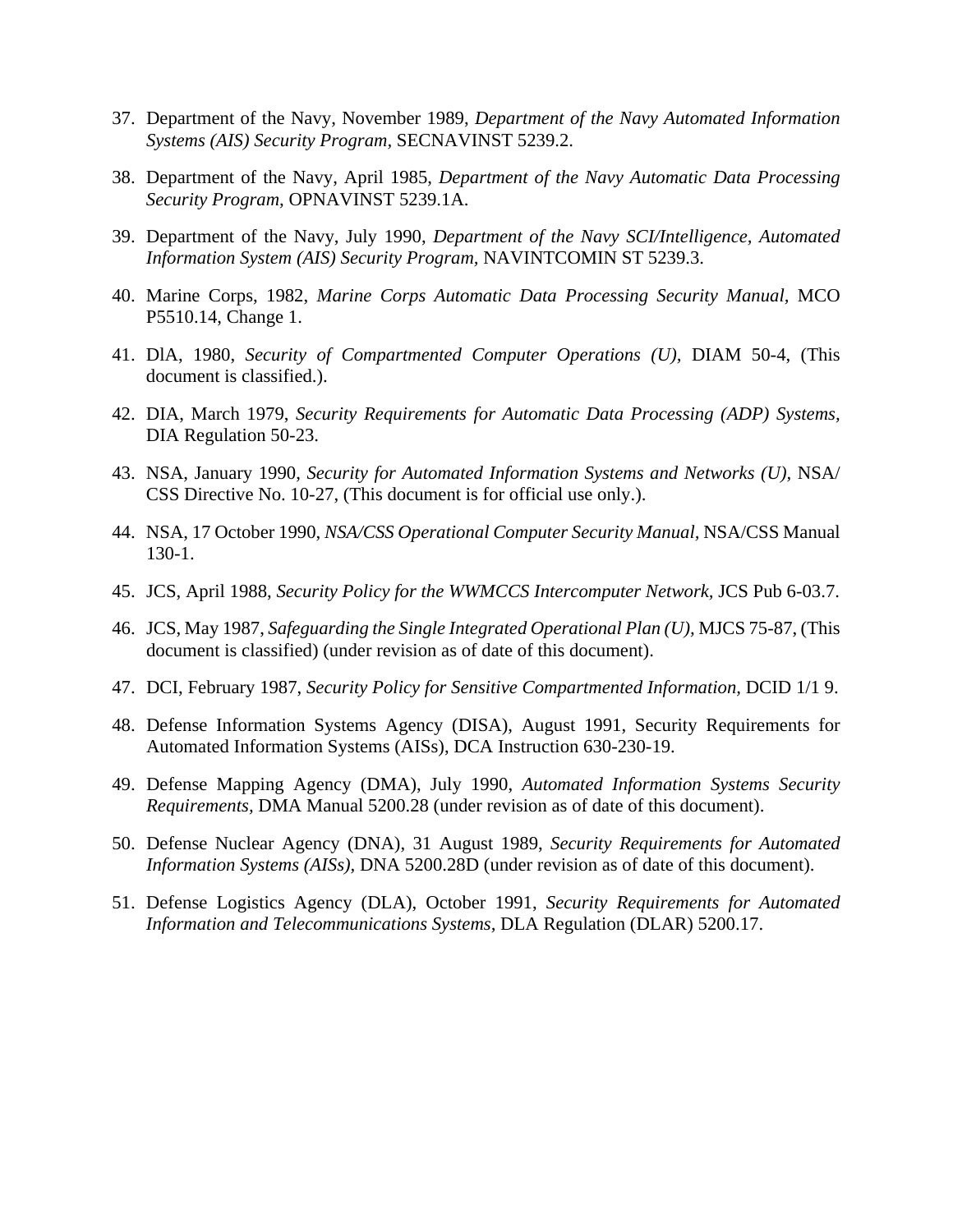#### **PUBLICATION INFORMATION**

Single copies of this document may be obtained by contacting: **DIRECTOR** National Security Agency ATTN: INFOSEC Awareness Division Fort George G. Meade, MD 20755-6000 (4l0) 766-8729

Multiple copies may be obtained by contacting: Superintendent of Documents U.S. Government Printing Office Washington, D.C. 20402 (202) 783-3238 (Mastercard and Visa are accepted)

For further assistance or information write to: ATTN: X8 National Security Agency 9800 Savage Road Ft. George G. Meade, MD 20755-6000